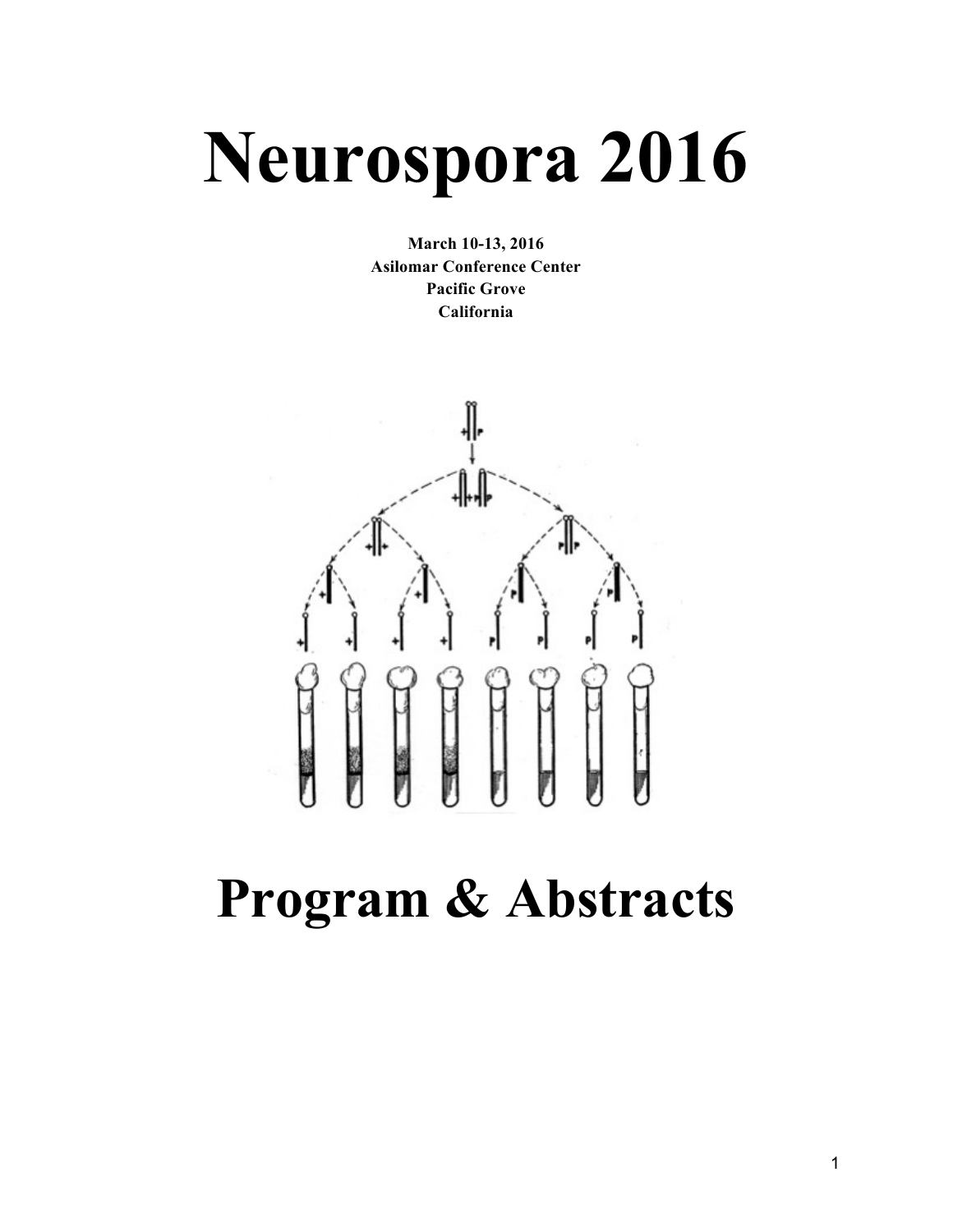In the 1920's and 1930'3 researchers were looking for organisms in which to test hypotheses regarding the new field of genetics. Neurospora was selected for use because it grew rapidly on chemically defined medium and reproduced in the laboratory. It has a haploid genome and the production and isolation of morphological or biochemical mutants is straight-forward.

Four figures were designed and commissioned by George Beadle and were published in at least two places:

American Scientist 34:31-53 (1946) 'Genes and the chemistry of the organism,' and

Fortschritte der Chemie organischer Naturstoffe 5:300-330 (1948) 'Some recent developments in chemical genetics'.

Beadle and Tatum won the 1958 Nobel prize for their demonstration of the One-gene, One-enzyme hypothesis and they shared the prize with Joshua Lederberg who had demonstrated transduction in Salmonella.

The drawings show, among other things, the process of isolation of auxotrophic mutants, the screening of auxotrophic mutants, the segregation of mutants, and the chromosome events associated with this segregation.

The original drawings are held at the Fungal Genetics Stock Center.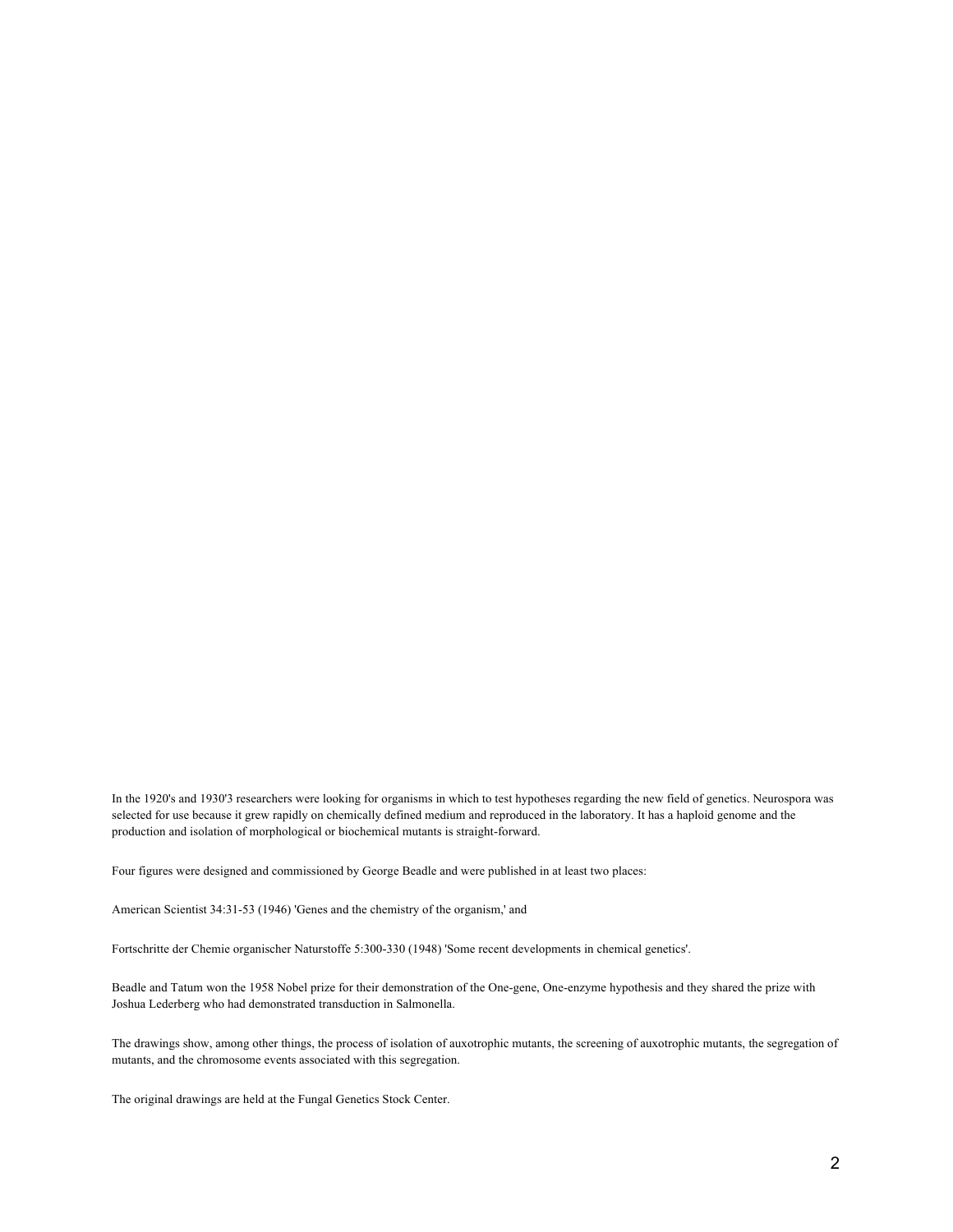### **Neurospora 2016**

#### **March 10-13**

Asilomar Conference Center Pacific Grove California

#### **Scientific Organizers**

Barry Bowman Jason E. Stajich

Dept. Molecular Cell & Developmental Biology University of California - Santa Cruz

Dept. Plant Pathology & Microbiology University of California - Riverside

#### **Neurospora Policy Committee**

N. Louise Glass Dept of Plant and Microbial Biology University of California - Berkeley

Barry Bowman Molecular Cell & Developmental Biology University of California - Santa Cruz

Luis F. Larrondo Dept Genética Molecular y Micro Pontificia Universidad Católica de Chile

Jason E. Stajich Dept. Plant Pathology & Microbiology University of California - Riverside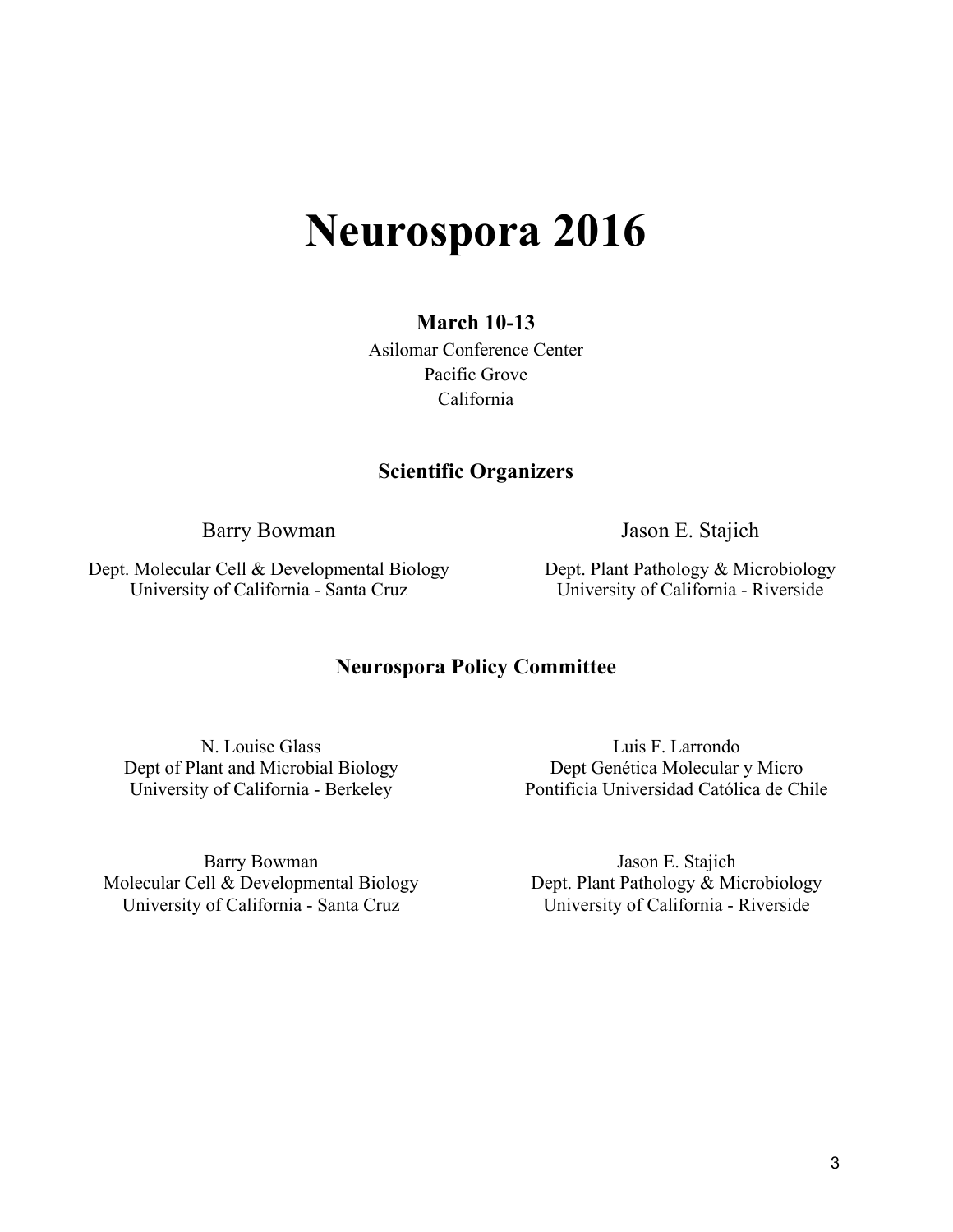#### **Brief Schedule**

|                             | <b>Morning</b>                                                                                       | Afternoon                                                                      | Evening                                                                                  |
|-----------------------------|------------------------------------------------------------------------------------------------------|--------------------------------------------------------------------------------|------------------------------------------------------------------------------------------|
| <b>Thursday</b><br>March 10 |                                                                                                      | Arrival<br>Registration                                                        | Dinner<br>Mixer (Heather)                                                                |
|                             |                                                                                                      |                                                                                |                                                                                          |
| Friday<br>March 11          | <b>Breakfast</b><br>Plenary Session I<br><b>Cell Biology and</b><br>Morphogenesis                    | Lunch<br>Plenary Session II<br><b>Metabolism, Signaling</b><br>and Development | Dinner<br><b>Forum: Neurospora</b><br><b>Community Building</b><br><b>Poster Session</b> |
|                             |                                                                                                      |                                                                                |                                                                                          |
| <b>Saturday</b><br>March 12 | <b>Breakfast</b><br>Plenary Session III<br><b>Gene Expression and</b><br><b>Epigenetics</b>          | Lunch<br>Plenary Session IV<br>Genomics, Evolution,<br>and Tools               | Banquet<br><b>Speaker: Matthew Sachs</b><br><b>Poster Session</b>                        |
|                             |                                                                                                      |                                                                                |                                                                                          |
| Sunday<br>March 13          | <b>Breakfast</b><br>Plenary Session V<br><b>Circadian Clocks and</b><br><b>Environmental Sensing</b> | Lunch<br>Departure                                                             |                                                                                          |

All Plenary Sessions will be held in Heather. Posters will be displayed in Heather throughout the meeting. They may be set up Friday and be displayed until the end of the poster session/reception on Saturday evening.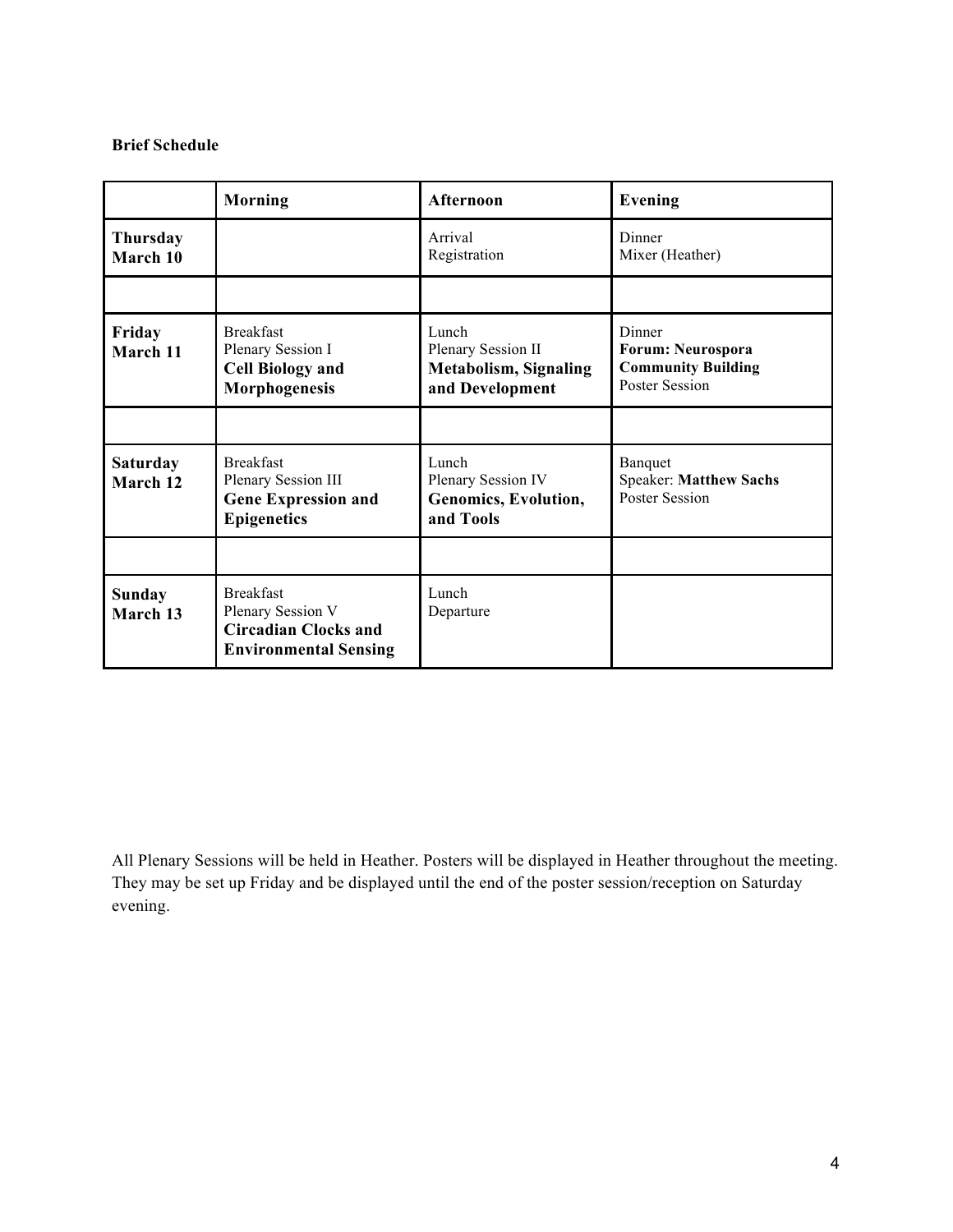#### **Neurospora 2016 Scientific Program**

#### **Friday March 11th**

7:30 - 8:30 Breakfast, Crocker Dining Hall

#### **Morning (Heather) Cell Biology & Morphogenesis**

|                 | <b>Chairs: Barry Bowman / Asen Daskalov</b> |                                                                                                                                                |
|-----------------|---------------------------------------------|------------------------------------------------------------------------------------------------------------------------------------------------|
| $8:30-8:40$     | Welcome & Announcements                     |                                                                                                                                                |
| $8:40-9:00$     | <b>David Catcheside</b>                     | A snapshot of genome-wide meiotic recombination in<br>Neurospora.                                                                              |
| $9:00-9:20$     | <b>Oded Yarden</b>                          | The Neurospora crassa COT1 kinase – a regulator of polar<br>growth: Interactions with type 2A phosphatase and the RNA-<br>binding protein GUL1 |
| $9:20-9:40$     | <b>Frank Kempken</b>                        | The BEM46 protein in N. crassa: Eisosomal localization and<br>its link to tryptophan and auxin biosynthesis                                    |
| $9:40-10:00$    | <b>Michael Freitag</b>                      | The Kinetochore Interaction Network (KIN) of Neurospora                                                                                        |
| $10-10:30$      | Coffee Break                                |                                                                                                                                                |
| $10:30-10:50$   | <b>Barry J Bowman</b>                       | Organelle Biogenesis in Neurospora: Characterization of a<br>Novel Prevacuolar Compartment                                                     |
| $10:50 - 11:10$ | <b>Meritxell Riquelme</b>                   | The Spitzenkörper of Neurospora crassa: a sublime valve for<br>vesicle flow control                                                            |
| $11:10-11:30$   | <b>André Fleißner</b>                       | Signal exchange and integration during vegetative cell fusion<br>in Neurospora crassa                                                          |
| $11:30-11:50$   | <b>Rosa Mourino</b>                         | Is hyphal morphogenesis impacted by endocytosis?                                                                                               |

#### 12:10-13:00 Lunch, Crocker Dining Hall

#### **Afternoon Metabolism, Signaling, & Development Chairs: Kristina Smith / Kevin McCluskey**

| $14:30-14:50$ | Lori Huberman              | Identifying carbohydrate sensing pathways in Neurospora<br>crassa                                                                                                     |
|---------------|----------------------------|-----------------------------------------------------------------------------------------------------------------------------------------------------------------------|
| $14:50-15:10$ | <b>Jeffrey Townsend</b>    | Two light receptors, the fast-evolving phytochrome PHY-2<br>and the oxygen-sensitive opsin NOP-1, modulate sexual<br>development by perception of light in Neurospora |
| $15:10-15:30$ | <b>Steven Free</b>         | Melanin Biosynthesis in the Perithecium                                                                                                                               |
| $15:30-15:50$ | <b>Katherine Borkovich</b> | Global analysis of predicted G protein coupled receptor genes                                                                                                         |
| $15:50-16:20$ | Coffee Break               |                                                                                                                                                                       |
| $16:20-16:40$ | Chien-Hung Yu              | A code within the code: codon usage affects translational<br>dynamics to regulate protein folding                                                                     |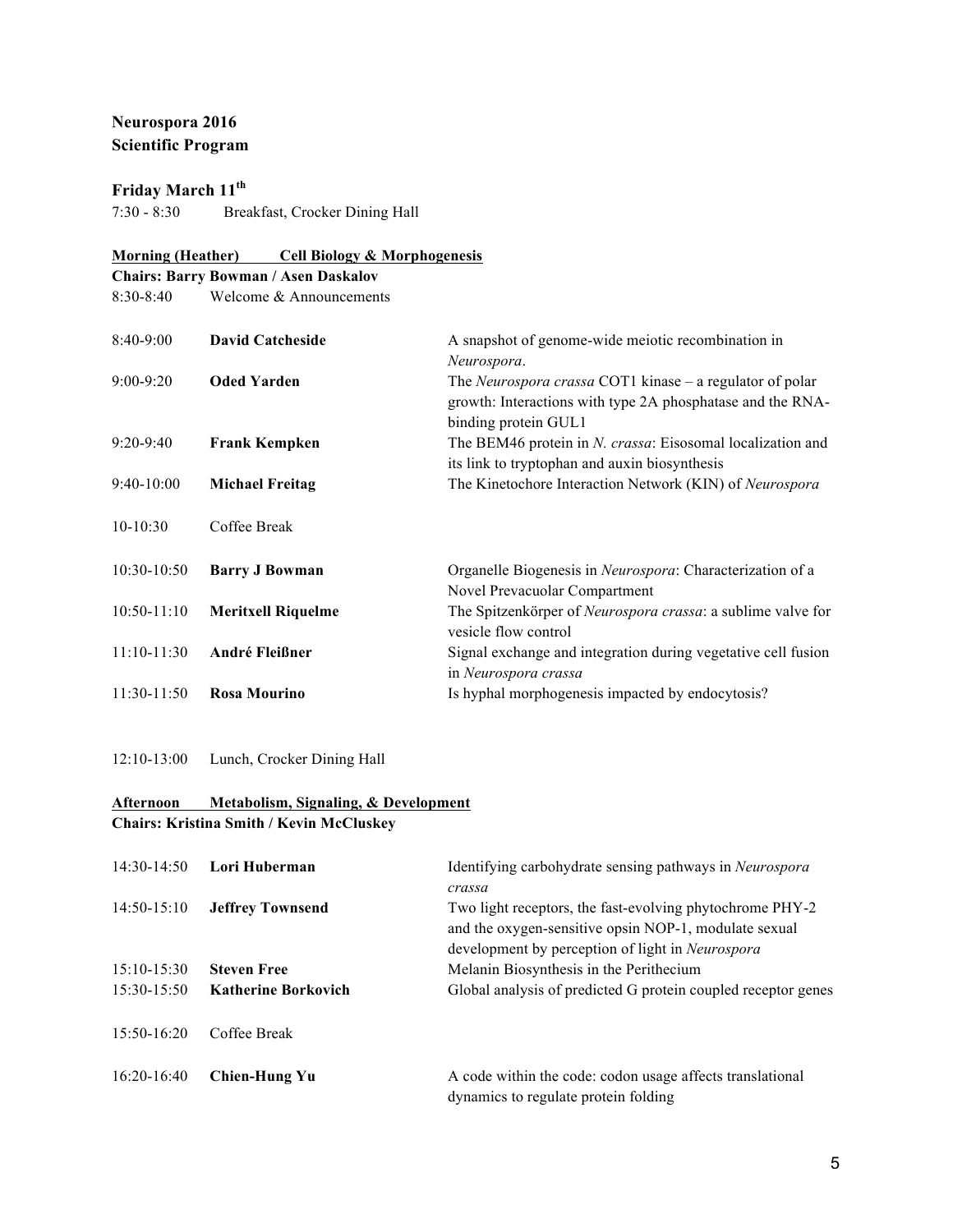| $16:40-17:00$   | Arit Ghosh          | Regulation of cross pathway control by CPC-2 via the bZIP      |
|-----------------|---------------------|----------------------------------------------------------------|
|                 |                     | transcription factor CPC-1 in Neurospora crassa                |
| $17:00 - 17:20$ | Darae Jun           | Investigating the mechanism of cellulase translocation through |
|                 |                     | the secretory pathway of <i>Neurospora crassa</i>              |
| $17:20 - 17:40$ | <b>Marcus Roper</b> | Measuring individual size in Neurospora                        |

#### **Evening**

| 18:00-19:00 Dinner, Crocker Dining Hall                                               |
|---------------------------------------------------------------------------------------|
| 19:30-20:30 Special interactive session: Building Neurospora collaborations (Heather) |
| $20:30-22:00$ Poster session                                                          |

#### **Saturday March 12th**

7:30 - 8:30 Breakfast, Crocker Dining Hall

#### **Morning Gene Expression and Epigenetics Chairs: Jennifer Hurley / Louise Glass**

| $8:30 - 8:50$   | Luis M. Corrochano     | Localization and stability of the regulator VE-1 during<br>conidiation in Neurospora crassa                                                                   |
|-----------------|------------------------|---------------------------------------------------------------------------------------------------------------------------------------------------------------|
| $8:50-9:10$     | Shinji Honda           | Shelterin is required for telomeric integrity in Neurospora<br>crassa                                                                                         |
| $9:10-9:30$     | <b>Zachary Lewis</b>   | Neurospora mus-30 encodes an LSH/DDM1-type chromatin<br>remodeling enzyme required for genome maintenance                                                     |
| $9:30-9:50$     | <b>Kirsty Jamieson</b> | Elements of constitutive heterochromatin determine the<br>distribution of facultative heterochromatin                                                         |
| $9:50-10:20$    | Coffee Break           |                                                                                                                                                               |
| $10:20 - 10:40$ | <b>Thomas Hammond</b>  | Investigating unpaired DNA detection during meiosis in<br><i>Neurospora crassa</i> with ectopic fragments of the Round Spore<br>gene.                         |
| $10:40-11:00$   | <b>Jesper Svedberg</b> | The effects of meiotic drive on genome architecture in Spore<br>killer strains of Neurospora                                                                  |
| $11:00-11:20$   | Durgadas P. Kasbekar   | Neurospora crosses with hybrid translocation strains uncover<br>a novel meiotic drive that targets homokaryotic progeny<br>derived from alternate segregation |
| $11:20-11:40$   | <b>Jason Stajich</b>   | A Novel DNA transposon is recognized and silenced by<br>Meiotic Silencing by small RNAs                                                                       |

#### 12:00-13:00 Lunch, Crocker Dining Hall

Neurospora Policy Committee Business meeting (NPC members and those interested sit at one table in Crocker)

#### **Afternoon Evolution, Genomics, and New Tools Chairs: Zachary Lewis / Jason Stajich**

|                 | 14:30-14:50 Christopher Hann-Soden | Untold Diversity in North American Neurospora Species              |
|-----------------|------------------------------------|--------------------------------------------------------------------|
|                 |                                    | <b>Suggests Intrinsic Speciation</b>                               |
| $14:50 - 15:10$ | <b>Adriana Romero-Olivares</b>     | <i>Neurospora discreta</i> as a model to assess adaptation of soil |
|                 |                                    | fungi to warming                                                   |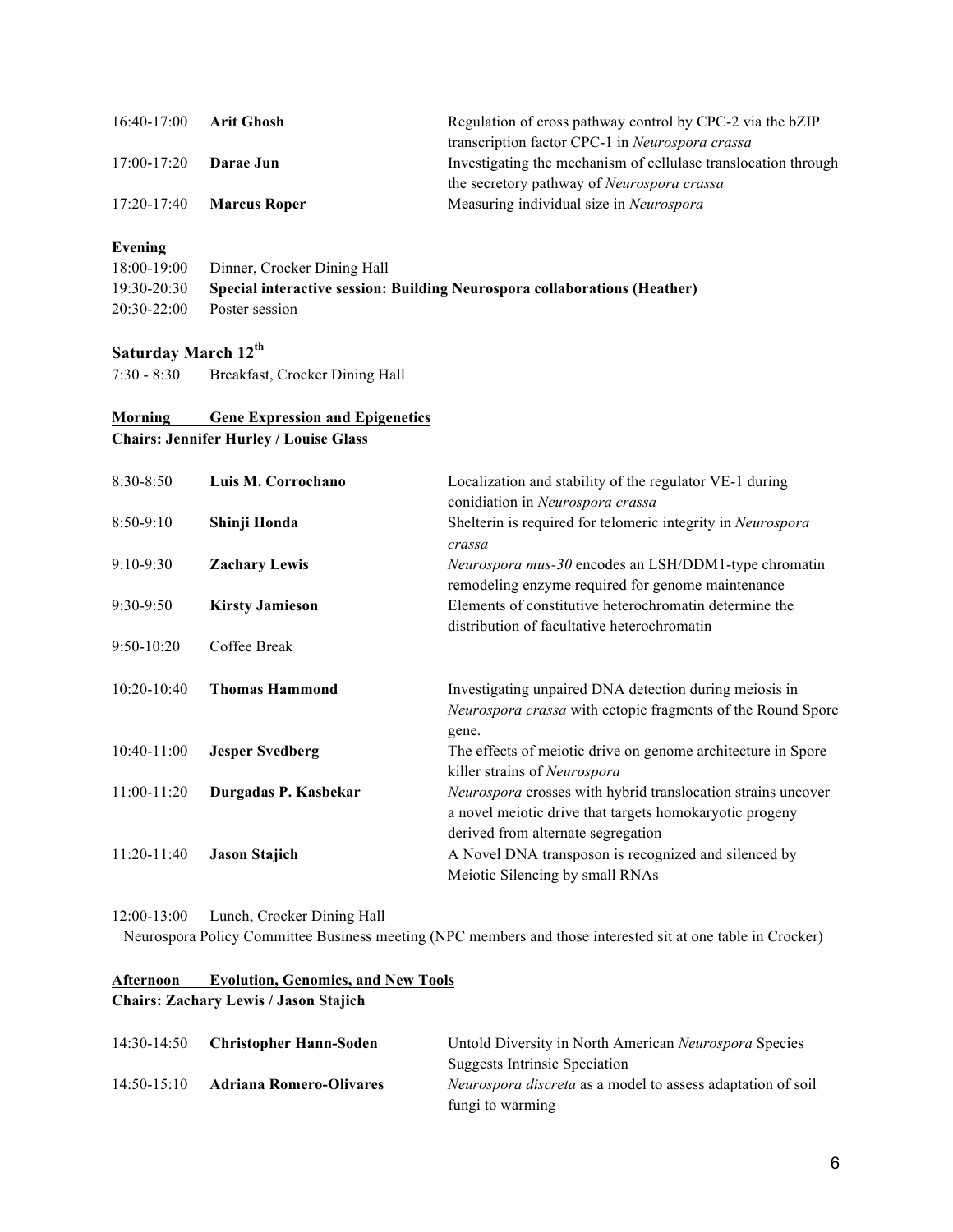| $15:10-15:30$   | <b>Kevin McCluskey</b>                                       | New resources, research, and progress at the Fungal Genetics<br><b>Stock Center</b>                                         |
|-----------------|--------------------------------------------------------------|-----------------------------------------------------------------------------------------------------------------------------|
| $15:30-15:50$   | Luis F Larrondo                                              | Neurospora meets Synthetic Biology: optogenetic tools to<br>manipulate gene expression for scientific and artistic purposes |
| $15:50-16:20$   |                                                              | Coffee Break                                                                                                                |
| $16:20 - 16:40$ | <b>Clifford Slayman</b>                                      | A Classical Transport Mutant, Whole Genome Sequencing,<br>and the Shocking Truth About Hygromycin                           |
| $16:40-17:20$   | (6, five-minute talks, chosen<br>from submissions on Friday) | New, Cool, Tools for Neurospora research                                                                                    |
|                 |                                                              | $17:20 - 18:00$<br>Moderated by organizers Synthesis of<br>workshop $&$ discussion                                          |
| <b>Evening</b>  |                                                              |                                                                                                                             |
| 18:00           | Banquet, Crocker Dining Hall                                 |                                                                                                                             |
| $19:30 - 20:30$ | Banquet Speaker (Heather):                                   |                                                                                                                             |

- **Matthew Sachs**, Texas A&M University
- 20:45 22:00 Post-banquet Social / Poster Session

#### **Sunday, March 13th**

7:30 - 8:30 Breakfast, Crocker Dining Hall

#### **Morning Circadian Clocks & Environmental Sensing Chairs: Luis Larrondo / Luis Corrochano**

| $9:00 - 9:20$   | <b>Deborah Bell-Pedersen</b> | Circadian Clock Regulation of mRNA Translation: eEF2 and<br>the Ribosome Code                                                                                 |
|-----------------|------------------------------|---------------------------------------------------------------------------------------------------------------------------------------------------------------|
| $9:20-9:40$     | <b>Kwangwon Lee</b>          | Local adaptation by losing circadian control of asexual<br>development in Neurospora discreta.                                                                |
| $9:40-10:00$    | <b>Jennifer Hurley</b>       | Circadian control of global proteomic output in Neurospora<br>crassa.                                                                                         |
| $10 - 10:30$    | Coffee Break                 |                                                                                                                                                               |
| $10:30-10:50$   | William Belden               | Facultative Heterochromatin at the clock gene frequency                                                                                                       |
| $10:50 - 11:10$ | <b>Jennifer Loros</b>        | Structure/function analysis of WC-1 reveals mechanisms of<br>White Collar Complex differential activation of light-<br>regulated versus clock-regulated genes |
| $11:10-11:30$   | <b>Chris Hong</b>            | Phase Response Analysis of the Circadian Clock in<br>Neurospora crassa                                                                                        |
| $11:30-11:50$   | <b>Brad Bartholomai</b>      | <i>period-1</i> encodes an ATP-dependent RNA helicase that<br>influences nutritional compensation of the Neurospora<br>circadian clock                        |

12-1:00 PM Lunch, Crocker Dining Hall / Box Lunches Departure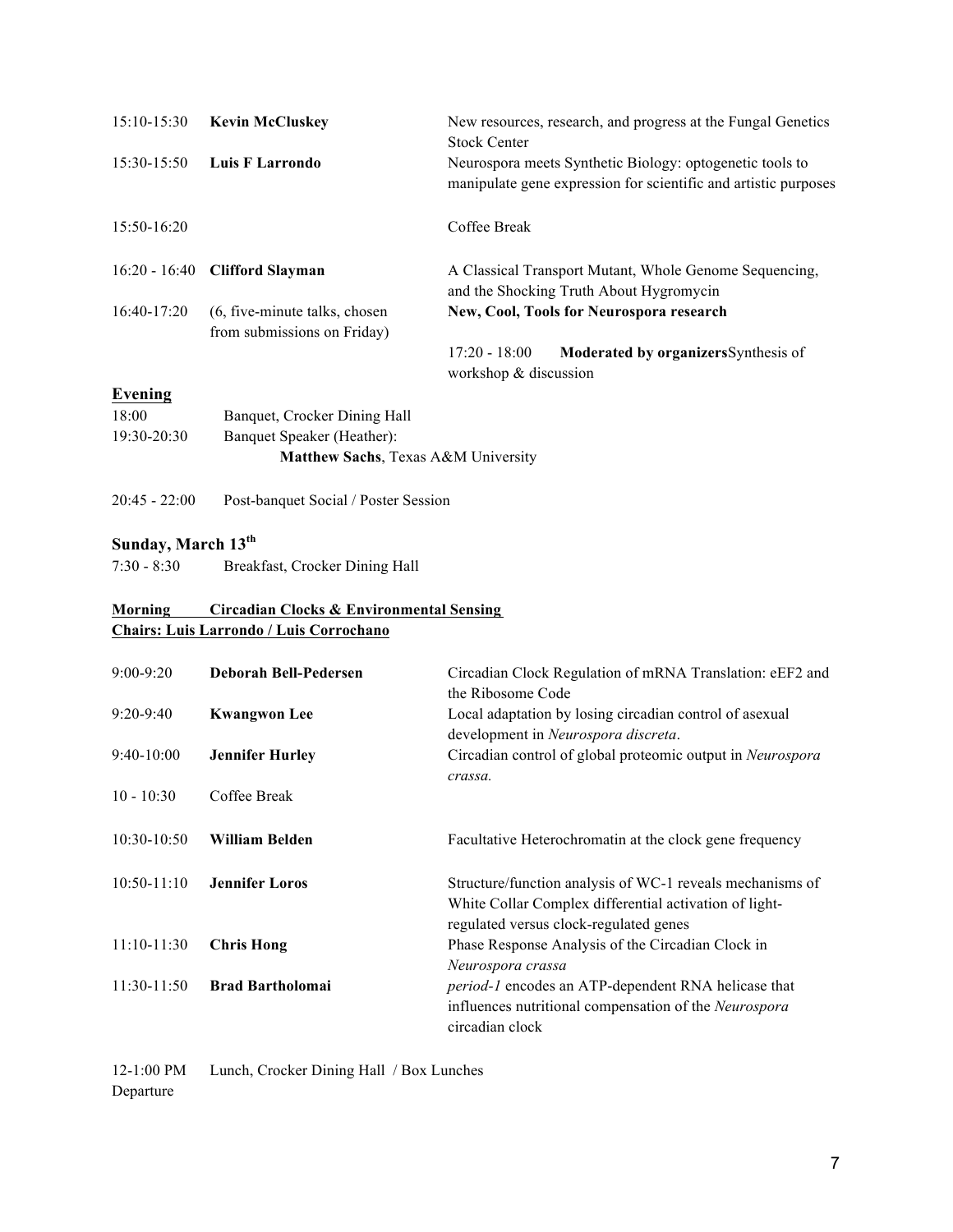#### **Abstracts**

#### **A snapshot of genome-wide meiotic recombination in** *Neurospora***.**

Fred Bowring<sup>1</sup>, Bertrand Llorente<sup>2</sup>, Marie-Claude Marsolier-Kergoat<sup>3</sup>, Scott E. Baker<sup>4</sup>, Kevin McCluskey<sup>5</sup>, Michael Freitag<sup>6</sup>, Jane Yeadon<sup>1</sup>, and David Catcheside<sup>1</sup>.<sup>1</sup> School of Biological Sciences, Flinders University, PO Box 2100, Adelaide, South Australia, 5001. <sup>2</sup> CNRS, Inserm, Aix-Marseille Université, Institut Paoli-Calmettes 27, Bd Leï Roure CS 30059, 13273 Marseille Cedex 09, France. <sup>3</sup> IBITECS, CEA/Saclay, France, and Musée de l'Homme, Paris, France. 4 Environmental Molecular Sciences Laboratory, Pacific Northwest National Laboratory, Richland, Washington, USA.<sup>5</sup> Kansas State University, 1712 Claflin Rd 4744 Throckmorton Ctr. Manhattan, KS 66506, USA. <sup>6</sup> Department of Biochemistry and Biophysics, Oregon State University, Corvallis, OR 97331-7303, USA.

Genetic diversity in laboratory stocks coupled with features of its reproductive biology make Neurospora an excellent model organism for the study of meiotic recombination. At the end of the Neurospora sexual phase, a complete set of the products of a single meiosis (an octad) is contained in the eight-spored ascus. This is important because without access to the entire meiotic output it is not possible to unambiguously distinguish between the different types of recombination event. Pomraning and co-workers identified 168,579 single nucleotide polymorphisms that distinguish the Oakridge (OR) and Mauriceville (MV) genomes and which have been used to determine the provenance of chromosomal regions amongst progeny from a cross between these strains. With the advent of next-generation sequencing, these two features made obtaining a genome-wide picture of recombination events possible. We have now sequenced four complete octads from a cross between OR and MV. The two octads (4 and 7) for which we have done a full analysis come from a cross in which both parents lack the msh-2 gene. Since MSH2 repairs post-recombination mismatches its absence serves to preserve the original recombination footprint. We identified 151 and 109 recombination events in octads 4 and 7 respectively with some events being quite complex. There were 20 crossovers in octad 4 and 15 in octad 7, a number similar to the two crossovers per chromosome thought to be necessary for proper chromosome disjunction and typical of creatures as diverse as fungi and mammals. Segregation of markers in an aberrant 4:4 fashion is indicative of symmetric heteroduplex which results from Holliday junction migration in the recombination intermediate. In both octads, aberrant 4:4 segregation was associated with crossing over suggesting that Holliday junction migration is a feature of recombination intermediates resolved as a crossover.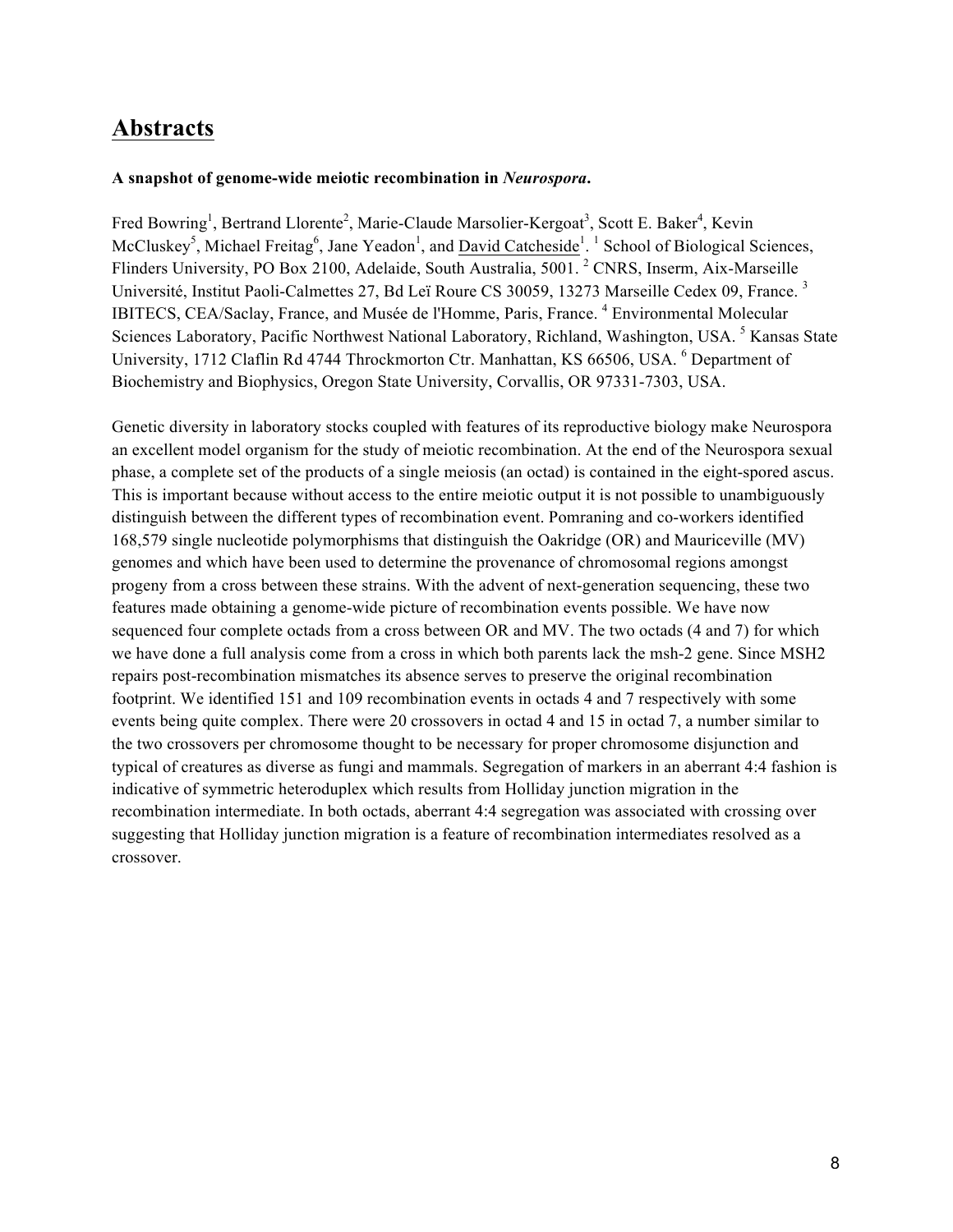#### **The** *Neurospora crassa* **COT1 kinase – a regulator of polar growth: Interactions with type 2A phosphatase and the RNA-binding protein GUL1**

Oded Yarden, Liran Aharoni-Kats, Hila Shomin and Inbal Herold. Department of Plant Pathology and Microbiology, The Robert H. Smith Faculty of Agriculture, Food and Environment, The Hebrew University of Jerusalem, Rehovot 7610000, Israel

COT1 is the founding member of the NDR kinase family, whose members are involved in regulation of polar growth in many eukaryotic cells. Inactivation of *cot-1* or altering COT1 phosphorylation states affects hyphal elongation and branching in *N. crassa*. MPS One Binder (MOB) proteins 2A/B are coactivators of COT1 and their interaction with COT1 is affected by the phosphorylation state of the kinase. We have determined the presence of a physical interaction between the type 2A phosphoprotein phosphatase (PP2A) catalytic and RGB1 regulatory subunits with COT1 suggesting that PP2A is a counter-acting phosphatase in the COT1 pathway. In addition, RGB1::GFP localizes to hyphal tips and along the plasma membrane, in a manner similar to COT1. Consequences of COT1 inactivation include cell wall abnormalities, concomitant with altered expression of genes encoding cell wall remodeling enzymes. At least part of these downstream effects are mediated by the COT1 substrate GUL1 [a homologue of the yeast SSD1p (Suppressor of SIT4 Deletion)]. Inactivation of *gul-1* partially suppresses the *cot-1* phenotype along with curbing the increased (20-250%) expression of chitin synthase (*chs*) 1-7, glucan synthase 1 (*gls-1*) and the chitinase *gh18-5*. We conclude that the severity of the *cot-1* phenotype is dependent on COT1 phosphorylation state and interactions with other COT1 complex components and that changes in cell wall remodeling machinery which are at least in part regulated by GUL1, contribute to the phenotypic alterations observed.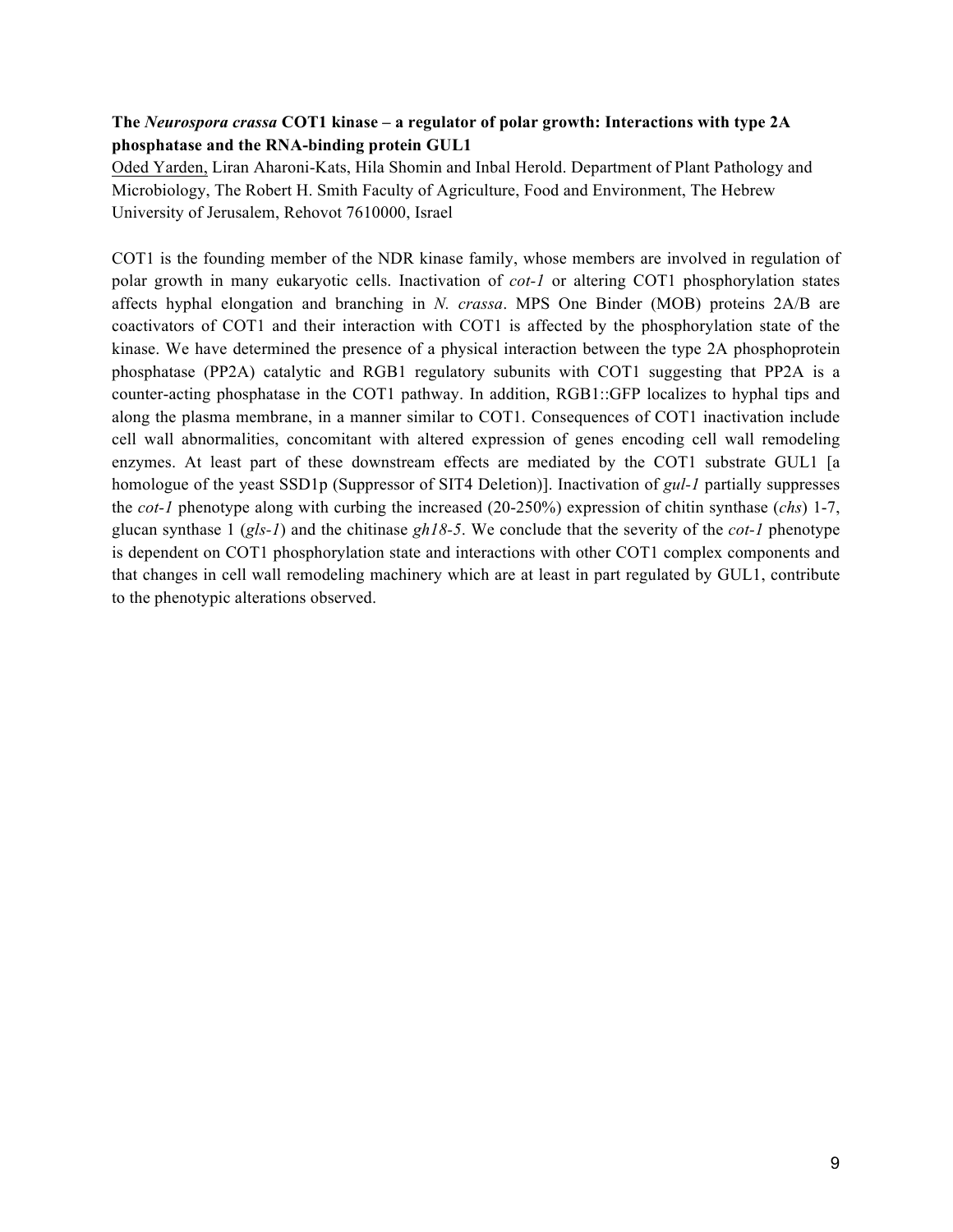#### **The BEM46 protein in** *N. crassa***: Eisosomal localization and its link to tryptophan and auxin biosynthesis**

Krisztina Kollath-Leiß, Puspendu Sardar & Frank Kempken Institute of Botany, Christian-Albrechts-University, Olshausenstr. 40, 24098 Kiel, Germany; fkempken@bot.uni-kiel.de

The BEM46 homologous proteins are evolutionary conserved in eukaryotes (1). Although their function remains elusive, some studies indicated a role in processes associated with cell polarity. We previously reported that BEM46 in *N. crassa* is localized to the perinuclear ER and it is part of the fungal eisosome (2, 3), as it co-localizes with PilA, which is an integral part of the fungal eisosome. In addition we showed that the tryptophan transporter MTR is localized in the eisosome.

Over experession of *bem46*, RNAi mediated knock-down and knock-out strains show impaired germination of ascospores with reduced germination rate and non-directed germination tubes (2). The BEM46 protein interacts with the anthranylate-synthase (trp-1) and may influence the auxin biosynthesis of the fungus (3), as the gene expression of several genes encoding auxin biosynthesis enzymes and the tryptophan transporter gene mtr differs strongly in *bem46* over-expressing and down-regulated lines. Currently our investigations are focused on the complete description of the auxin biosynthesis gene network of *N. crassa* using bioinformatical tools and by investigating double and triple knock-out strains for their ability to synthesize auxin. In addition new components of the fungal eisosome have been identified with a special focus on amino acid transporter and permeases.

(1) KUMAR A, KOLLATH-LEIß K, KEMPKEN F (2013) Characterization of bud emergence 46 (BEM46) protein: sequence, structural, phylogenetic and subcellular localization analyses. Biochem Biophys Res Comm 438:526-532

(2) MERCKER M, KOLLATH-LEIß K, ALLGAIER S, WEILAND N, KEMPKEN F (2009) The BEM46-like protein appears to be essential for hyphal development upon ascospore germination in Neurospora crassa and is targeted to the endoplasmic reticulum. Curr Genet 55:151-161

(3) KOLLAT-LEIß K, BÖNNIGER C, SARDAR P, KEMPKEN F (2013) BEM46 shows eisosomal localization and association with tryptophan-derived auxin pathway in Neurospora crassa. Euk Cell 13:1051-1063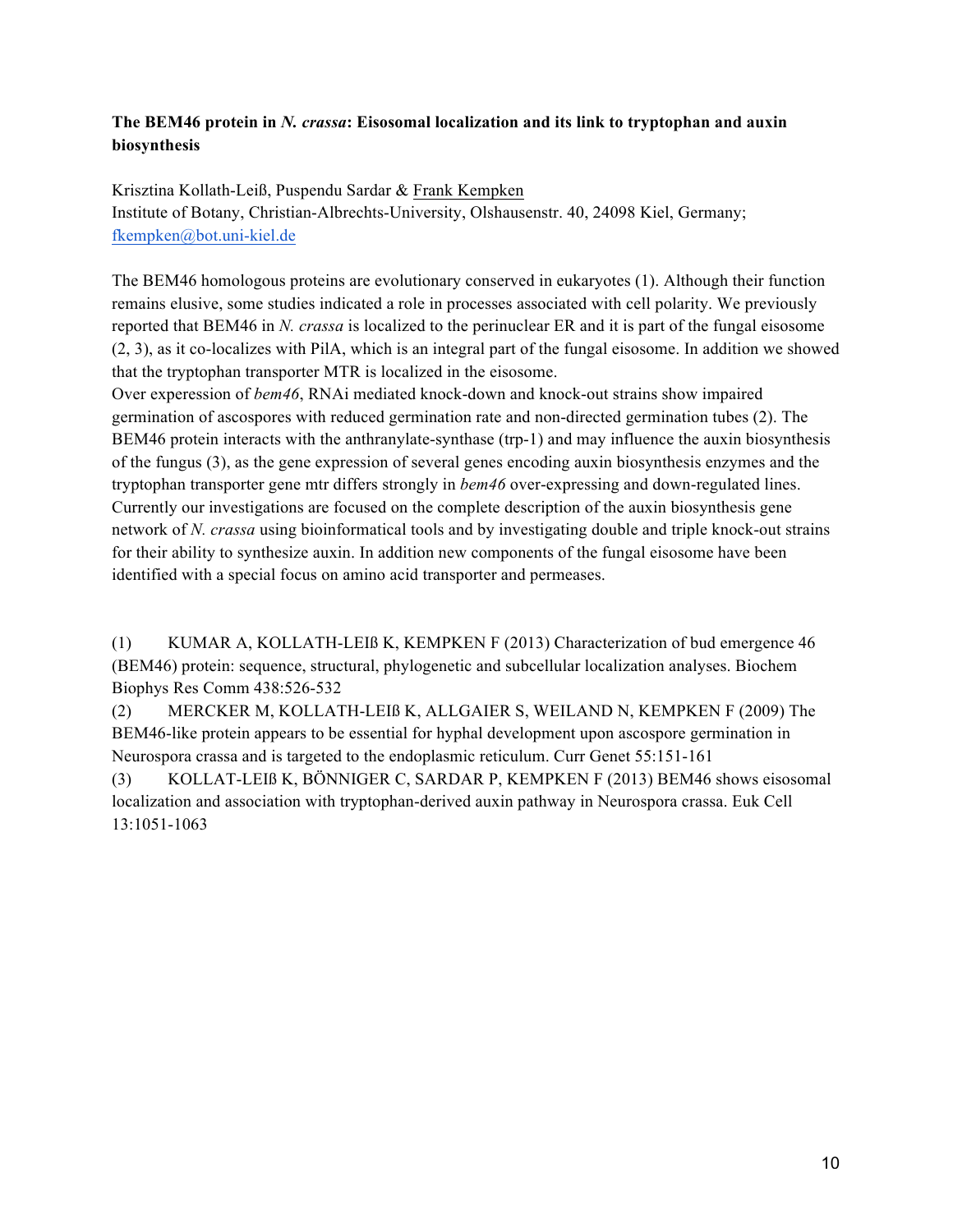#### **The Kinetochore Interaction Network (KIN) of Neurospora**

Stephen Friedman, Shauna Otto, Pallavi A. Phatale, Kristina M. Smith, Michael Freitag

Department of Biochemistry and Biophysics, Oregon State University, Corvallis, Oregon 97331-7305 Chromosome segregation requires coordinated activity of a large assembly of proteins, the "Kinetochore Interaction Network" (KIN). More than 50 different proteins comprise the KIN or are associated with fungal centromeric DNA. CENP-A, sometimes called "centromere-specific H3" (CenH3), is incorporated into nucleosomes within or near centromeres. The "constitutive centromere-associated network" (CCAN) assembles on CenH3 chromatin, based on interactions with CENP-C. The outer kinetochore comprises the Knl1-Mis12-Ndc80 ("KMN") protein complexes that connect the CCAN to microtubule spindles and in the process generate load-bearing assemblies for chromatid segregation. Several conserved binding motifs or domains within KMN complexes have been described recently, and these features of ascomycete KIN proteins are shared with metazoan proteins. We identified several ascomycete-specific domains and will report on our ongoing studies linking centromeric chromatin to the KMN via CCAN subcomplexes, with emphasis on the CENP-O complex.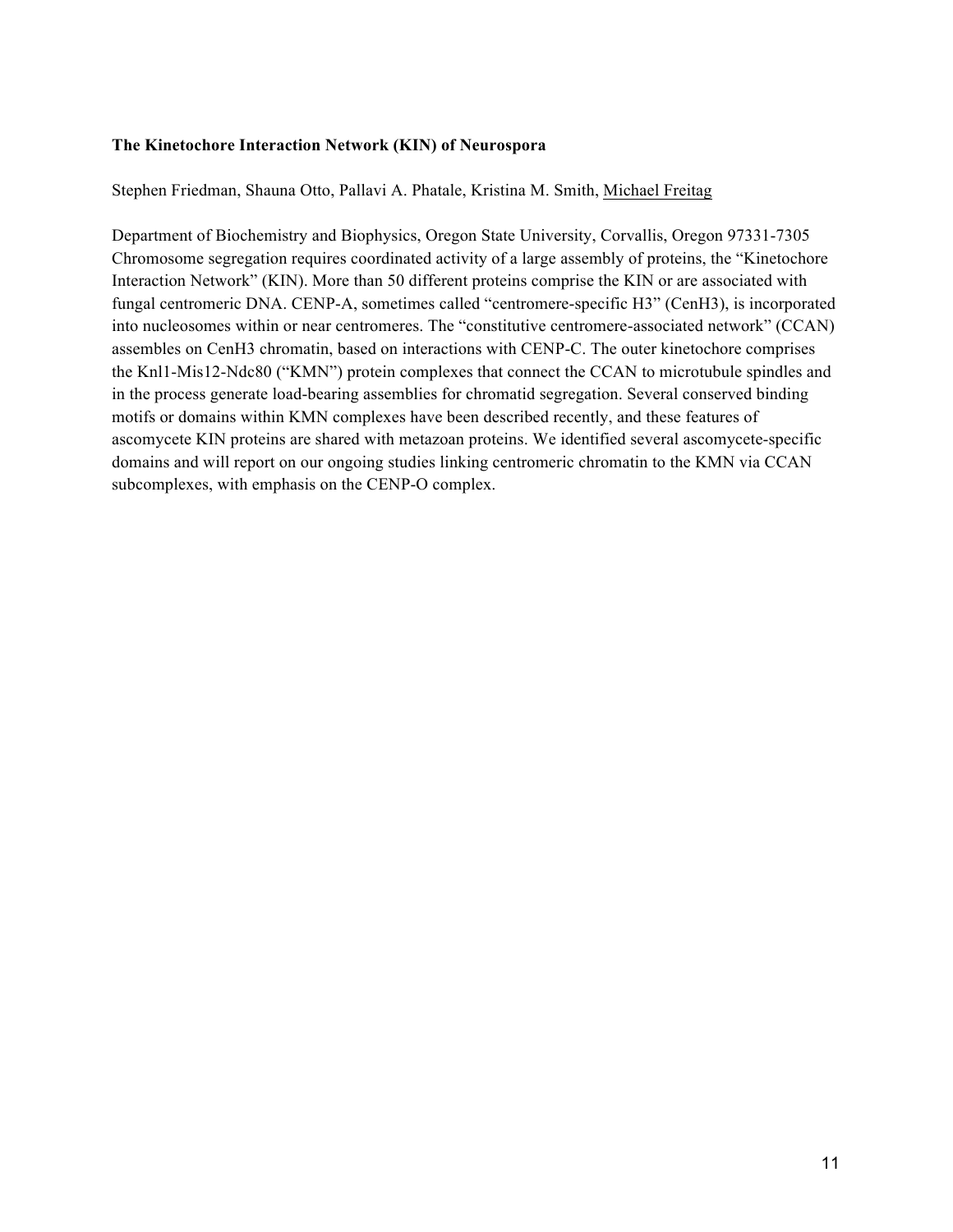#### **Organelle Biogenesis in Neurospora: Characterization of a Novel Prevacuolar Compartment**

Barry J. Bowman,<sup>a</sup> Marija Draskovic,<sup>a</sup> Robert R, Schnittker,<sup>b</sup> Tarik El-Mellouki,<sup>b</sup> Michael D. Plamann,<sup>b</sup> Eddy Sánchez-León,<sup>c</sup> Meritxell Riquelme,<sup>c</sup> and Emma Jean Bowman<sup>a</sup> Department of Molecular, Cell and Developmental Biology, University of California, Santa Cruz, California<sup>a</sup>; School of Biological Sciences, University of Missouri-Kansas City, Kansas City, Missouri<sup>b</sup>; Department of Microbiology, Center for Scientific Research and Higher Education of Ensenada (CICESE), Ensenada, Baja California, Mexico<sup>c</sup>

Organelle biogenesis and intracellular trafficking pathways, intensively studied in yeast, have received much less attention in filamentous fungi. Analysis of fungal genomes indicates that filamentous fungi have many proteins found in animal cells but not in yeasts. In *Neurospora crassa* and related fungi the family of Rab GTPases (which confer identity to vesicles in trafficking pathways) include RAB-2, RAB-4 and RAB-A, proteins not found in *S. cerevisiae* . Using confocal microscopy we have investigated the cellular location of Rab-GTPases, SNARE proteins, and other effectors involved in organelle biogenesis. Rab-2, Rab-4, and Rab-7 (a known marker of vacuoles), were observed in a novel prevacuolar compartment (PVC). This PVC organelle had integral membrane proteins found in vacuoles (V-ATPase, calcium/H+ transporter, polyphosphate polymerase) but did not have soluble vacuolar proteins (caboxypeptidase Y, alkaline phosphatase). PVCs are unusually large, many as big or bigger than nuclei. They can change shape quickly and appear to produce tubular protrusions. Globular clusters of dynein and dynactin were observed in the interior space of many PVCs. The boundary layer of the PVCs appears to have a complex structure and preliminary observation with a new high-resolution microscope suggests that the PVC could be a sphere of tubules. The size, structure, dynamic behavior and protein composition of the PVCs are significantly different from the well-studied prevacuolar compartments of yeasts.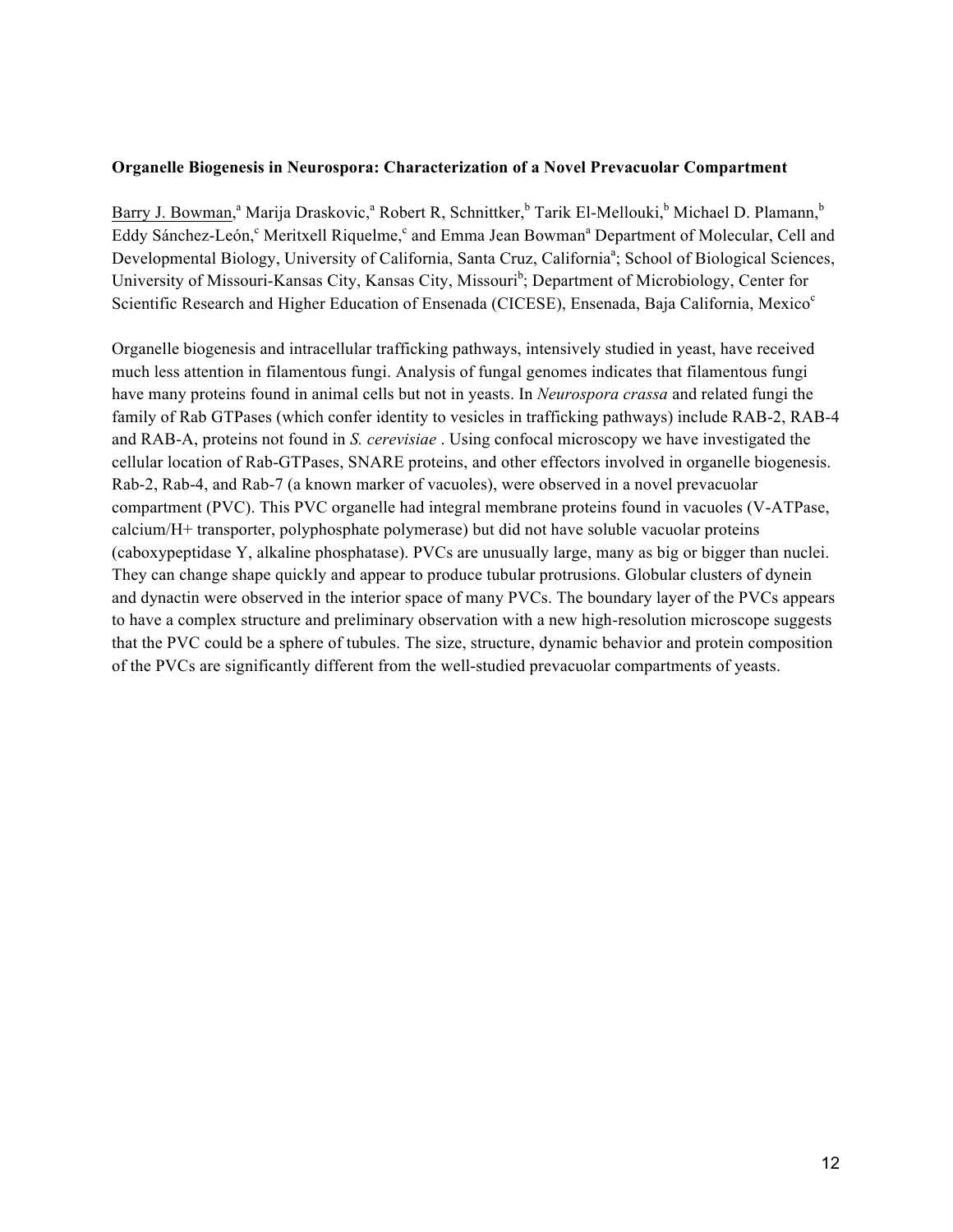#### **The Spitzenkörper of** *Neurospora crassa***: a sublime valve for vesicle flow control**

Meritxell Riquelme<sup>1</sup>, Natasha Savage<sup>2</sup> and Robert W. Roberson<sup>3</sup>

<sup>1</sup>Department of Microbiology, Centro de Investigación Científica y de Educación Superior de Ensenada, CICESE. Ensenada, Baja California, 22860 Mexico. Tel. (646) 1750500. E-mail: riquelme@cicese.mx <sup>2</sup>Institute of Integrative Biology, University of Liverpool, Liverpool, L69 7ZB, United Kingdom. <sup>3</sup>School of Life Sciences, Cellular and Molecular Faculty, Arizona State University, Tempe, Arizona 85287-1601.

Over the last 10 years a collection of proteins participating in the polarized tip growth of *Neurospora crassa* have been identified. Among those proteins, the cell wall biosynthetic enzymes have been found concentrated at the hyphal apex, arranged in a highly organized manner within the Spitzenkörper (Spk). Chitin synthases are contained in microvesicles (chitosomes), which concentrate at the core of the Spk, while β-1,3-glucan synthases are contained in macrovesicles, which occupy the outer layer of the Spk. FRAP analysis on each of these vesicle subgroups has revealed recovery rates of  $t^{1/2} = 21$  sec for the microvesicular core and of  $t^{1/2} = 32$  sec for the macrovesicular outer layer, indicating the existence of high vesicular flow rates into and out of the Spk, which itself maintains a homeostatic state. Transmission electron micrographs of 70 nm hyphal sections have allowed us to count the number of microvesicles and macrovesicles present in hyphal tip slices. These counts, along with hyphal tip geometry, have been used to estimate vesicle numbers for whole hyphal tips. Assuming vesicle density homeostasis, and that all vesicles in the tip are secretory, the FRAP recovery rates described above can be used in conjunction with vesicle number calculations to estimate vesicle insertion rates. Considering vesicles to be spheres of an average diameter, the total surface area inserted into the tip plasma membrane per min is then calculated. A flow rate ranging from 5,000 to 11,000 vesicles per min (including both macro and microvesicles) would account for an increase of surface area ranging from 76 to 108  $\mu$ m<sup>2</sup>/min, values that are within the range of previously measured growth values (66 to 288  $\mu$ m<sup>2</sup>/min).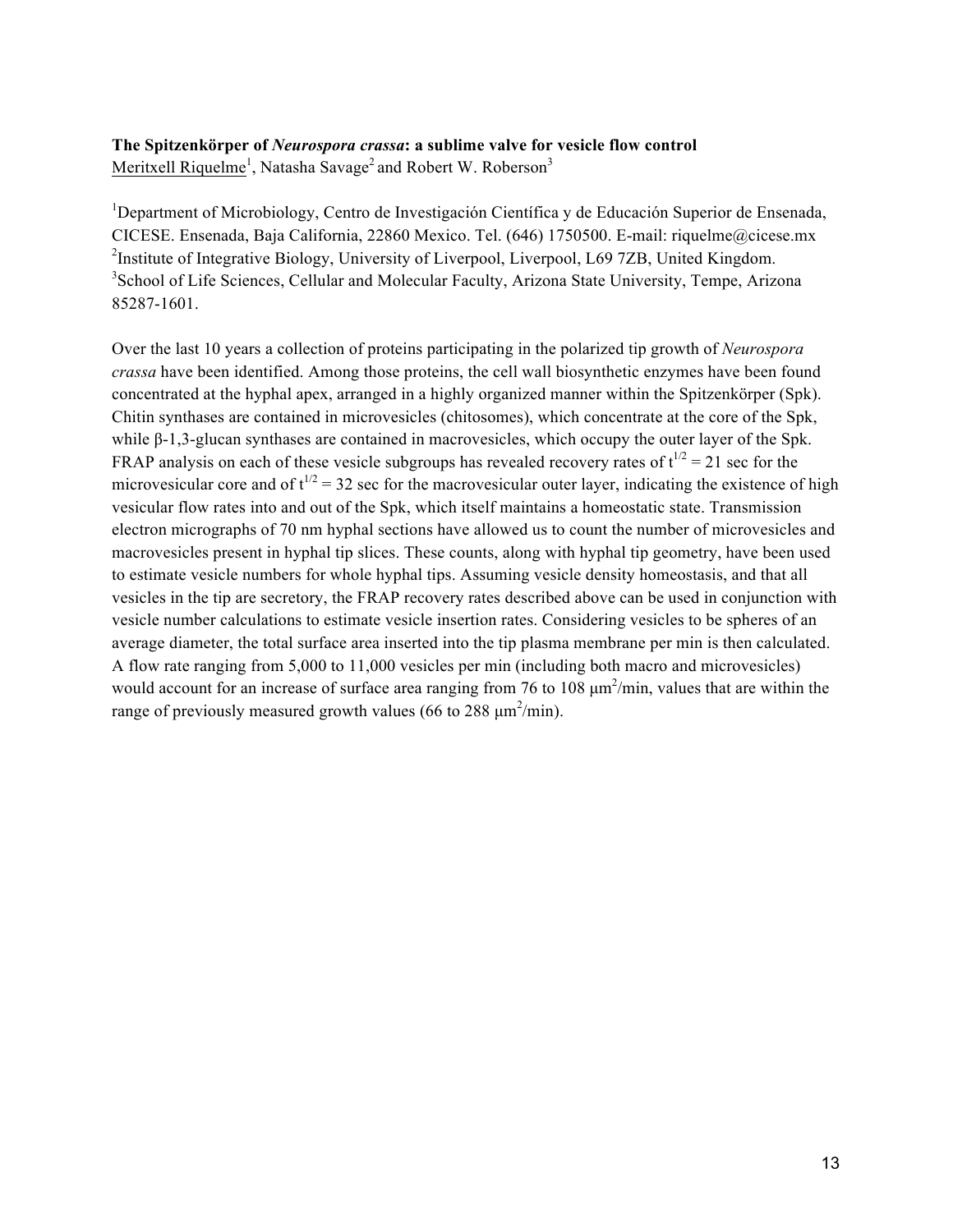#### **Signal exchange and integration during vegetative cell fusion in** *Neurospora crassa*

André Fleißner Technische Universität Braunschweig, Germany

Fusion of conidial germlings or hyphal branches is prevalent in the life cycle of filamentous ascomycete fungi. In order to fuse, hyphae need to establish physical contact by tropically growing towards each other. In *Neurospora crassa*, this cellular interaction is mediated by an unusual signaling mechanism, in which the two fusion partners take turns in signal sending and receiving. This unique mode of communication requires the cells to coordinate their behavior over a spatial distance before they physically touch.

In recent years, numerous molecular factors mediating this process have been identified, including the MAK-1 and MAK-2 MAP kinase modules and the SO protein. In interacting hyphae, the MAK-2 signaling complex and the SO protein are recruited to the plasma membrane of the growing hyphal tips in an alternating manner. By manipulating the spatial and temporal dynamics of these recruitments, we found that the activity of MAK-2 strongly correlates with its subcellular localization. The presence of phosphorylated MAK-2 at the plasma membrane prevents recruitment of SO. This negative dependency might represent a key feature in coordinating the cellular signaling. In addition, the characterization of a novel SO-interaction partner revealed that fusion competent cells alternate between two physiological stages even in the absence of a fusion partner. The switching behavior is therefore cell autonomous, but becomes coordinated once two cells have sensed each other.

Preliminary experiments indicate that *N. crassa* also undergoes tropic interactions with other fungal species, for example *Botrytis cinerea*. In these interspecies pairings, MAK-2 recruitment to the plasma membrane is still oscillating in the *N. crassa* cell. This surprising finding suggests that the described mode of cellular communication is conserved in ascomycete species and that fungi master foreign molecular languages.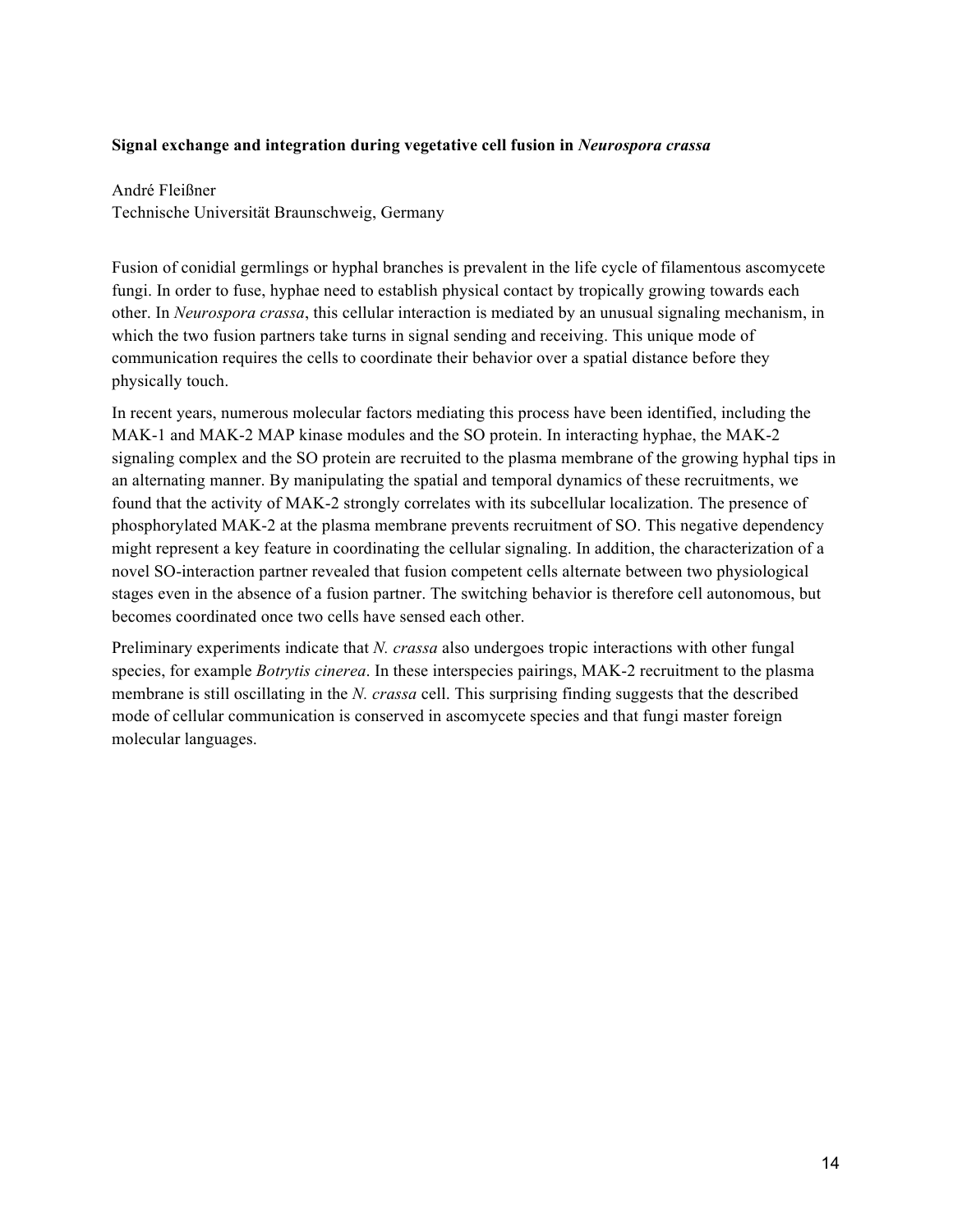#### **Is hyphal morphogenesis impacted by endocytosis?**

Mouriño-Pérez R.R., Lara-Rojas F., Bartnicki-García S. Departamento de Microbiología. Centro de Investigación y Educación Superior de Ensenada (CICESE). Ensenada, B. C., México

In filamentous fungi the machinery for endocytosis is found mainly in a collar formed by small actin patches with several associated proteins. In this work we examined the proteins related to the recognition stage of endocytosis such as clathrin, AP-180, SLA-1 and the recruitment stage LAS-17/WSP-1 (Wiskott - Aldrich Syndrome Protein) and MYO-1 (myosin class I) by fluorescent-protein tagging and deletion mutants analysis to observe the effect of endocytosis in hyphal morphogeneiss. The mutations of the chc (clathrin heavy chain), clc (clathrin light chain) and AP-180 were lethal for N. crassa. SLA-1, LAS-17/WSP-1 and MYO-1 mutants showed marked but different reductions in growth rate, irregular branching, reduced aerial mycelia and poor or no conidiation. All these proteins were located in the endocytic collar and in scattered patches along the hypha. Faint clathrin fluorescence was detected in the endocytic collar, and in the cytoplasm apparently associated to Golgi equivalents. By visualizing actin with Lifeact-GFP, we found that the absence of myo-1 or sla1 alters the actin cytoskeleton, leading to periods of polarized and isotropic growth. Our findings indicate that clathrin and AP-180 are essential for cell viability but proteins associated to the endocytosis recruitment stage are not, although they are important for growth and hyphal morphogenesis and for the stability of the actin cytoskeleton.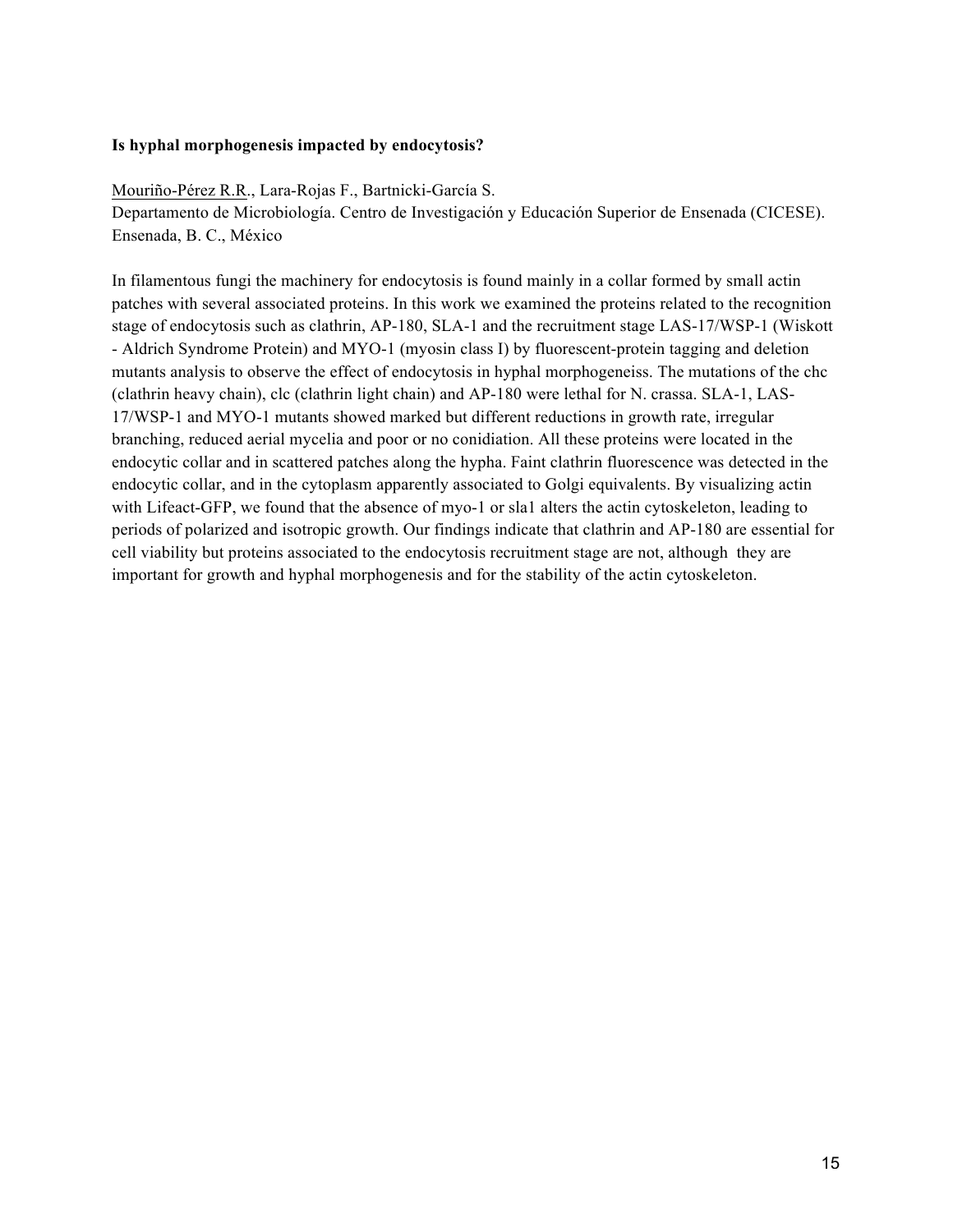#### **Identifying carbohydrate sensing pathways in** *Neurospora crassa*

Lori B. Huberman, Samuel T. Coradetti, and N. Louise Glass Energy Biosciences Institute, University of California Berkeley

Identifying and utilizing the nutrients available in the most efficient manner is a challenge common to all organisms. In humans inaccurate or failed nutrient sensing can result in a variety of diseases including diabetes and obesity, and cancer progression has been shown to rely on increased glucose uptake and changes in nutrient sensing. Many of the nutrient sensing pathways are conserved from yeast to humans, and studies on nutrient sensing in unicellular eukaryotes have been instrumental in elucidating nutrient sensing pathways in humans. The model filamentous fungus, Neurospora crassa, is capable of utilizing a variety of carbohydrates: from simple sugars to the complex sugar chains found in plant cell walls. In order to efficiently exploit the available resources, N. crassa must be capable of sensing and responding to the presence of these different carbohydrates. Several transcription factors have been identified that activate the transcription of plant cell wall-degrading enzymes including CLR1, which is responsible for activating the transcription of cellulases in the presence of cellulose. However, expression of CLR1 in the absence of an inducer does not lead to significant transcriptional activation of its target genes, indicating that activation or derepression of CLR1 is necessary. We performed a screen to identify mutants that are unable to properly regulate the transcription of cellulases, and identified genes which appear to be involved in the activation of cellulase transcription. As we continue to characterize these mutants, we expect to shed light on the cellulose sensing pathway in N. crassa and, more generally, provide insight into nutrient sensing in other fungi and multicellular eukaryotes.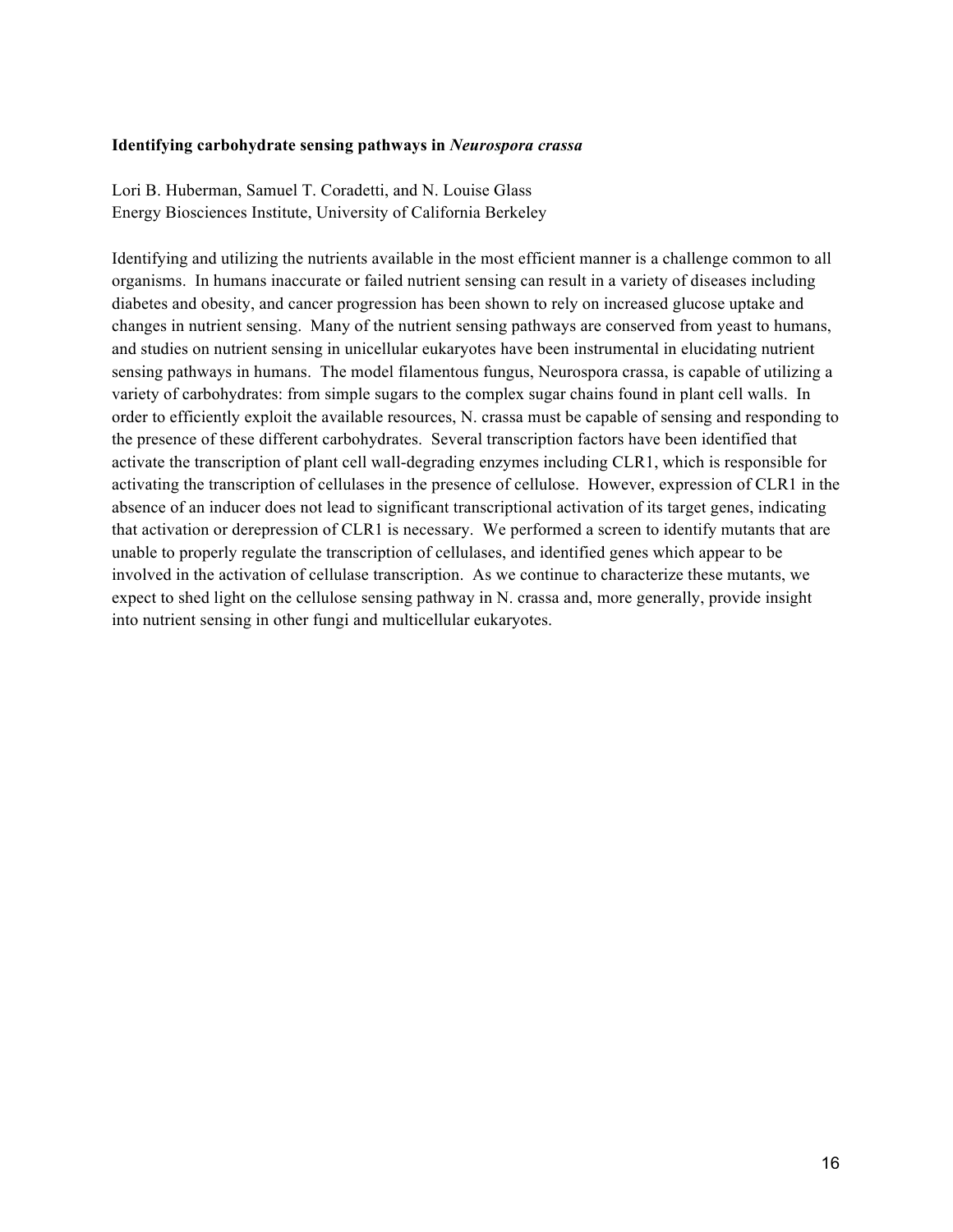#### **Two light receptors, the fast-evolving phytochrome PHY-2 and the oxygen-sensitive opsin NOP-1, modulate sexual development by perception of light in** *Neurospora*

Zheng Wang<sup>1, 2</sup>, Ning Li<sup>1</sup>, Jigang Li<sup>3</sup>, Frances Trail<sup>4</sup>, Jay C. Dunlap<sup>5</sup>, Jeffrey P. Townsend<sup>1, 2, 6\*</sup>

<sup>1</sup> Department of Ecology and Evolutionary Biology, Yale University, New Haven, CT 06520, USA.

<sup>2</sup> Department of Biostatistics, Yale School of Public Health, New Haven, CT 06520, USA.

<sup>3</sup> State Key Laboratory of Plant Physiology and Biochemistry, College of Biological Sciences, China Agricultural University, Beijing 100193, China. 4 Department of Plant Biology, Department of Plant Pathology, Michigan State University, East Lansing, MI 48824, USA.<sup>5</sup> Department of Genetics, Geisel School of Medicine at Dartmouth, Hanover, NH 03755, USA. <sup>6</sup> Program in Microbiology, Yale University, New Haven, CT 06510, USA. \*Speaking author: Jeffrey P. Townsend (Jeffrey.Townsend@Yale.edu)

Rapid responses to changes in incident light are critical to the guidance of behavior and development in most species. Phytochrome light receptors in particular play key roles in bacterial physiology and plant development, but their functions and regulation are less well understood in fungi. The same is true of opsins, well-known sensory molecules homologous to bacterial green-light sensory rhodopsins. One of these four opsin-like proteins has been molecularly characterized as a proton pump, and no known functions at the organismal level have been recognized for either phytochromes or opsins—organism-level mutant or knockout phenotypes have not been identified in fungi. Nevertheless, genome wide expression measurements provide key information that can guide experiments that reveal how genes respond to environmental signals and clarify their role in development. We performed functional genomic and phenotypic analyses of the phytochrome *phy-2* in *Neurospora crassa*, which is adapted to a post-fire environment in which it experiences dramatically variable light conditions. Expression of *phy-2* was low in early sexual development, and in the case of *phy-2*, increased in late sexual development. Under light stimulation, strains with the phytochromes deleted exhibited increased expression of sexual development related genes. Moreover, under red light, the knockout strain of *phy-2* commenced sexual development early. In the evolution of phytochromes within ascomycetes, at least two duplications have occurred, and the faster-evolving *phy-2* has frequently been lost. Additionally, the three key cysteine sites that are critical for bacterial and plant phytochrome function are not conserved within fungal *phy-2* homologs. Through the action of phytochromes, transitions between asexual and sexual reproduction are modulated by light level and light quality, presumably as an adaptation for fast asexual growth and initiation of sexual reproduction of *N. crassa* in exposed post-fire ecosystems. We also examined functional divergence of key amino acids on the phylogeny of fungal opsins. In *N. crassa* and related species, the opsin genes are up-regulated during sexual development. Early development of protoperithecia was observed for an *N. crassa nop-1* knockout mutant cultured in unsealed plates under constant blue and white light, potentially due to light-dependent loss of sensitivity to oxygen level in the mutant. When compared to wild type strains, the knockout mutant of *nop-1* in *N. crassa* abundantly expressed genes involved in oxidative stress response, NAD/NADP binding, proton trans-membrane movement and catalase activity, and the homeostasis of protons. These lines of evidence, along with recently revealed phenotypes of gene knockouts in oxidative pathways along with the decreased sensitivity to oxidative stress of the *nop-1* knockout mutant, support the role of NOP-1 in the negative regulation of the initiation of sexual reproduction via ROS pathways in *N. crassa*.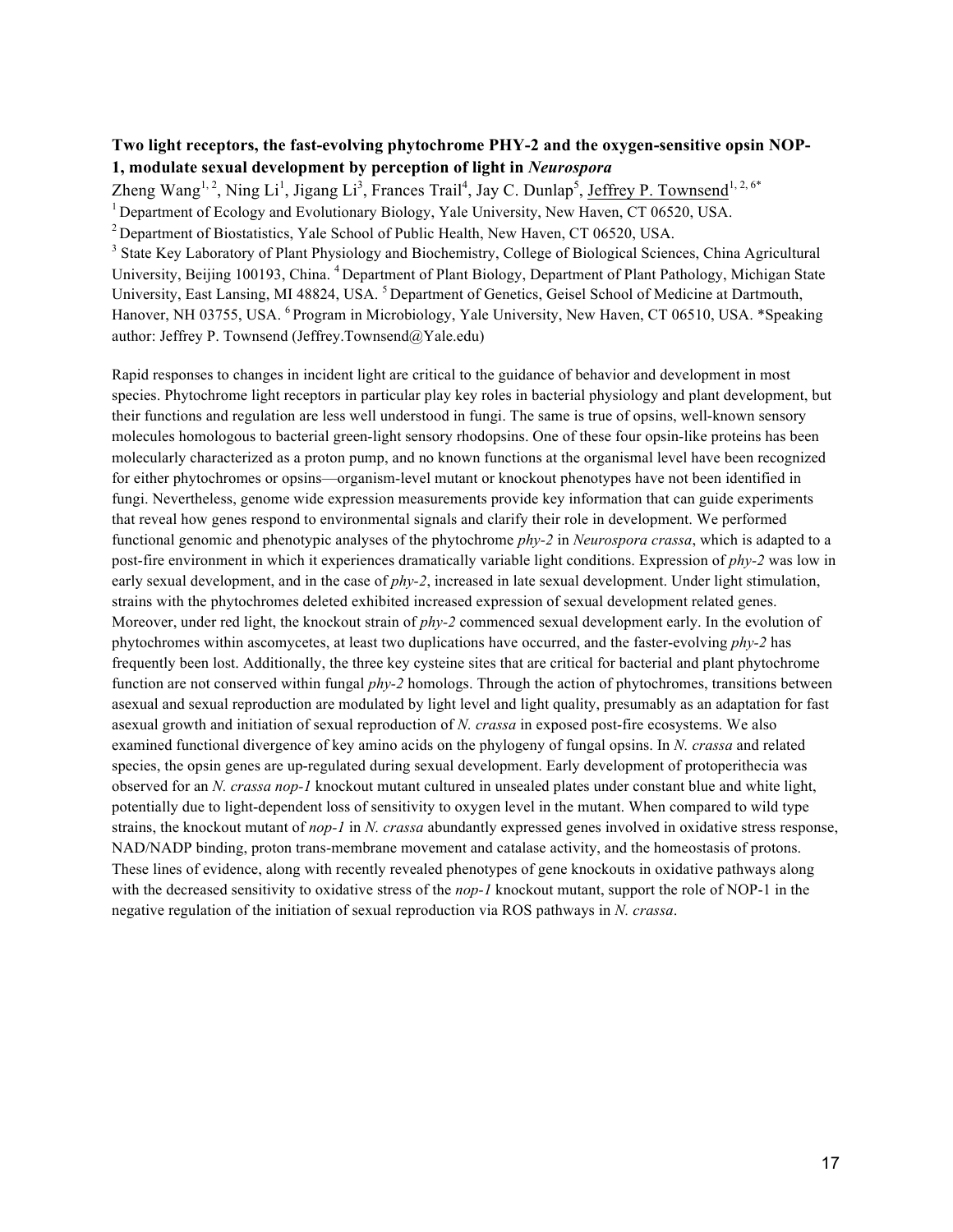#### **Melanin Biosynthesis in the Perithecium.**

Jie Ao, Sumit Bandyopadhyay, Stephen J. Free, SUNY University at Buffalo.

Dihydroxynaphthalene (DHN) melanin is a black colored polymer found in the cell walls of a number of fungi. It helps strengthen the cell wall, and provides protects the fungus from dessication, UV light, antibiotics, and from cell wall degrading enzymes produced by other microbes. In some fungal pathogens the cell wall melanin is an important virulence factor. In Neurospora crassa two different cell types become highly melanized, the peridium cells and the ascospores. Our research is focused on answering three key questions about DHN melanin. First, we want to identify the enzymes involved in creating DHN melanin in *N. crassa*. Second, we want to learn how the fungus regulates the expression of these genes to create melanized cell walls in a tissue type-specific manner. Third, we want to determine how the dihydroxynaphthalene, which is synthesized by cytosolic enzymes, becomes polymerized into extracellular melanin.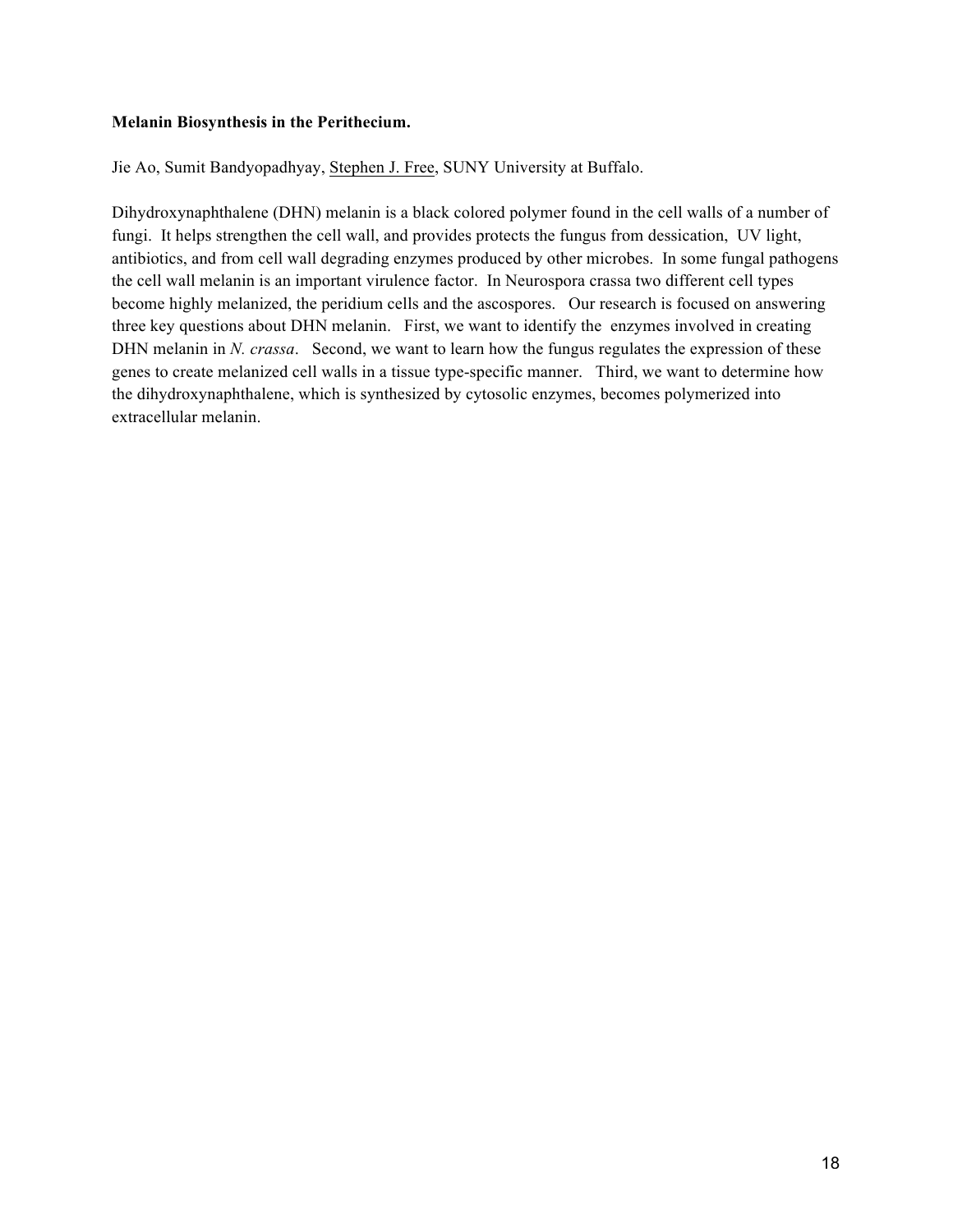#### **Global analysis of predicted G protein coupled receptor genes**

Katherine Borkovich Plant Pathology & Microbiology, University of California-Riverside

G protein-coupled receptors (GPCRs) regulate growth, development, and environmental sensing in filamentous fungi. The largest predicted GPCR class identified in Pezizomycotina ascomycete filamentous fungi, including *Neurospora crassa*, is the Pth11-related, with members similar to a protein required for disease in the plant pathogen *Magnaporthe oryzae*. However, the Pth11-related class has not been functionally studied in any fungal species. We analyzed phenotypes in available mutants for 36 GPCR genes, including 20 Pth11-related, in *N. crassa*. We also investigated patterns of gene expression for all 43 predicted GPCR genes in available datasets. A total of 17 mutants (47%) possessed at least one growth or developmental phenotype. We identified 18 mutants (56%) with chemical sensitivity or nutritional phenotypes (11 uniquely), bringing the total number of mutants with at least one defect to 28 (78%), including 15 mutants (75%) in the Pth11-related class. Gene expression trends for GPCR genes correlated with the phenotypes observed for many mutants and also suggested overlapping functions for several groups of co-transcribed genes. Several members of the Pth11-related class possessed phenotypes and/or were differentially expressed on cellulose, suggesting a possible role for this gene family in plant cell wall sensing or utilization.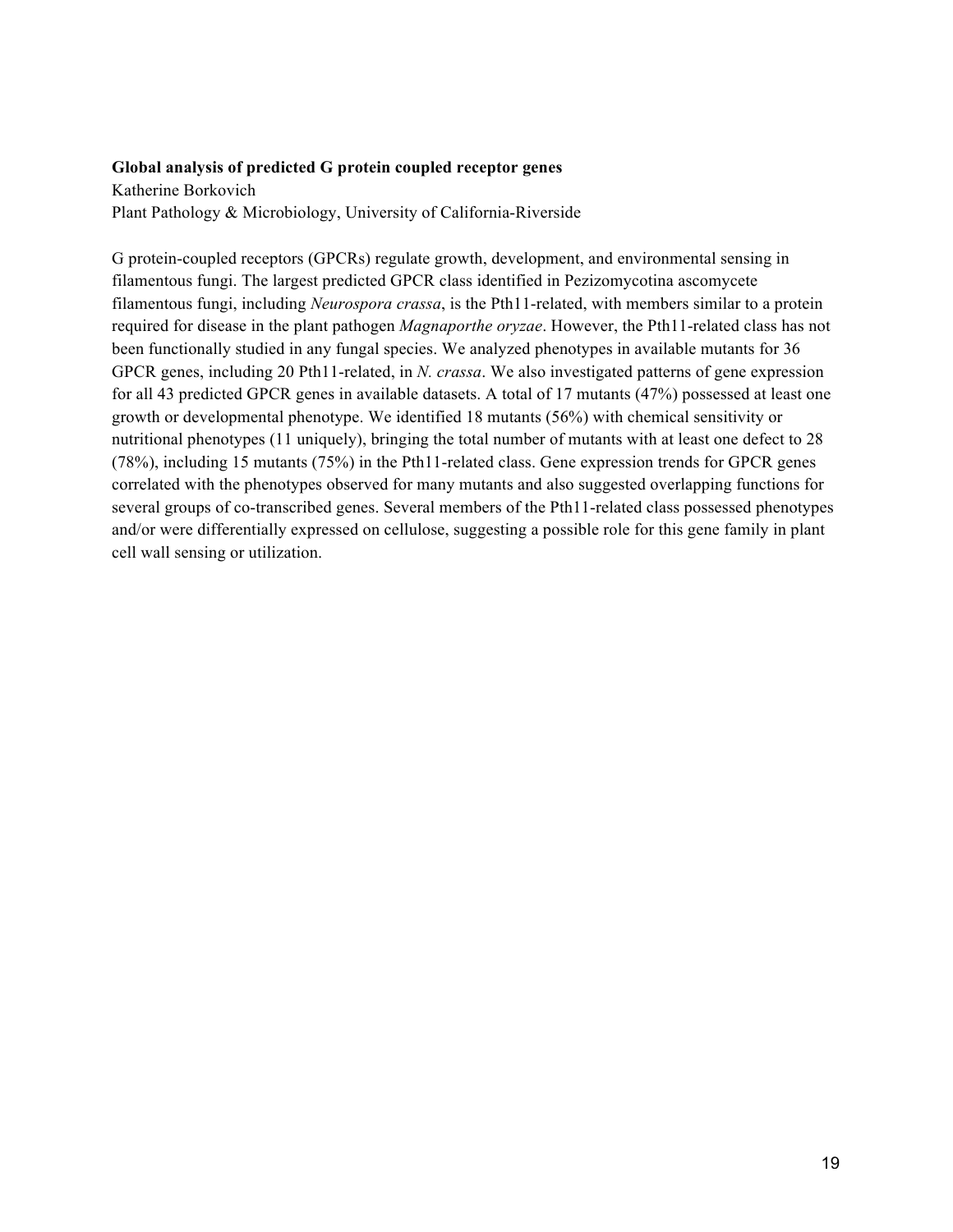#### **A code within the code: codon usage affects translational dynamics to regulate protein folding**

Chien-Hung Yu and Yi Liu

Department of Physiology, University of Texas Southwestern Medical Center, 5323 Harry Hines Boulevard, Dallas, TX 75390-9040, USA

E-mail: chien-hung.yu@utsouthwestern.edu or yi.liu@utsouthwestern.edu

Codon usage bias is a universal feature of eukaryotic and prokaryotic genomes and has been proposed to regulate translation efficiency, accuracy and protein folding based on the assumption that codon usage affects translation dynamics. We have previously demonstrated that non-optimal codons regulates circadian clock protein function and structure in Neurospora. In addition, we observed genome-wide correlations between codon usage and protein structure motifs. Here we show that codon usage bias plays an important role in regulating translational dynamics in vitro and in vivo. We further demonstrate that codon-regulated translational rhythm affects protein function by modulating co-translational protein folding. Together, these results resolve a long-standing fundamental question and demonstrate the importance of codon usage for co-translational protein folding.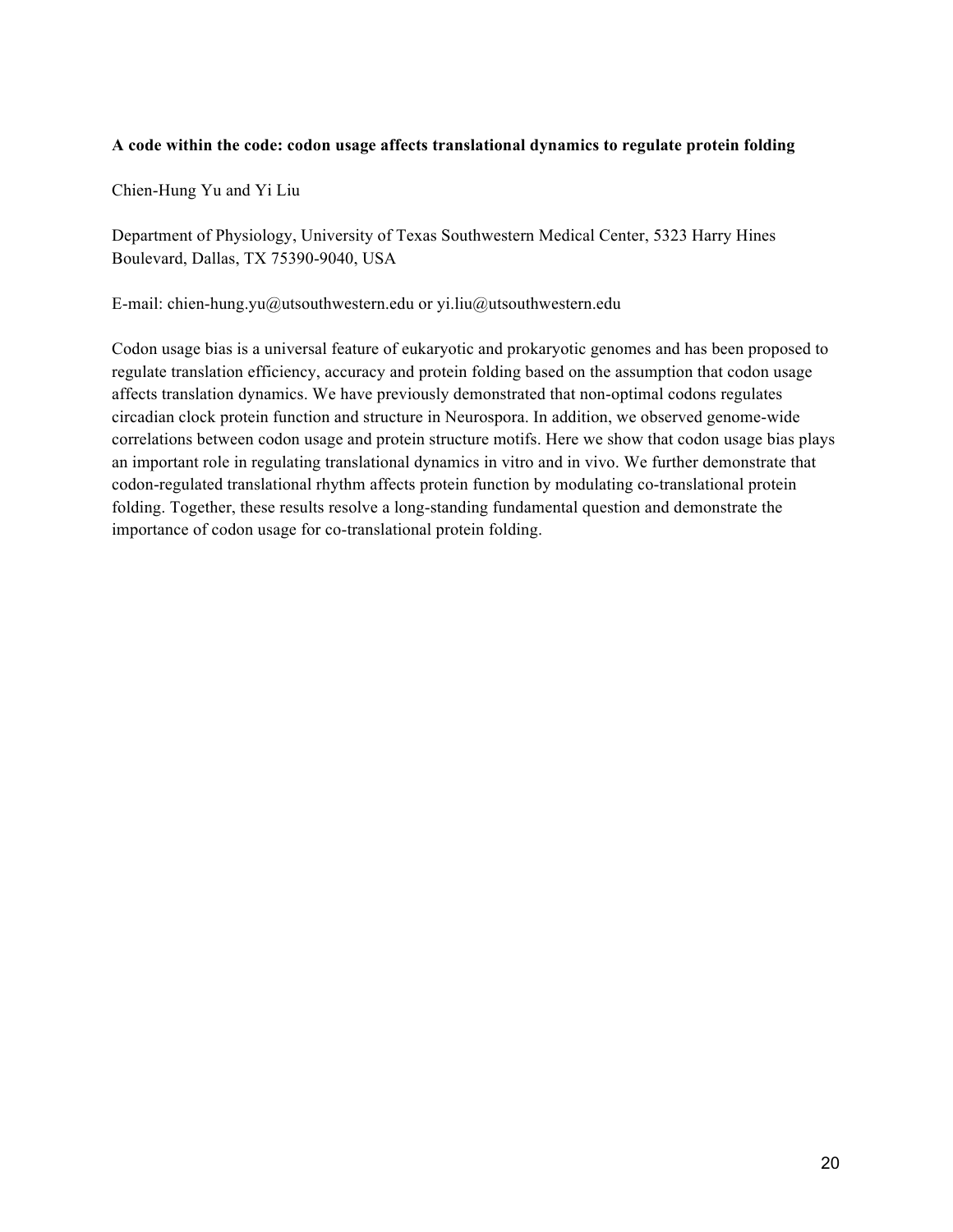#### **Regulation of cross pathway control by CPC-2 via the bZIP transcription factor CPC-1 in**  *Neurospora crassa*

Arit Ghosh, Amruta V. Garud and Katherine A. Borkovich

Department of Plant Pathology and Microbiology, Graduate Program in Genetics, Genomics and Bioinformatics and Institute for Integrative Genome Biology, University of California, Riverside, California 92521

Cross pathway control is a global response mechanism by which eukaryotic cells can respond to changes in amino acid starvation. Depletion of one amino acid can lead to upregulation of various enzymes vital to other amino acid biosynthetic pathways. In Neurospora crassa, de-repression of the bZIP transcription factor cpc-1 (cross pathway control-1) is essential for transcriptional induction of amino acid biosynthetic genes when cells are artificially starved for histidine through supplementation with 3-aminotriazole. The WD40 protein/ RACK1 homolog encoding gene – cpc-2 has also been found to be an important component of the cross pathway network in N. crassa. We are currently interested in understanding how CPC-2 regulates cross pathway control and how it might regulate the transcription factor CPC-1 – which is the central hub for controlling how the cell responds to amino acid starvation.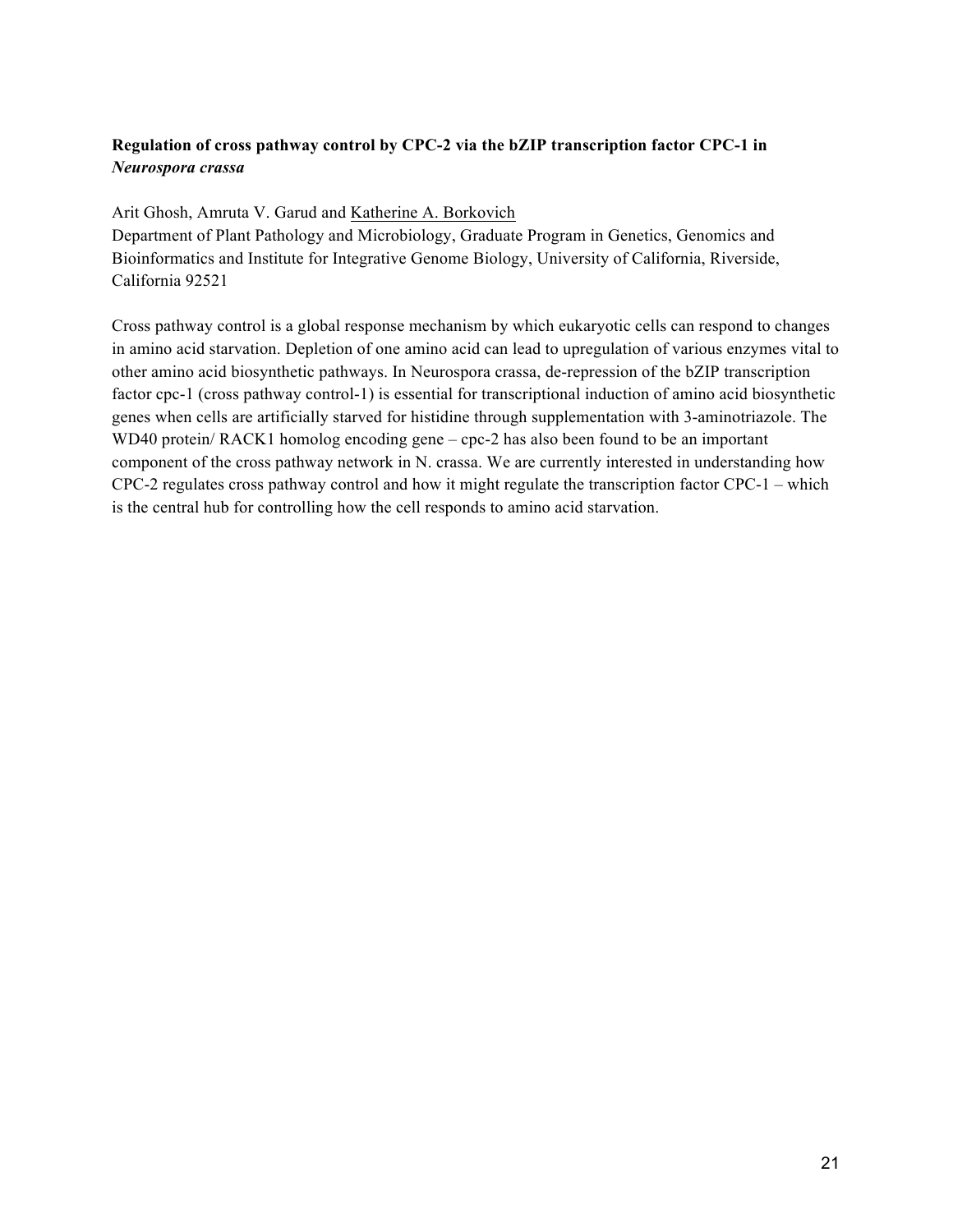#### **Investigating the mechanism of cellulase translocation through the secretory pathway of**  *Neurospora crassa*

Jun, Darae, Liu, J. and Glass, NL. (UC Berkeley)

As scavengers of plant biomass in the environment, *Neurospora crassa* has evolved to be exceptionally good at secreting large amounts of enzymes. However, the mechanism that regulates this increase in protein secretion under lignocellulosic conditions is still obscure. To elucidate these unknown mechanisms, we are in the process of doing a forward genetic screen to identify and characterize defective trafficking mutants that cannot translocate cellulases into the ER or that retain cellulases in the ER on their way to the extracellular environment. To conduct the screen, we used a mutant library created by random mutagenesis on a strain with a GFP tagged endoglucanase (EG-2). Using this mutant library, we screened for mutants with mis-localized EG-2 by microscopy and identified a particularly interesting mutant. We plan to further characterize this mutant using bulk segregant analysis to map the casual mutation; we also plan to assess the accuracy of cellulase mRNA targeting, cellulase translocation, and ER to the Golgi trafficking. Identifying unknown components that play a role in secretion and trafficking of cellulases will provide a better understanding of the regulation of the secretory pathway and improve the efficiency of biofuel production.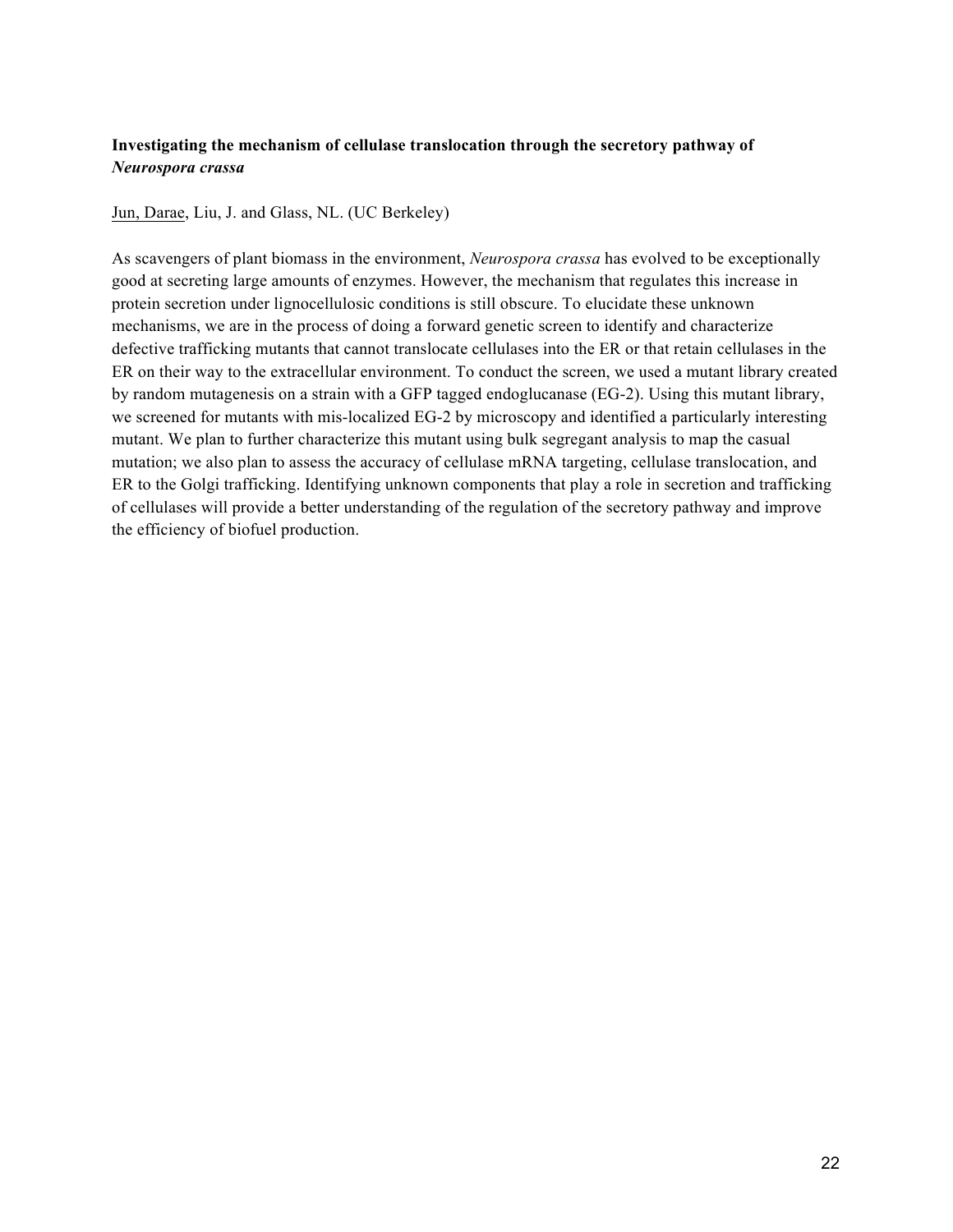#### **Measuring individual size in Neurospora**

Marcus Roper, Linda Ma, Boya Song, Teng Wang and Yi Yang, Dept. of Mathematics, University of California-Los Angeles

It is challenging to delimit filamentous fungal individuals, because a fungal mycelium can contain millions of genetically diverse but totipotent nuclei, each capable of founding new mycelia. Moreover a single mycelium can potentially stretch over kilometers and it is unlikely that its distant parts share resources or have the same fitness. Using *Neurospora crassa* heterokarya we show that a filamentous fungal mycelia can be decomposed into Reproductive Units (RUs); subpopulations of nuclei that propagate together as spores, and function as reproductive individuals. RUs are dynamic units of fungal individuality, that change their size in response to environmental conditions and the geometry of the growing mycelium. They provide a concept of fungal individuality that is directly connected to reproductive potential, and therefore to theories of how fungal individuals adapt and evolve over time. Time permitting, I will describe how population genetics models for the different nuclei that may coexist within the Neurospora mycelium can explain the growth and diversity of Reproductive Units.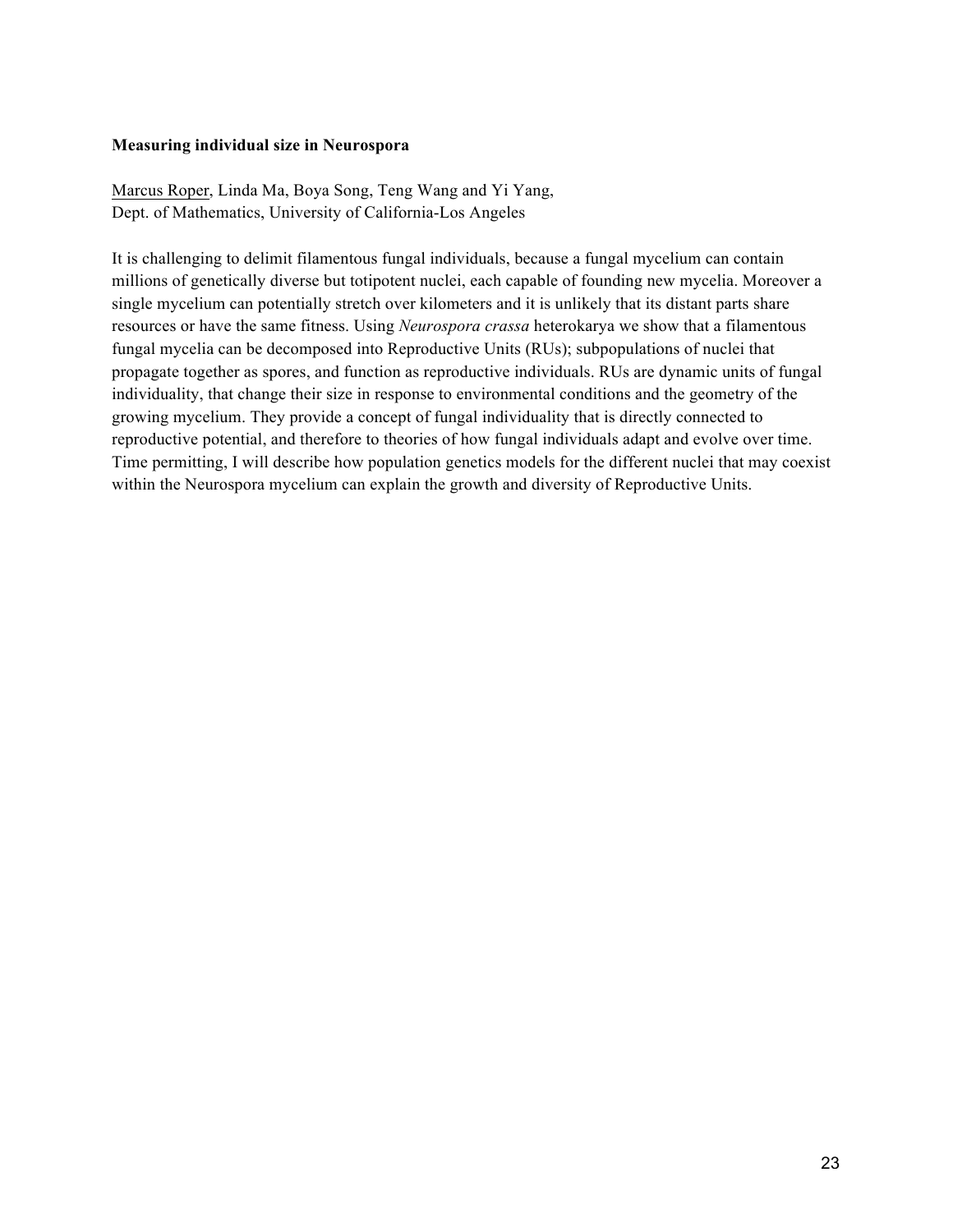#### **Localization and stability of the regulator VE-1 during conidiation in** *Neurospora crassa*

María del Mar Gil-Sánchez, Eva M. Luque, Luis M. Corrochano Departamento de Genética, Universidad de Sevilla, Sevilla, Spain

The *N. crassa ve-1* gene is a homolog of veA in *Aspergillus nidulans*. In *A. nidulans* mutations in veA results in constitutive conidiation that is independent of light, and the VeA protein forms a complex with blue and red photoreceptors. The *N. crassa ve-1* mutant has defects in aerial hyphal growth and increased conidiation. We have characterized the light-dependent accumulation of carotenoids in strains with a deletion in ve-1 and in the wild type for a comparison. A ten-fold reduction in sensitivity was observed in the ve-1 mutant, an indication for a role of VE-1 in light sensing in *N. crassa*. VE-1 is a protein with a nuclear localization signal and a velvet factor domain that is highly conserved in fungi. We observed a minor increase in the accumulation of *ve-1* mRNA after light exposure in vegetative mycelia (30 min), which did not lead to a major change in VE-1 accumulation. The mutation in *ve-1* results in decreased light-dependent accumulation of mRNA for several genes, including the carotenogenesis genes (*al-1*, *al-2*, *al-3*, *cao-2*), *wc-1*, *vvd*, and *frq*. We characterized the cellular localization of VE-1 under different light conditions and we have observed that VE-1 is preferentially located in the nucleus under all conditions, but VE-1 was also detected in the cytoplasm. We detected VE-1 in vegetative mycelia in the dark but light promoted the accumulation of VE-1 in vegetative mycelia, aerial hyphae and conidia through the activity of the WC complex. We didn't observe any major changes in the accumulation of ve-1 mRNA during conidial development but exposure to light modify the stability of VE-1. The light-dependent degradation of VE-1 requires CSN-5 and FWD-1 and the activity of the WCC. We propose that the absence of VE-1 in aerial hyphae is a key step in the regulation of conidial development.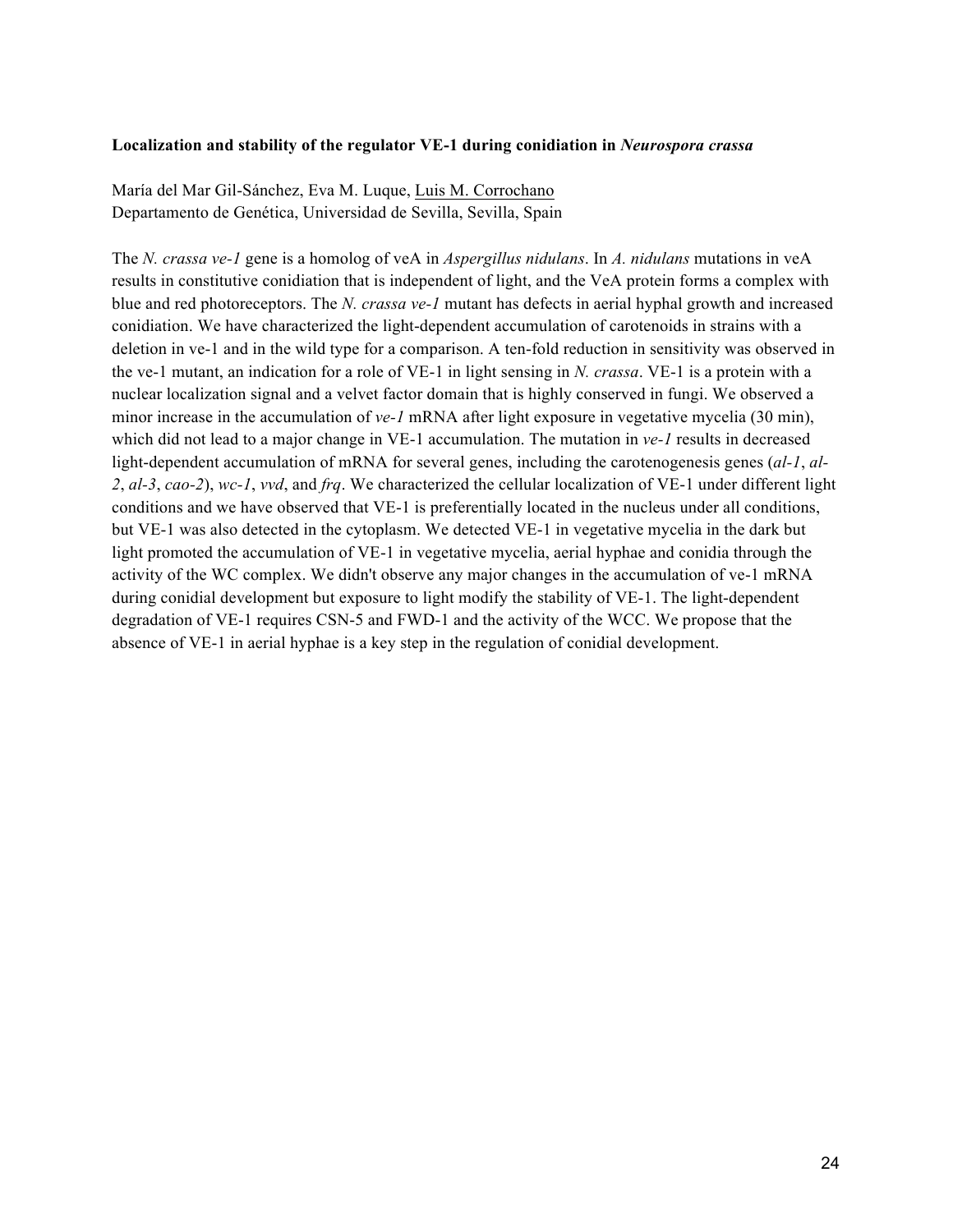#### **Shelterin is required for telomeric integrity in** *Neurospora crassa*

Miki Uesaka<sup>1</sup>, Ayumi Yokoyama<sup>1</sup>, Zachary A. Lewis<sup>2</sup> and Shinji Honda<sup>1</sup> <sup>1</sup> Life Science Unit, University of Fukui, Fukui, Japan<sup>2</sup> Department of Microbiology, University of Georgia, Athens, GA, USA

A telomere-specific protein complex, shelterin, caps and protects chromosome ends against inappropriate DNA damage, telomeric fusion and telomere length in eukaryotes. However, in any filamentous fungi, the corresponding shelterin has not been identified. Here we show Neurospora shelterin which is composed of five core proteins: the two components, POT-1 and RAP1, are conserved from yeasts to mammals whereas the others named TRF-1, TPP-1 and TIN-2 are only conserved in the closely-related species but are functional orthologues of mammalian TRF1/2, TPP1, TIN2, respectively. By ChIP-seq analyses, we confirmed that the double-strand telomeric repeats-binding domain protein TRF-1 is specifically localized to chromosome ends. Fluorescence microscopic analyses revealed that the GFP-tagged TRF-1 forms 2~4 foci which are mostly associated with nuclear envelope and heterochromatic foci but not a single centromeric spot and the telomeric foci formation is dependent of the telomerase but not H3K9 methylation that directs heterochromatic foci in Neurospora. We confirmed that TRF-1-GFP is colocalized with all the other RFP-tagged components of Neurospora shelterin. We found that mutants lacking the single-strand telomeric repeats-binding domain protein POT-1 shows circular chromosomes, highly sensitive to genotoxic chemicals and significant accumulation of gamma-H2A, which is a marker of DNA damage, at telomeres. In addition, *pot-1* mutants display increased RPA foci which are known to be required for the recruitment of the DNA damage response ATR to sites of DNA single-strand breaks. Furthermore, a temperature-sensitive *mus-9* (ATR) mutants lacking POT-1 show growth defects at the permissive temperature, supporting the requirement of ATR for DNA repair in *pot-1* mutants. We demonstrate that Neurospora shelterin indeed protects telomeres against improper DNA damage and telomeric fusion.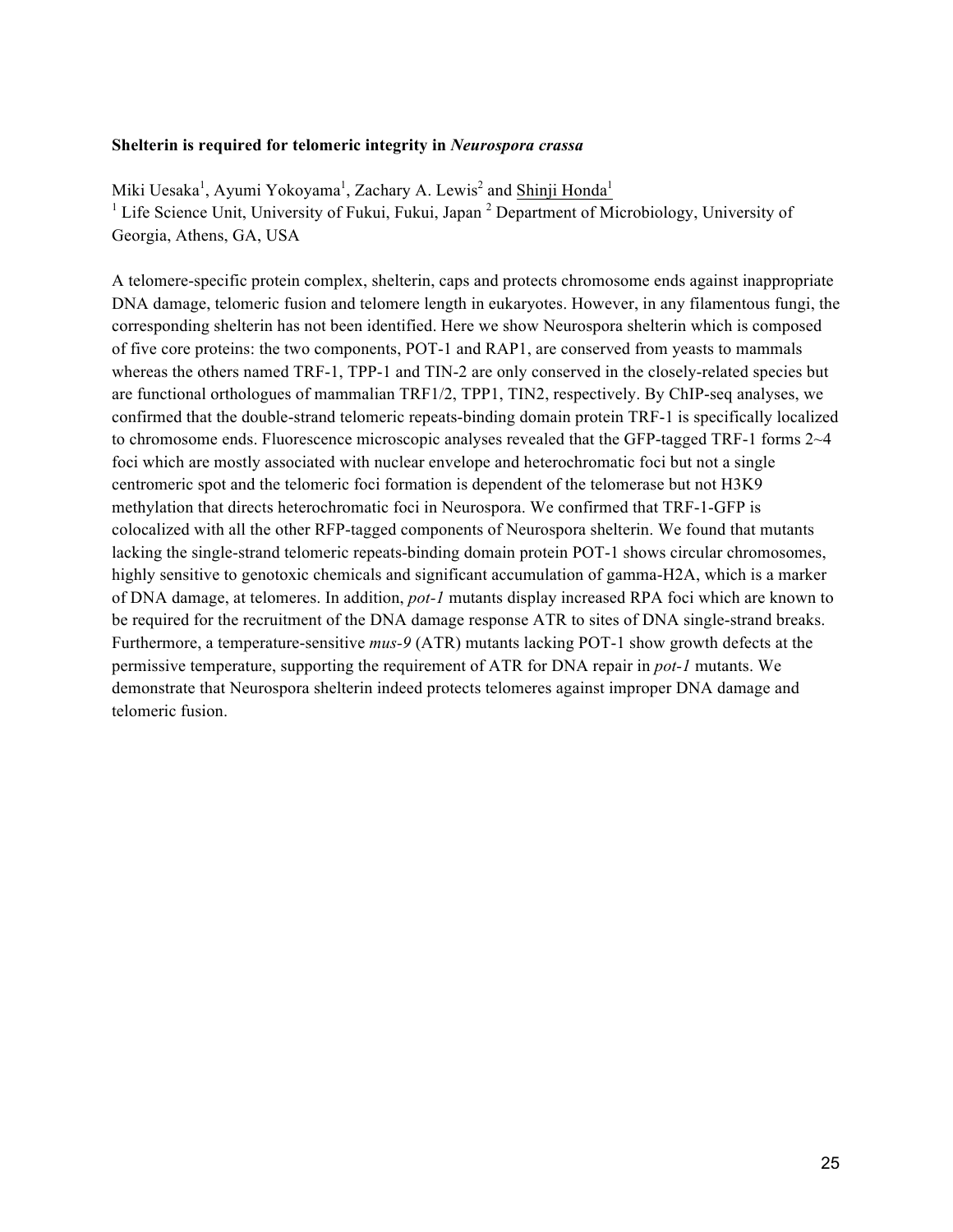#### *Neurospora mus-30* **encodes an LSH/DDM1-type chromatin remodeling enzyme required for genome maintenance**

#### Zachary Lewis

Dept of Microbiology, University of Georgia, Athens, GA

LSH/DDM1 enzymes are required for DNA methylation in higher eukaryotes and have poorly defined roles in genome maintenance in yeast, plants, and animals. The filamentous fungus *Neurospora crassa* is a tractable system that encodes a single LSH/DDM1 homolog (NCU06306). We report that the *Neurospora* LSH/DDM1 enzyme is encoded by *mutagen sensitive-30* (*mus-30*), a locus identified in a genetic screen over 25 years ago. We show that MUS-30-deficient cells have normal DNA methylation, but are hypersensitive to DNA damaging agents. MUS-30 is a nuclear protein, consistent with its predicted role as a chromatin remodeling enzyme, and levels of MUS-30 are increased following DNA damage. MUS-30 co-purifies with Neurospora WDR76, a homolog of yeast Changed Mutation Rate-1 and mammalian WD40 repeat domain 76. Deletion of *wdr76* rescued DNA damage-hypersensitivity of *Dmus-30* strains, demonstrating that the MUS-30-WDR76 interaction is functionally important. DNA damage-sensitivity of *Dmus-30* is partially suppressed by deletion of methyl adenine glycosylase-1, a component of the base excision repair machinery (BER); however, the rate of BER is not affected in Dmus-30 strains. We found that MUS-30-deficient cells are not defective for DSB repair, and we observed a negative genetic interaction between *Dmus-30* and *Dmei-3*, the Neurospora RAD51 homolog required for homologous recombination. Together, our findings suggest that MUS-30, an LSH/DDM1 homolog, is required to prevent DNA damage arising from toxic base excision repair intermediates. Overall, our study provides important new information about the functions of the LSH/DDM1 family of enzymes.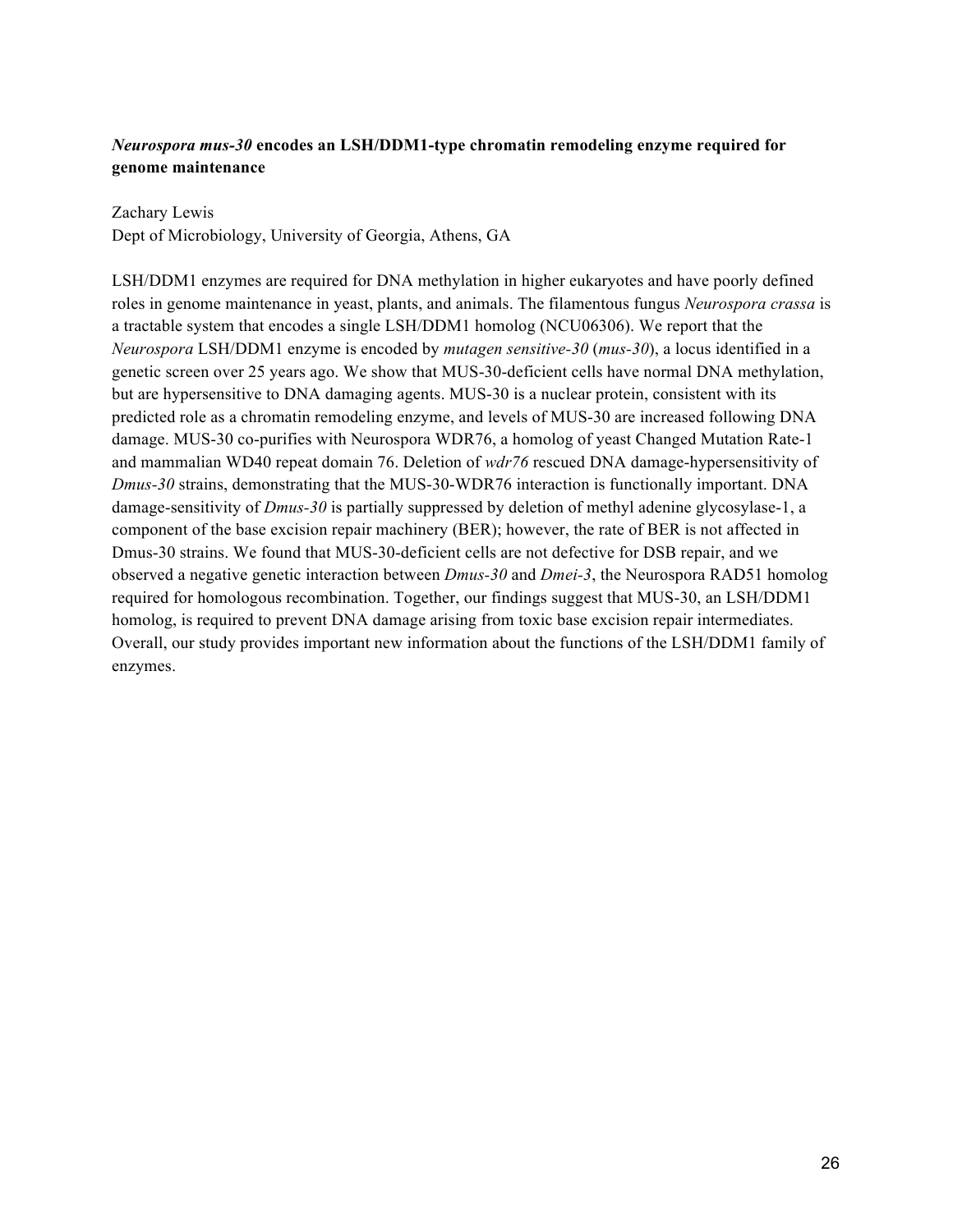#### **Elements of constitutive heterochromatin determine the distribution of facultative heterochromatin**

Kirsty Jamieson, <sup>1,3</sup> Elizabeth T. Wiles, <sup>1</sup> Kevin J. McNaught, <sup>1</sup> Simone Sidoli, <sup>2</sup> Neena Leggett, <sup>1</sup> Yanchun Shao,  ${}^{1}$ Benjamin A. Garcia,  ${}^{2}$  and Eric U. Selker  ${}^{1}$ 

<sup>1</sup> Institute of Molecular Biology, University of Oregon, Eugene, Oregon 97403-1229, USA; <sup>2</sup> Department of Biochemistry and Biophysics and the Epigenetics Program, Perelman School of Medicine, University of Pennsylvania, Philadelphia, Pennsylvania 19104-5157, USA; <sup>3</sup> Present address: Department of Plant and Microbial Biology, University of California, Berkeley, Berkeley, CA 94720-3102, USA

We are exploring the interactions between facultative and constitutive heterochromatin in Neurospora crassa. Methylated lysine 27 on histone H3 (H3K27me) marks facultative heterochromatin, consisting of transcriptionally repressed, gene-rich chromatin. Constitutive heterochromatin marks gene-poor, AT-rich DNA and is formed by a largely unidirectional pathway consisting of three steps: 1) the DCDC methylation complex catalyzes the trimethylation of H3K9 (H3K9me3) 2) H3K9me3 is bound by HP1 and 3) DNA methylation catalyzed by dim-2. We tested how disruption of each step might affect H3K27me. H3K27me became massively redistributed by disrupting either of the first two steps in this pathway, elimination of any member of DCDC or by loss of HP1. The features of this redistribution are twofold: regions of facultative heterochromatin lost H3K27me3, while regions that are normally marked by H3K9me3 gained H3K27me2. Since loss of HP1 leaves H3K9me3 largely intact, the normally nonoverlapping H3K27me2 and H3K9me3 marks became superimposed, as revealed by mass spectrometry from an hpo strain. Elimination of the final step in the pathway, catalyzing DNA methylation, had no obvious effect on the distribution of H3K27me. Elimination of H3K27me machinery did not impact constitutive heterochromatin. Additional work on the control of H3K27me will also be discussed.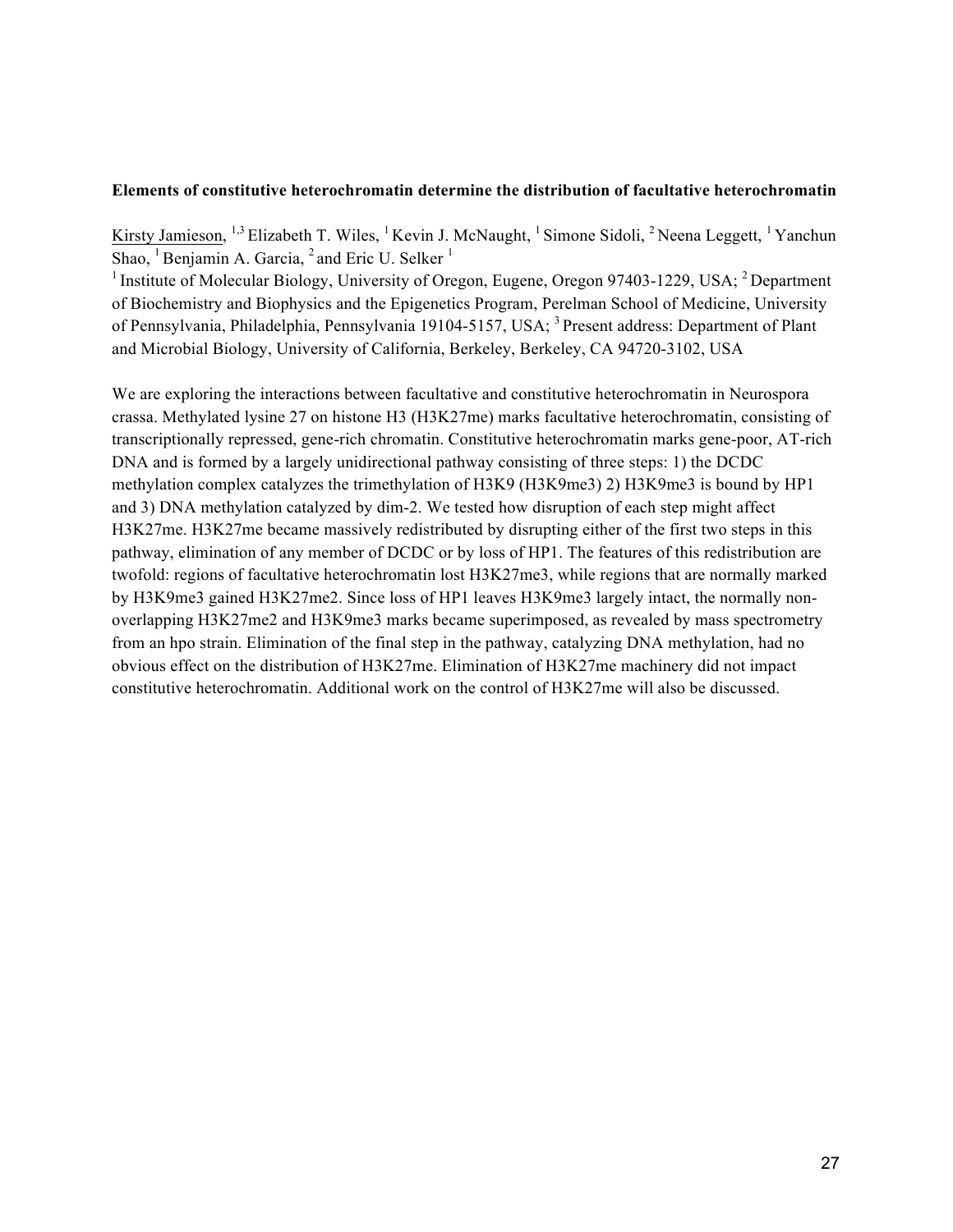#### **Investigating unpaired DNA detection during meiosis in** *Neurospora crassa* **with ectopic fragments of the Round Spore gene.**

Nicholas Rhoades\*, Pennapa Manitchotpisit\*, Amy Boyd, Dilini Samarajeewa, Pegan Sauls, Tyler Malone, Turner Reed, Kevin Sharp, and Thomas Hammond.

School of Biological Sciences, Illinois State University, Normal, Illinois, 61790. \*these authors contributed equally to this work

Neurospora crassa uses a process called Meiotic Silencing by Unpaired DNA (MSUD) to detect unpaired DNA between homologous chromosomes during meiosis. For example, in crosses between two strains, one of which carries a fragment of the Round spore gene (referred to as an ref marker) at an ectopic location on chromosome VII, MSUD efficiently detects the ref marker as unpaired. The proteins and mechanisms involved in detecting the ref marker as unpaired are mostly unknown. In previous work, we performed crosses between strains carrying ref markers at different locations on chromosome VII. We found that the efficiency of unpaired DNA detection increased with increasing distance between the markers. Here, we present a number of new findings. First, ref markers are efficiently detected as unpaired at several different euchromatic locations across chromosome VII. Second, large unpaired DNA loops within the vicinity of an unpaired ref marker decrease the efficiency of MSUD. Third, the specific arrangement of homology (i.e. microhomology) appears to play an important role in determining whether two genes are considered paired or unpaired. These results provide new knowledge on the unpaired DNA detection process in N. crassa. Future experiments will be performed to examine each of these findings in more detail as part of an effort to fully elucidate the mechanism of unpaired DNA detection during MSUD.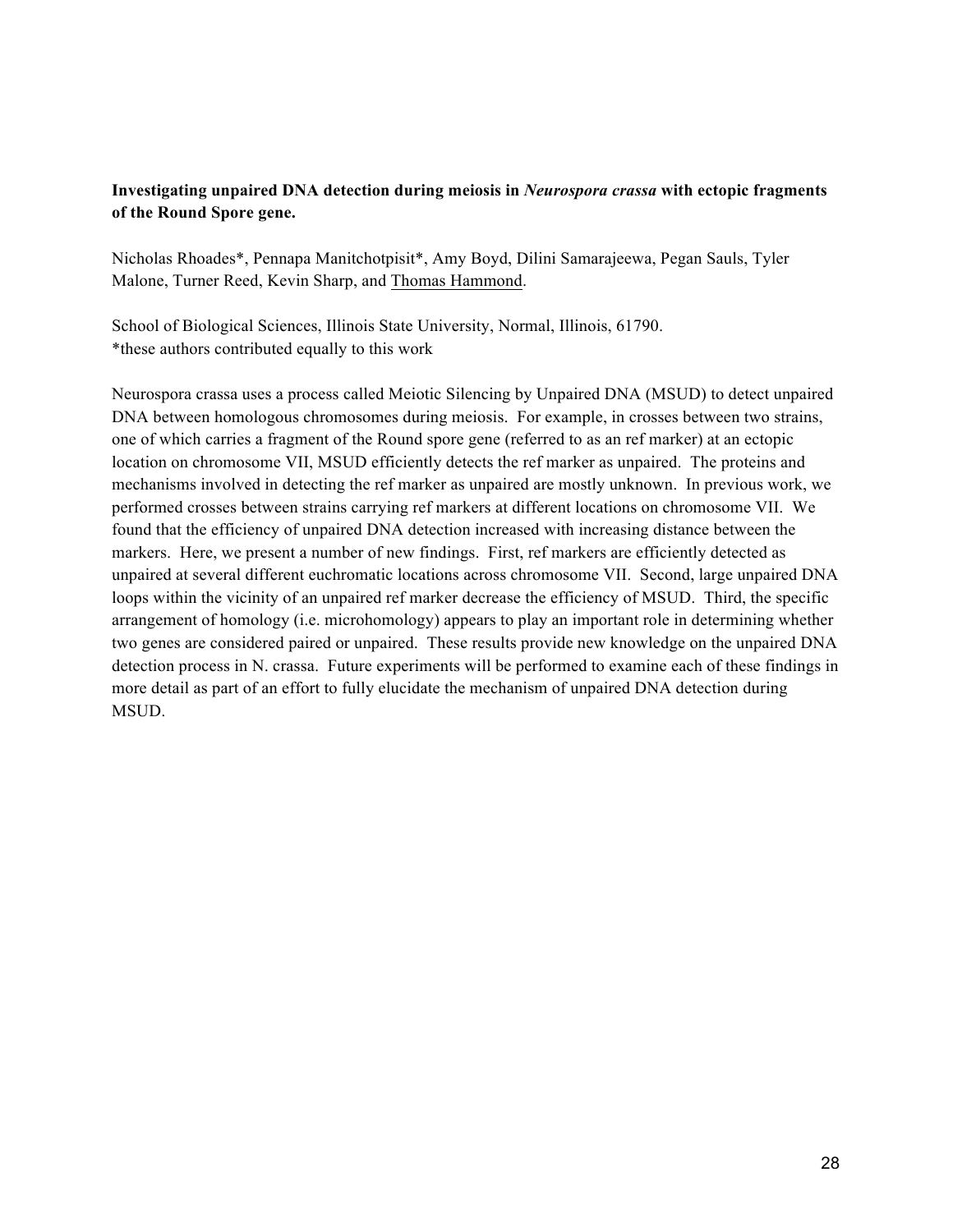#### **The effects of meiotic drive on genome architecture in Spore killer strains of** *Neurospora*

Jesper Svedberg<sup>1</sup>, Thomas M. Hammond<sup>2</sup> and Hanna Johannesson<sup>1</sup>.<br><sup>1</sup>Department of Organismal Biology, Unneale University, Unneale, S Department of Organismal Biology, Uppsala University, Uppsala, Sweden. <sup>2</sup>School of Biological Sciences, Illinois State University, Normal, Illinois.

Selfish genes, which act in their own interest and can spread without increasing the fitness of the individual as a whole, are thought to be a major driver of the evolution of genome structure and composition. Meiotic drive is the phenomenon where a selfish genetic element causes itself to end up in more than the expected 50% of the meiotic products. In the seventies, strains displaying meiotic drive were identified in natural populations of *Neurospora intermedia* and *N. sitophila*. When these strains were crossed with "sensitive" strains, half of the spores in each ascus were killed, and the surviving spores would all show the killing phenotype in further crosses. For this reason these strains were named *Spore killers*.

In order to study the genomic architecture of the region surrounding the *Spore killer* genetic elements we used PacBio long-read sequencing (to >50x coverage) together with short-read Illumina data to create high quality, full chromosome genome assemblies of fifteen strains of *Neurospora* which are representative of all known *Spore killer* types as well as of sensitive and resistant strains.

These data have revealed that *Spore killer* strains of *N. intermedia* carry complex patterns of tandem inversions, interspersed with large clusters of RIP:ed transposable elements. These structural differences cover a ~3 Mbp region surrounding the *Spore killer* genetic element where recombination with sensitive strains is absent and may be instrumental in maintaining linkage between the genes causing the killer phenotype. The two different *Spore killer* types found in *N. intermedia* both show similar patterns of structural variation compared to sensitive strains, but they also differ from each other. This suggests that they have evolved separately and accumulated structural variation independently, even though they are found within the same species and exhibit very similar phenotypes.

We make the case that the need for linkage between the necessary genes is the primary driver of the evolution of *Spore killer* genome architecture, but that relaxed selection due to sheltering by the meiotic drive and degeneration due to reduced recombination may also play important roles.

The *Neurospora Spore killers* have here given us an excellent opportunity to study how the proliferation of selfish genes can play a significant role in shaping eukaryote genomes.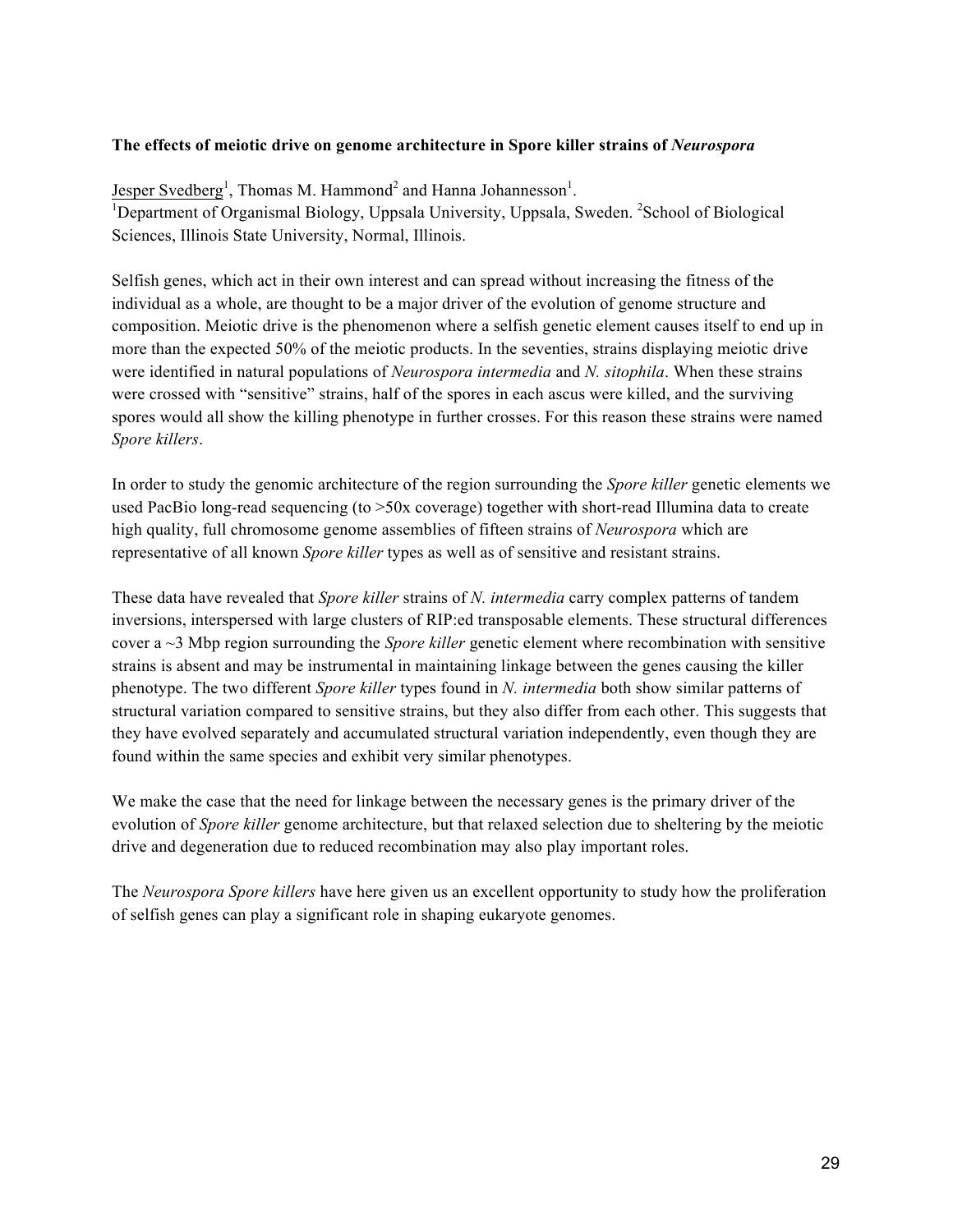#### **Neurospora crosses with hybrid translocation strains uncover a novel meiotic drive that targets homokaryotic progeny derived from alternate segregation.**

Dev Ashish Giri, S. Rekha, and Durgadas P. Kasbekar Centre for DNA Fingerprinting and Diagnostics, Hyderabad, India. Email kas@cdfd.org.in

Four insertional or quasiterminal translocations (*T*) were recently introgressed from *Neurospora crassa* into *N. tetrasperma*. Crosses of some of the resulting  $T^{Nt}$  strains with *N. tetrasperma N* strains ( $N =$ normal sequence) produced many more *Dp* than *T* and *N* progeny. *T* and *N* progeny are generated by alternate segregation (ALT), whereas *Dp* and *Df* arise from adjacent-1 segregation (ADJ). Although the same genes are shared by both  $[T + N]$  and  $[Dp + Df]$  ascus types, their distribution in the *mat A* and *mat a* nuclei differs, and this results in differential survival of ALT- versus ADJ-derived homokaryotic progeny ascospores in a novel and unprecedented type of meiotic drive. We suggest that incompatibility between *N. crassa*- and *N. tetrasperma*-derived genes causes an insufficiency for a product required for ascospore maturation. In  $[Db + Df]$  asci, only four ascospores  $(Dp \text{ or } [Dp + Df]$  types) share this limited resource because the *Df* homokaryons are inviable, whereas four to eight ascospores can compete for it in  $[T + N]$  asci, increasing the likelihood that none properly matures. Thus,  $Dp$  homokaryons are overproduced relative to *T* and *N* types, whereas  $[T + N]$  and  $[Dp + Df]$  heterokaryons are produced in equal numbers.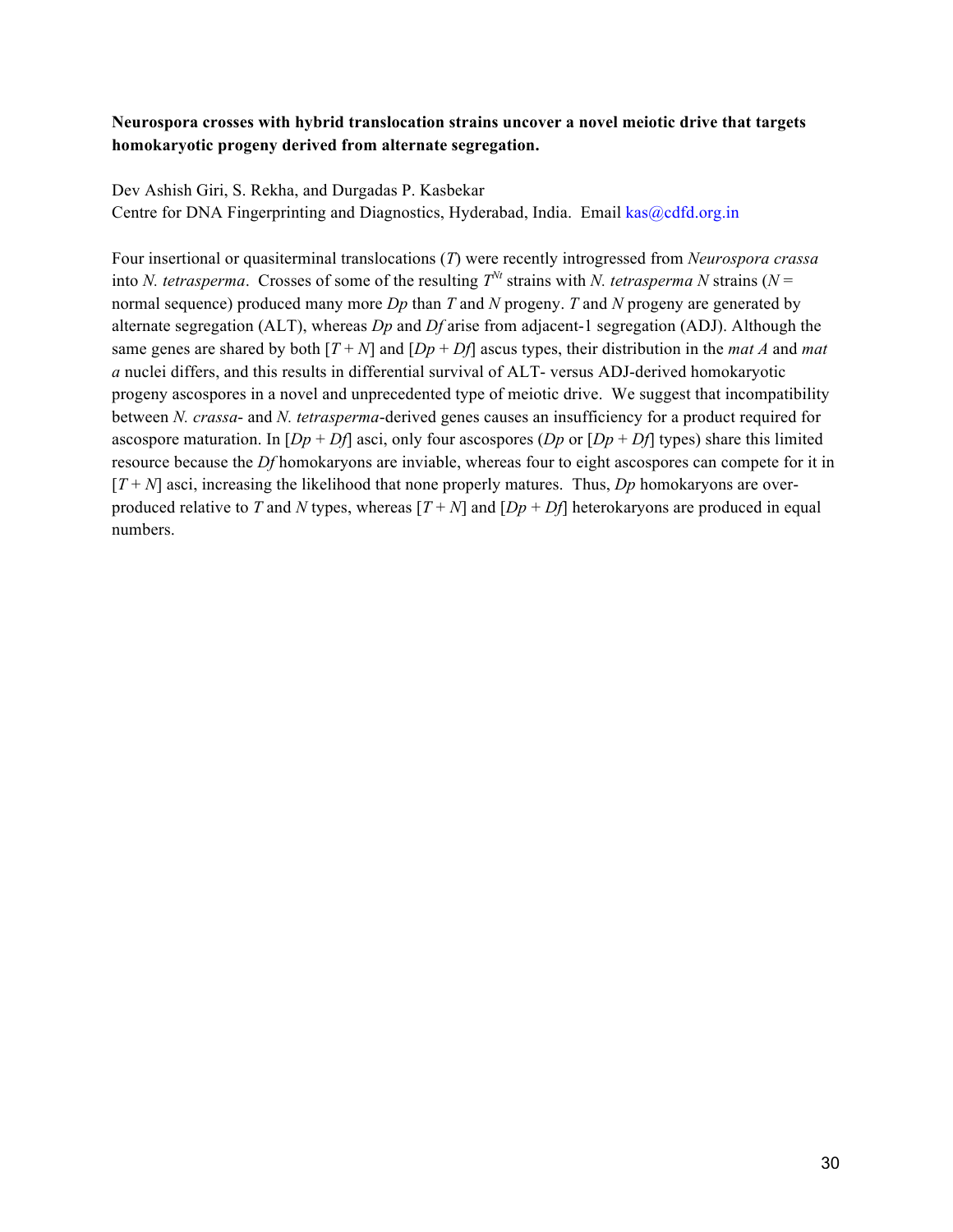#### **A Novel DNA transposon is recognized and silenced by Meiotic Silencing by small RNAs** Yizhou Wang<sup>1</sup>, Kristina Smith<sup>2</sup>, John W Taylor<sup>3</sup>, Michael Freitag<sup>2</sup>, Jason E Stajich<sup>1</sup>

Genome defense likely evolved to curtail the spread of transposable elements and invading viruses. A combination of effective defense mechanisms has been shown to limit colonization of the *Neurospora crassa* genome by transposable elements. A novel DNA transposon we named *Sly1-1* was discovered in "wild-type" strain FGSC 2489 (OR74A). Meiotic silencing by unpaired DNA, also simply called meiotic silencing, prevents the expression of regions of the genome that are unpaired during karyogamy. This mechanism is posttranscriptional and is proposed to involve the production of small RNA, so-called masiRNAs, by proteins homologous to those involved in RNA interference-silencing pathways in animals, fungi, and plants. Here, we demonstrate production of small RNAs when *Sly1-1* was unpaired in a cross between two wild-type strains. These small RNAs are dependent on SAD-1, an RNA-dependent RNA polymerase necessary for meiotic silencing. We present the first case of endogenously produced masiRNA from a novel *N. crassa* DNA transposable element.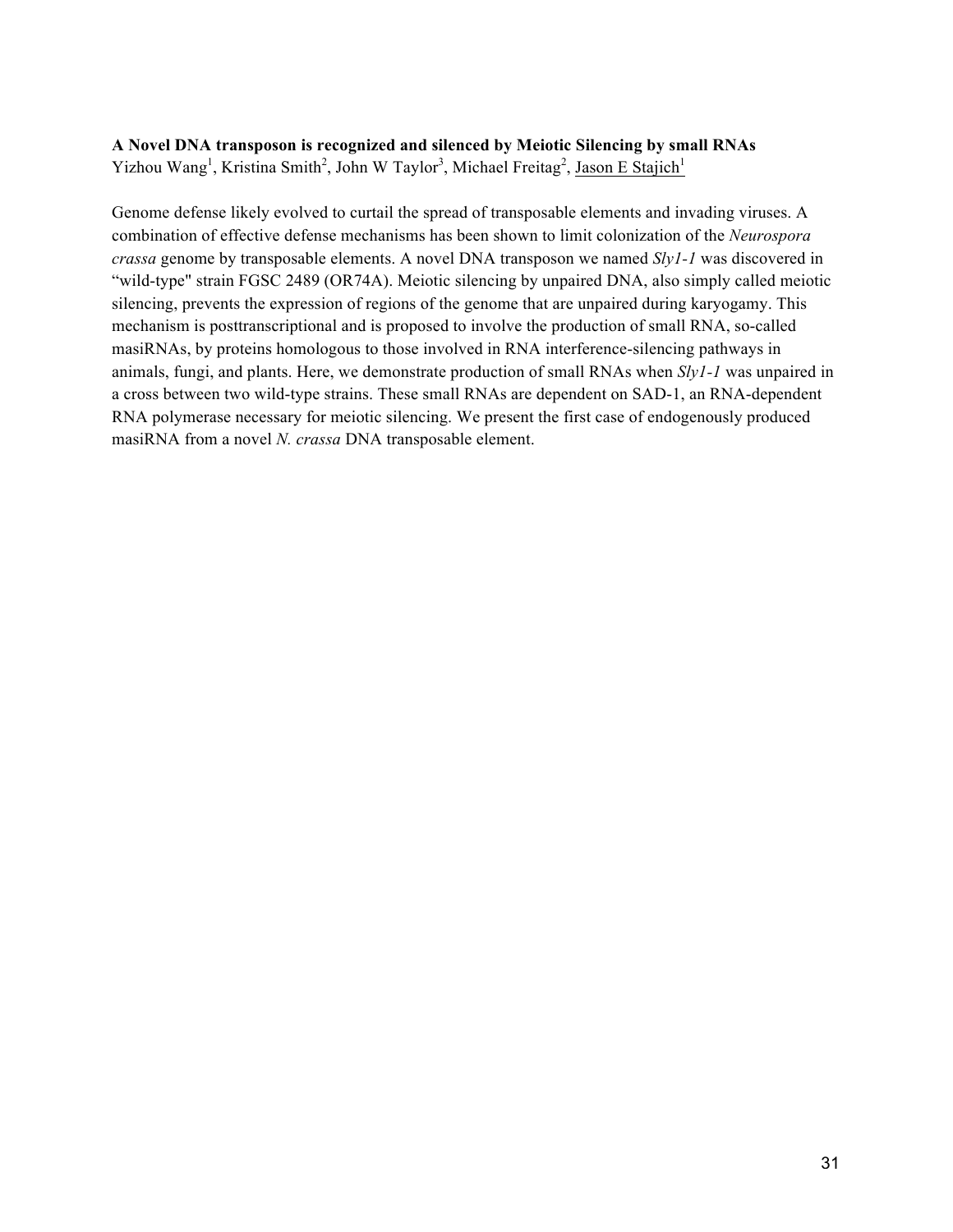#### **Untold Diversity in North American Neurospora Species Suggests Intrinsic Speciation**

Christopher Hann-Soden<sup>1</sup>, Liliam Montoya<sup>1</sup>, Ivan Liachko<sup>2</sup>, Shawn Sullivan<sup>3</sup>, John W. Taylor<sup>1</sup>

- 1. University of California, Berkeley; Berkeley, CA, USA
- 2. University of Washington; Seattle, WA, USA
- 3. Phase Genomics, Inc.; Seattle, WA, USA

Barriers to recombination can maintain integrity between diverging populations and prevent maladaptive hybrid genotypes. In this way, barriers to recombination can facilitate ecological and allopatric speciation. When the barrier to recombination is absolute, or when it is selected for strongly, a genetic barrier to recombination may be an intrinsic mechanism of sympatric speciation. Our recent sampling efforts across North America have revealed numerous sympatric populations of *Neurospora* species in areas previously thought to be dominated by *Neurospora discreta*. These samples include pairs of sister species that are divergent for the ability to self-cross. Selfing has been previously shown to have evolved at least nine separate times in *Neurospora.* We hypothesize that if selfing represents an absolute barrier to recombination, or if there is strong selection for selfing, that transitions to selfing lifestyles could be driving diversification within *Neurospora*, leading to the observed abundance of sympatric species. Previous studies have shown that selfing *Neurospora* lineages accumulate point mutations at a higher rate, indicative of a reduction in recombination. We show further that the rate of genomic rearrangements is accelerated in selfing lineages, indicating a relaxation of selection on genome architecture. Because genomic rearrangements are barriers to recombination themselves, we hypothesize a positive feedback cycle between selfing and rearrangements that drives sympatric speciation in a ratchet-like manner.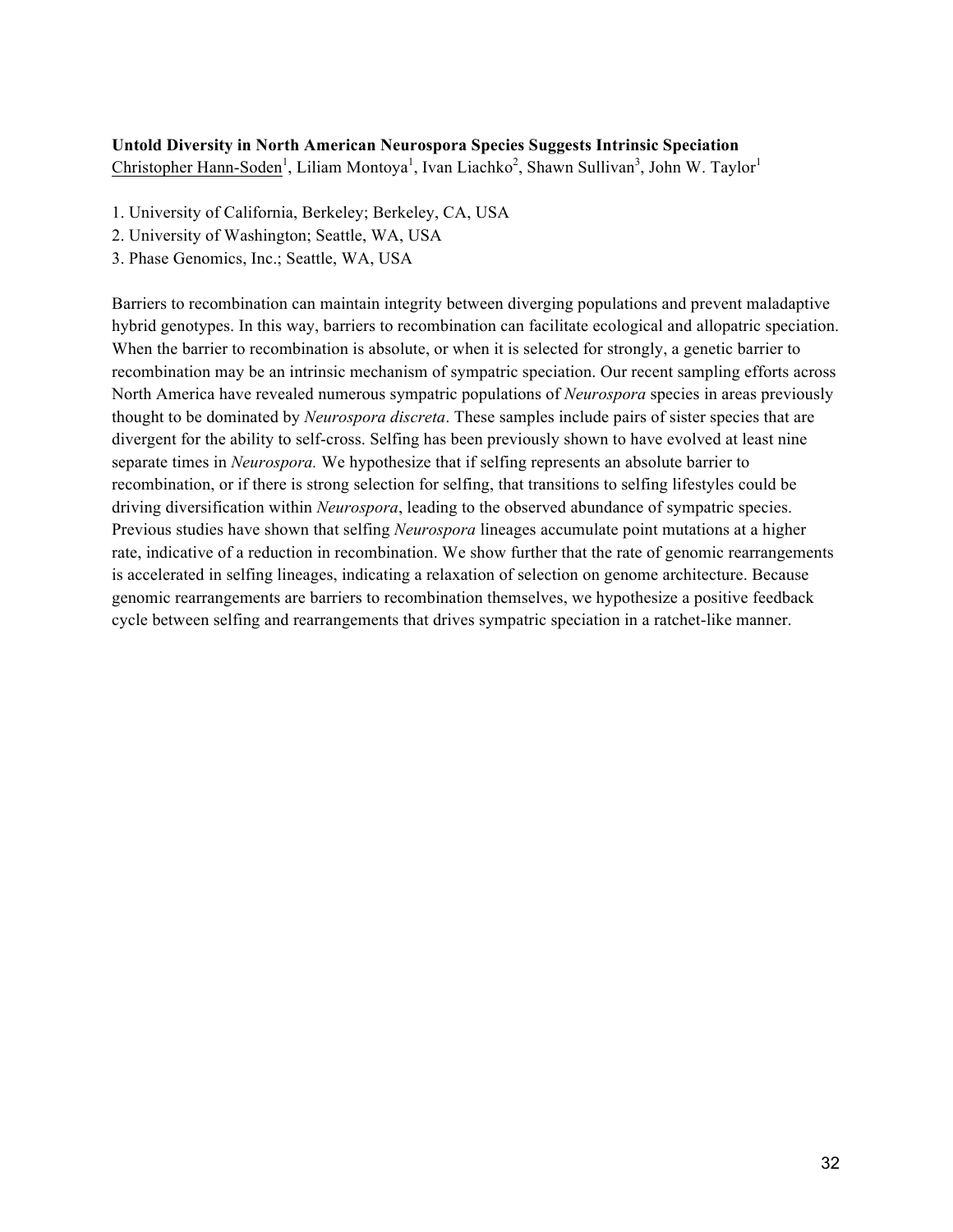#### *Neurospora discreta* **as a model to assess adaptation of soil fungi to warming**

AL Romero-Olivares<sup>1</sup>, JW Taylor<sup>2</sup>, KK Treseder<sup>1</sup>

1. Department of Ecology and Evolutionary Biology, University of California, Irvine, CA

2. Department of Plant and Microbial Biology, University of California, Berkeley, CA

Short-term experiments have indicated that warmer temperatures can alter fungal biomass production and CO2 respiration, with potential consequences for soil carbon (C) storage. However, we know little about the capacity of fungi to adapt to warming in ways that may alter C dynamics. To understand the effects of the fungal community in an increasingly warmer environment and the repercussions on ecosystems' processes, we used Neurospora discreta as a model organism to answer questions in relation to global warming and fungal metabolism. We exposed N. discreta to warm selective temperatures (16 and 28 °C) for 1500 mitotic generations, and then examined changes in mycelial growth rate, biomass, spore production, and CO2 respiration (Mass specific respiration, MSR). We hypothesized that strains will adapt to its selective temperature. More specifically, we expected that adapted strains would grow faster, and produce more spores per unit biomass (i.e., relative spore production). In contrast, they should generate less CO2 per unit biomass due to higher efficiency in carbon use metabolism.

In support to our hypothesis, N. discreta adapted to warm temperatures, based on patterns of relative spore production. Adapted strains produced more spores per unit biomass than parental strains in the selective temperature. Nonetheless, this increase was accompanied by an increase in MSR and a reduction in mycelial growth rate and biomass, compared to parental strains.

Our results suggest that adaptation of N. discreta to warm temperatures may have elicited a tradeoff between biomass production and relative spore production, possibly because relative spore production required higher MSR rates. Our results do not support the idea that adaptation to warm temperatures will lead to a more efficient carbon use metabolism. Our data might help improve climate change model simulations and provide more concise predictions of decomposition processes and carbon feedbacks to the atmosphere.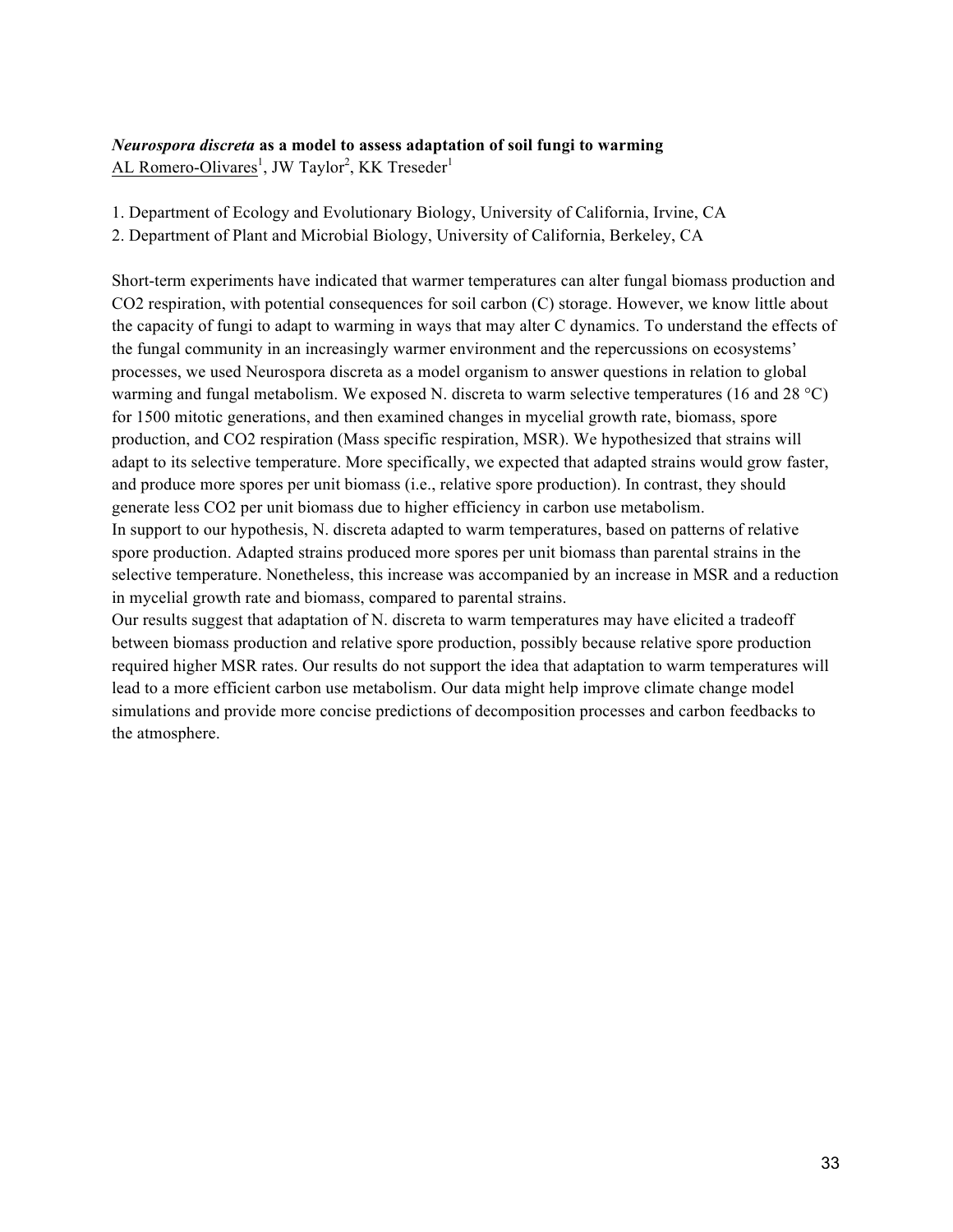#### **New resources, research, and progress at the Fungal Genetics Stock Center.**

#### Kevin McCluskey

Fungal Genetics Stock Center, Department of Plant Pathology, Kansas State University, Manhattan, KS

Having successfully relocated in November 2014 with only minimal disruption of normal distribution, the FGSC has continued its impact in diverse research communities. While the removal of US National Science Foundation support has brought change to all US living microbe collections, the FGSC has set a positive example by moving to a new institution better aligned with the support, research, and outreach missions of the FGSC. Similarly, the FGSC has emerged as a leading collection in both the US Culture Collection Network and also the World Federation for Culture Collections.

Many changes are impacting the FGSC, however, including the diminished role in organizing meetings, publishing the Fungal Genetics Reports, serving as central resource for gene naming, and supporting diverse research communities through ex officio roles. Having secured a long-term home for the biological materials, FGSC digital archival resources will be increasingly migrated to digital repositories to assure their future availability. This will also enable the provision of new resources, such as digital deposit sheets from the early years, robust material management, and website revisions to better showcase newer and highly impactful materials. Among these are gene deletion resources for clinically relevant yeasts, strains for gene manipulation, Neurospora from sugar beet bagasse, and new plasmids for protein tagging and visualization. The FGSC has served for over 50 years and remains central to the conduct of research with filamentous fungi.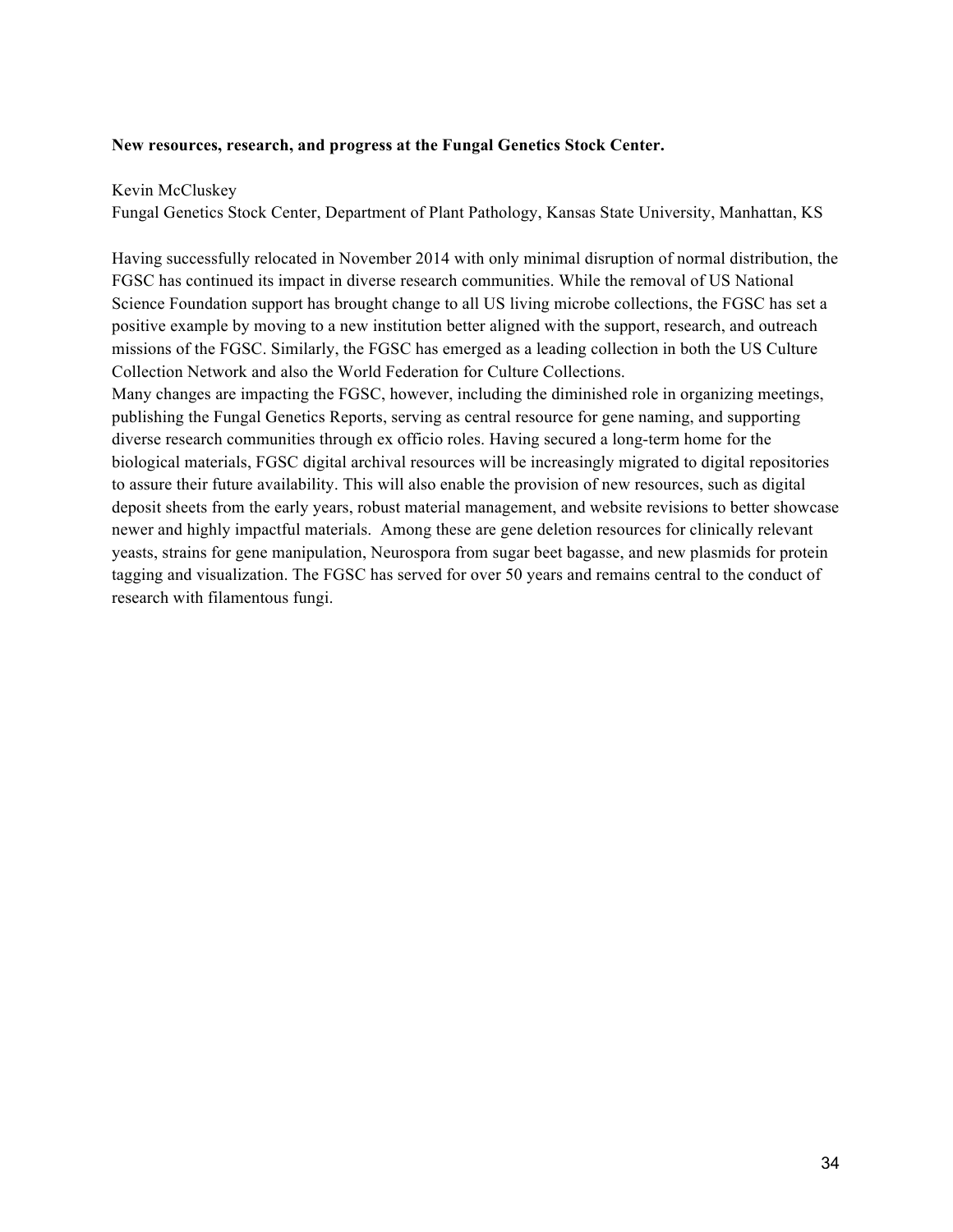#### **Neurospora meets Synthetic Biology: optogenetic tools to manipulate gene expression for scientific and artistic purposes**

Paulo Canessa, Monteserrat Hevia, Constaza Hevia, Andres Gallegos, Francisco Salinas, Vicente Rojas, Veronica Delgado, Luis F. Larrondo.

Millennium Nucleus for Fungal Integrative and Synthetic Biology, Departamento de Genética Molecular y Microbiología, Facultad de Ciencias Biológicas, Pontificia Universidad Católica de Chile, Santiago, Chile

Light is a strong environmental cue that informs organisms about their whereabouts, and can reprogram gene expression allowing a better adaptation to the surrounding environment. The fungus Neurospora crassa has been one of the main models for the study of photobiology, providing great insights on how microorganisms perceive and respond to light. This ascomycete responds specifically to blue-light (but not to other wavelengths) through a transcriptional heterocomplex named White Collar Complex (WCC). One of its components, WC-1, possesses a LOV (Light Oxygen Voltage) domain capable of detecting blue light, which promotes a conformational change that leads to a light-dependent dimerization that results in strong transcriptional activation. Thus, the expression of WCC-target genes is rapidly and precisely controlled in a dose-dependent manner when light is present. In order to design and improve optogenetic switches that can be utilized in other organisms as orthogonal controllers, we have been exploring the dynamics of light responses in this organism. Through the development of simple synthetic switches we have successfully implemented a blue-light responding transcriptional system in Saccharomyces cerevisiae. Therefore, now in yeast (which naturally does not respond to light) we can efficiently and orthogonally induce gene expression. Most importantly, in order to better identify the kinetics of light-responses in Neurospora, we have explored the sensitivity and spatial resolution of this system. In doing so, we have been able to genetically program images in this organism. Thus, we can project a photograph on a surface covered with Neurospora carrying a real-time reporter under the control of a light responsive promoter and obtain back a response that mimics the pattern of the original image. Thus, we have established a live canvas in which images can be genetically interpreted and reconstituted with real-time dynamics. Funded by MN-FISB120043, FONDECYT 1131030.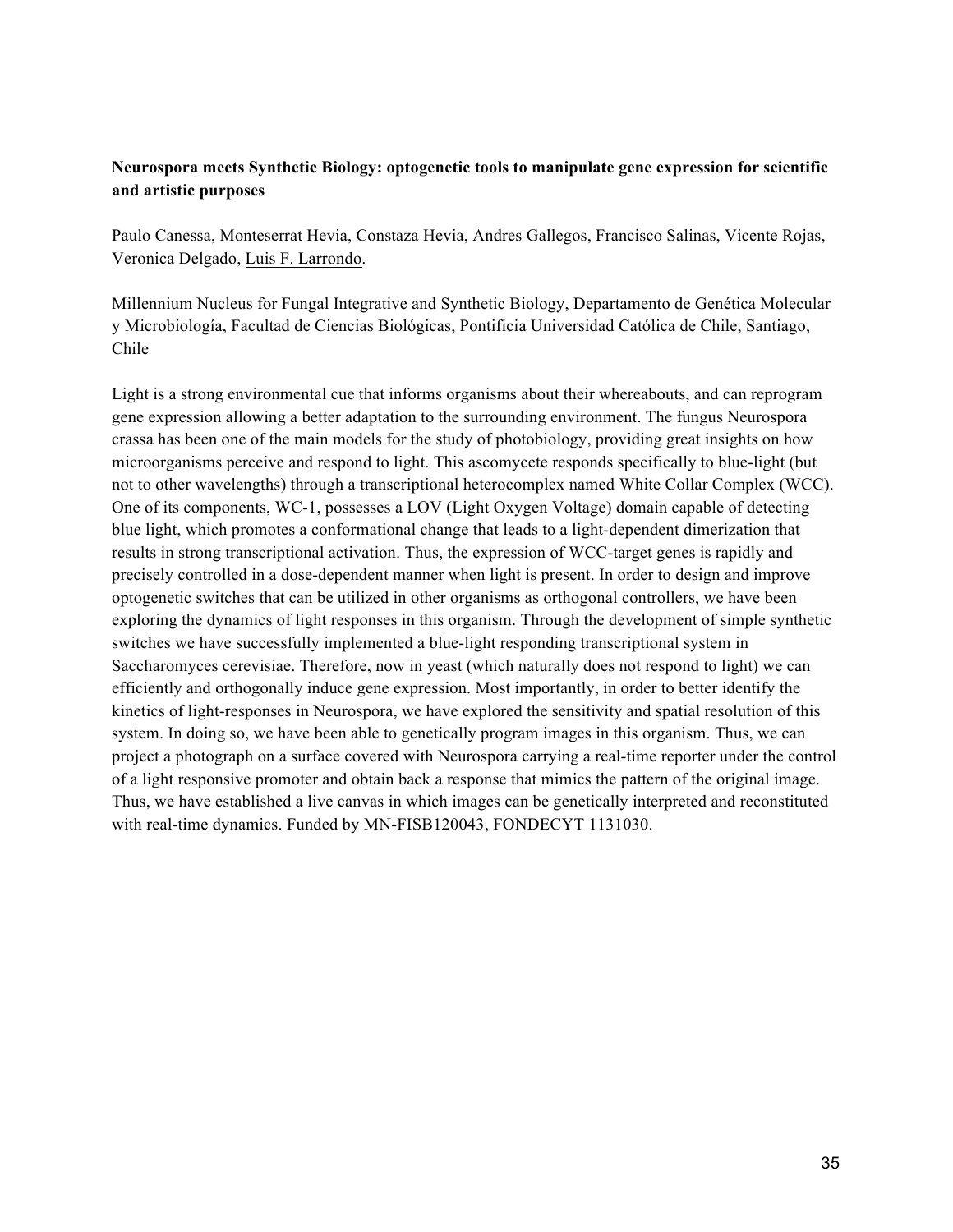#### **Circadian Clock Regulation of mRNA Translation: eEF2 and the Ribosome Code**

Deborah Bell-Pedersen Department of Biology, Texas A&M University

Our long-term goal is to understand the fundamental mechanisms by which the circadian clock regulates rhythmic gene expression and thus cell function and metabolism. To date, most of the focus on understanding clock control of gene expression has been at the level of transcription. However, in many systems, there are examples of specific proteins that show a circadian rhythm in levels, while levels of the associated mRNA are relatively constant throughout the day. This suggests that the clock regulates aspects of translation, but which proteins cycle in abundance in cells, and the mechanisms of clock control of translation, were not known. We discovered that the clock in Neurospora controls the phosphorylation and activity of the highly conserved translation elongation factor 2 (eEF2). Using ribosome profiling in WT and mutant cells disrupted for rhythms in eEF2 phosphorylation, we found that rhythmic eEF2 activity leads to rhythmic translation of specific mRNAs. Additional evidence for clock control of translation comes from our recent findings that, counter to the view that all the ribosomes in a cell function identically, there are clock-controlled changes in the protein composition of the ribosome, which may lead to rhythmic translation of specific mRNA classes.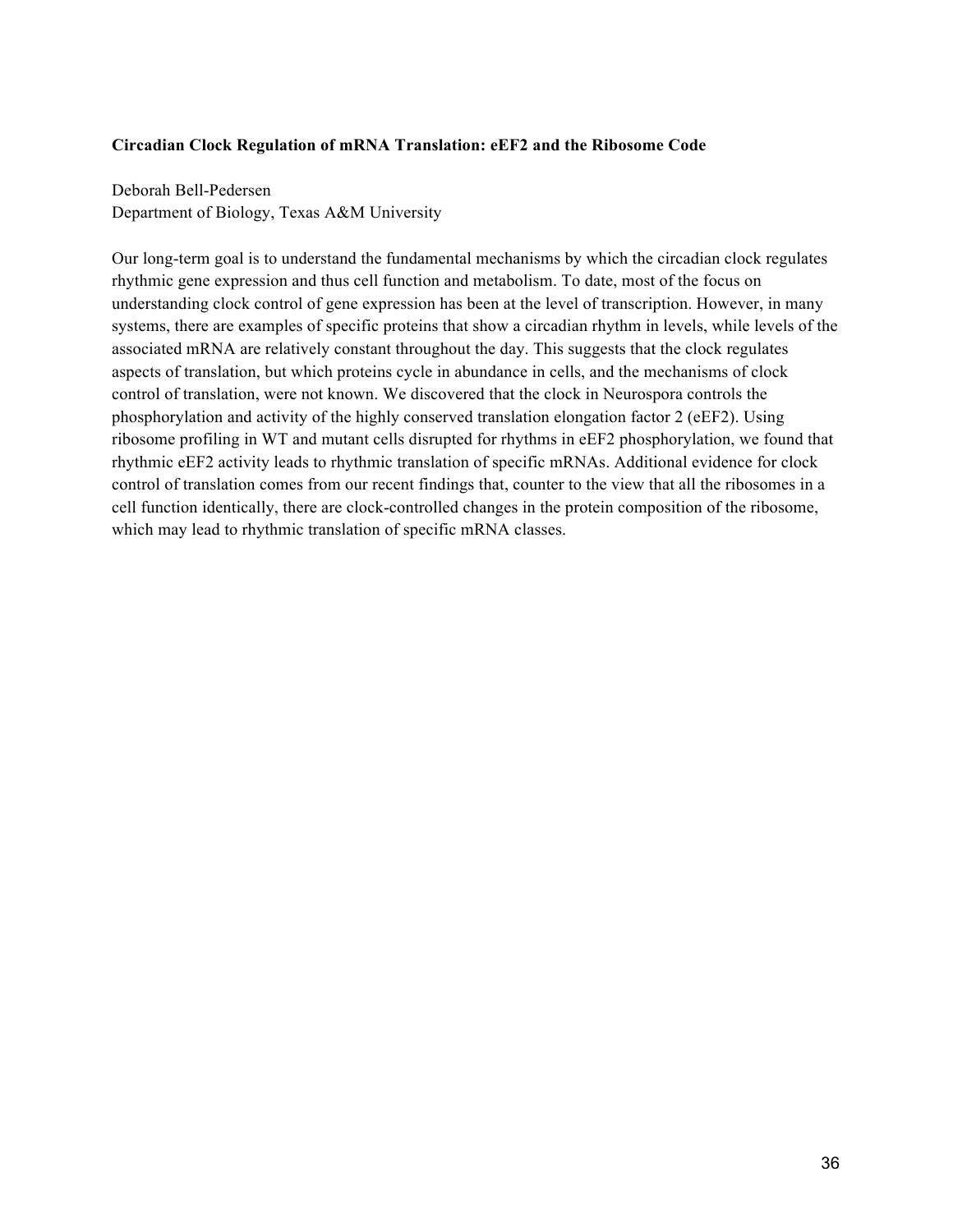#### **Local adaptation by losing circadian control of asexual development in** *Neurospora discreta***.**

Ryan Pachucki<sup>1</sup>, Craig Wager<sup>1</sup>, Laura B. Scheinfeldt<sup>2</sup>, Benedetto Piccoli<sup>3,4</sup>, Sunil Shende<sup>3,5</sup>, Sohyun Park<sup>1</sup>, James I. Hozier<sup>1</sup>, Parth Lalakia<sup>1</sup>, Katie E. Hyma<sup>6</sup>, & <u>Kwangwon Lee<sup>1,3</sup></u>

Affiliations: <sup>1</sup>Rutgers, The State University of New Jersey - Camden, Department of Biology, Waterfront Technology Center, Room 510, 200 Federal St., Camden, NJ 08103. <sup>2</sup>Coriell Institute for Medical Research, 403 Haddon Avenue, Camden, New Jersey 08103. <sup>3</sup>Center for Computational & Integrative Biology, Rutgers, The State University of New Jersey - Camden, 315 Penn Street, Camden, NJ 08102. <sup>4</sup>Rutgers, The State University of New Jersey - Camden, Department of Mathematics, Business and Science Building, 311 N. 5th Street, Camden, NJ 08102<sup>5</sup>Rutgers, The State University of New Jersey -Camden, Department of Computer Science, Business and Science Building, 227 Penn Street, Camden, NJ 08102 <sup>6</sup>Cornell University, Institute of Biotechnology, Genome Diversity Facility, 130 Biotechnology Building, Ithaca, NY 14853

The 24-hour circadian clock has been attributed as a fitness trait in multiple organisms. However, the mechanism of how circadian clock variation influences organismal survival is still not well understood. We found that habitat-specific-clock-variation is involved in local adaptation in *N. discreta*, a species that is adapted to two different habitats, under or above tree bark. African *N. discreta* strains, whose habitat is above the tree bark, have higher fitness under a light/dark cycling condition relative to a constant ambient light condition. North American strains, whose habitat is under the tree bark, gained overall fitness in comparison to that of African strains, regardless of light conditions, but lost their clock regulation of asexual development. Our results demonstrate a mechanism by which local adaptation involving circadian clock regulation influences fitness.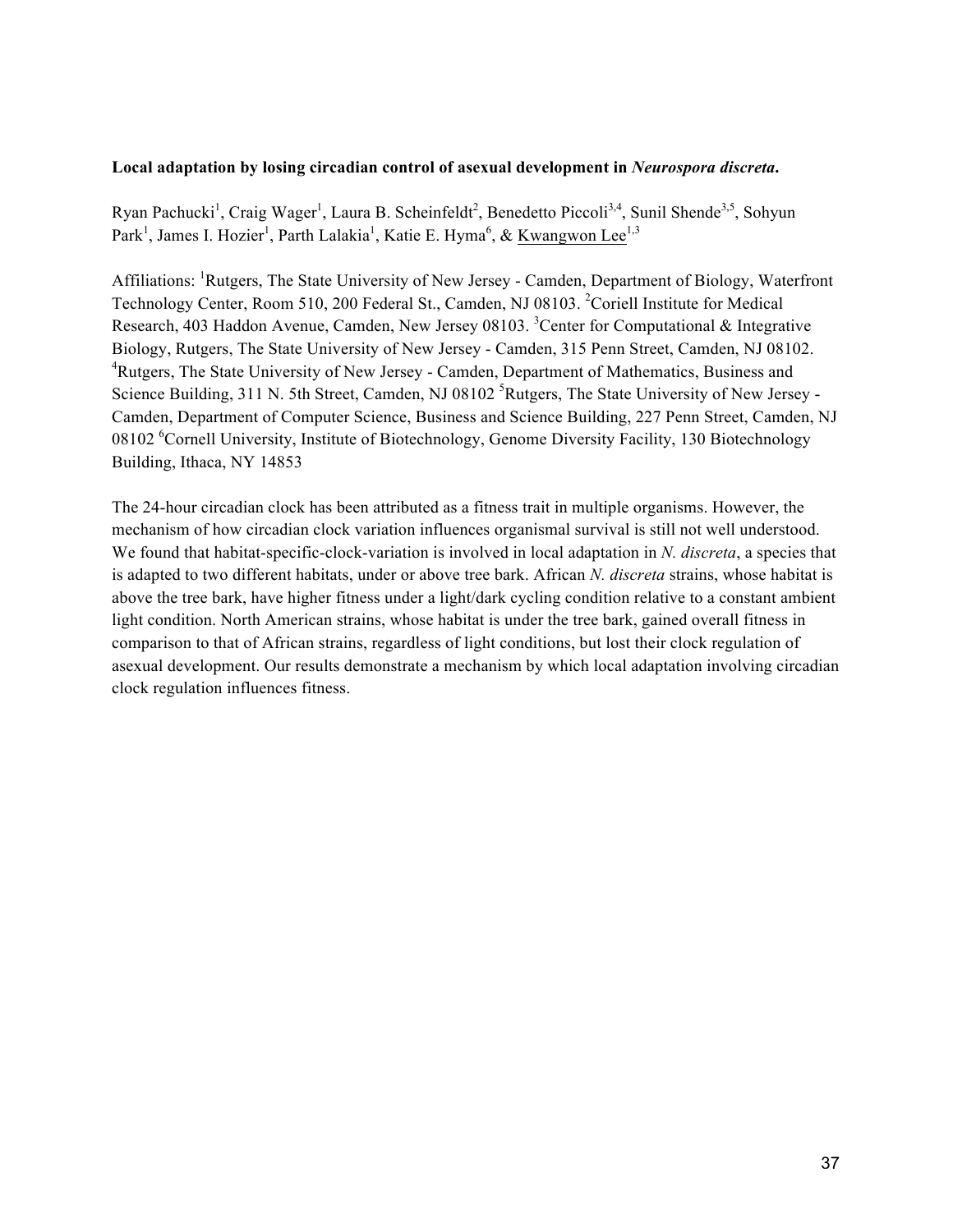#### **Circadian control of global proteomic output in** *Neurospora crassa.*

#### Jennifer Hurley

Department of Biological Sciences, Rensselaer Polytechnic Institute, Troy NY 12180

Eukaryotic circadian clocks involve transcriptional/translational feedback loops that drive 24hr rhythms in transcription. It is hypothesized that these transcriptional rhythms underlie oscillations of protein abundance, thereby mediating circadian rhythms of behavior, physiology, and metabolism. Research in Neurospora crassa pioneered the isolation of clock-controlled genes (ccgs) through the use of subtractive hybridization, microarrays and RNA-seq, as well as a host of other techniques. While these transcriptomic methods have been the traditional way to identify clock-regulated elements, new data show that concordance between mRNA and protein levels, including the relationship between circadianly oscillating mRNAs and proteins, has consistently been low. In order to better understand the correlation between circadian output at the level of expression, as compared to the level of protein, we used Tandem Mass Tag Mass Spectrometry to identify global protein levels over a period of 48 hours with a resolution of 2 hours. We then subjected these rhythmic proteins to categorization using Gene Ontology (GO), demonstrating enrichment in specific ontological classifications. Finally, we matched this data to previously published analyses of rhythmic levels of mRNA determined via RNA-seq. This analysis showed that while there are many rhythmic proteins correlated with oscillating mRNAs, the association of expression levels with proteomic levels was less than expected. This suggests that while circadian expression is important to clock-regulated element rhythmicity, there are other factors that determine rhythmicity at the protein level. Furthermore, it suggests that in order to have a complete picture of what the clock regulates, one must investigate all levels of cellular output.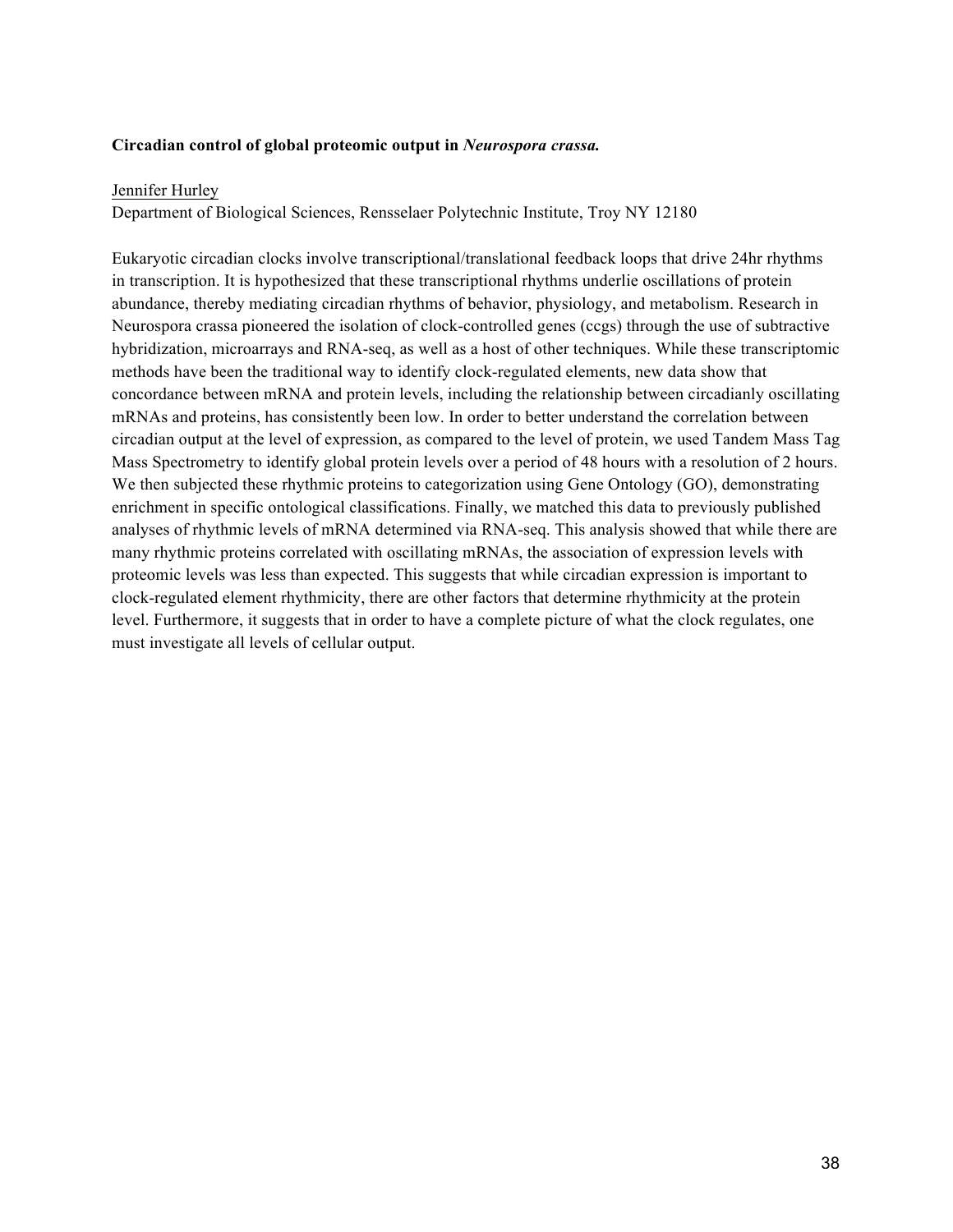#### **Facultative Heterochromatin at the clock gene frequency**

William Belden, Rutgers University

The circadian clock allows organisms to anticipate daily changes in environmental conditions and controls developmental and physiological processes. In *Neurospora* , the core mechanism underlying circadian clock-regulated transcription is a negative feedback loop where the White Collar-1 (WC-1) and WC-2 drive rhythmic expression of the *frequency (frq)* gene. Recent developments indicate that part of circadian clock-regulated gene expression involves facultative heterochromatin at the central clock gene; A process that is conserved in species ranging from *Neurospora to mammals* . Facultative heterochromatin formation at *frg* is distinct from heterochromatin at repeated regions throughout the genome in that it requires the frq natural antisense transcript (NAT) *qrf* , and components of the COMPASS complex, including the histone H3 lysine 4 methyltransferase SET1, SWD1, and SWD3 but not SWD2. Despite these differences, there still a requirement for components of the DCDC complex. Consistent with previous findings, facultative heterochromatin at *frq* is needed to establish the appropriate phase of circadian regulated gene expression. Efforts are currently underway to further define the molecular mechanisms of facultative heterochromatin at frq and attempts are being made to understand the enigmatic role of COMPASS.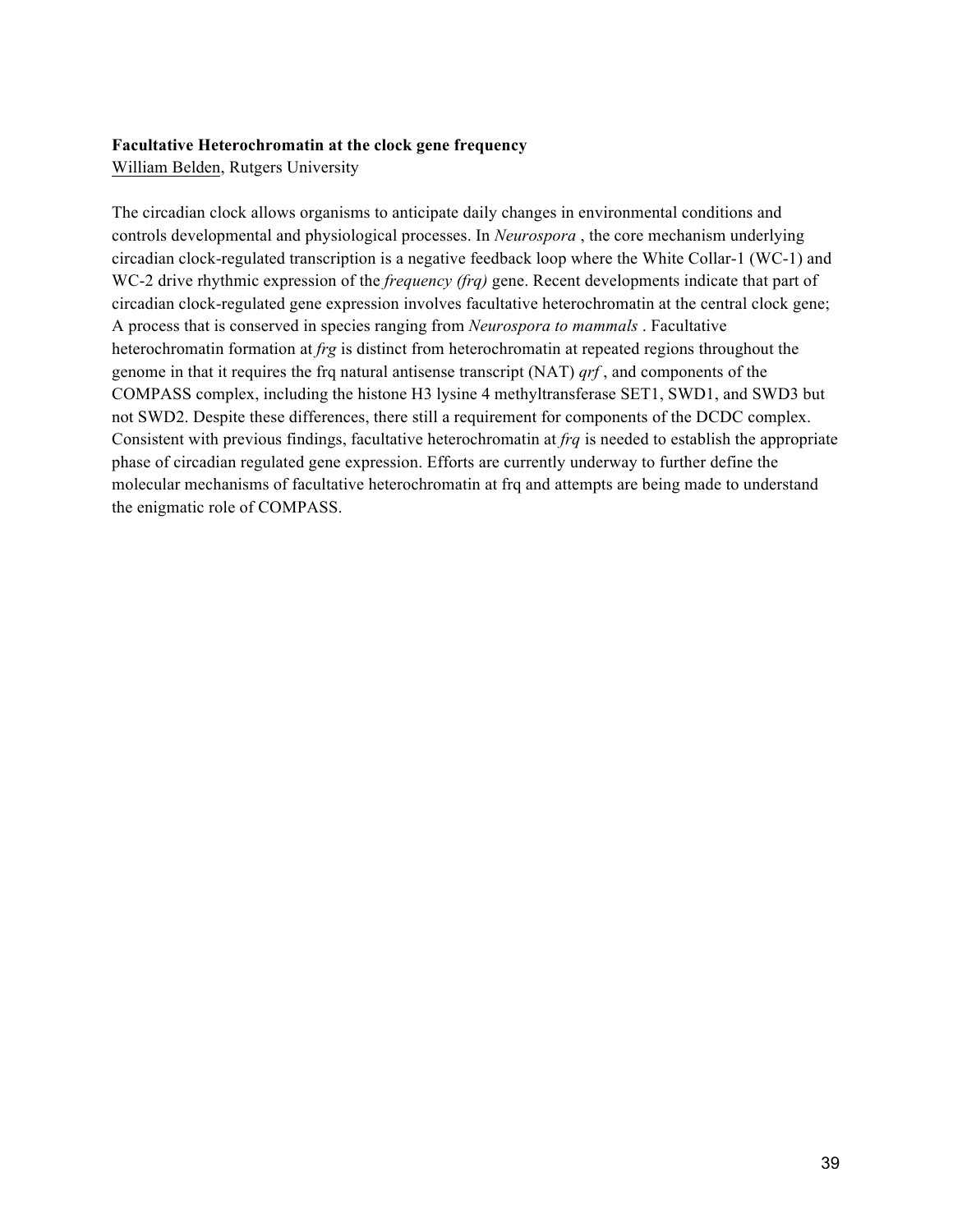#### **Structure/function analysis of WC-1 reveals mechanisms of White Collar Complex differential activation of light-regulated versus clock-regulated genes**

Jennifer Loros<sup>1</sup>, Bin Wang<sup>2</sup>, Xiaoying Zhou<sup>2</sup>, Arminja Kettenbach<sup>1</sup>, Scott Gerber<sup>2</sup>, Jay Dunlap<sup>2</sup> 1 Dept. of Biochemistry 2 Department of Genetics Geisel School of Medicine at Dartmouth

The core of the negative feedback loop comprising the Neurospora circadian clock includes the heterodimeric transcription factors WC-1 (WC-1) and White Collar-2 (WC-2) that form the White Collar Complex (WCC). WCC in turn drives the rhythmic daily expression of the frequency *(frq*) gene whose product, FRQ, in conjunction with FREQUENCY-Interacting RNA Helicase (FRH), forms the FRQ-FRH complex (FFC), and inhibits its own expression by blocking WCC activity. Additionally, the WCC is also the principal Neurospora photoreceptor, responsible for the acute light-induction of hundreds of genes including *frq* whose induction resets and entrains the phase of the clock. However, not all acutely light-induced genes are also clock regulated, and conversely, not all clock-regulated direct targets of WCC are light induced; the structural determinants governing the shift from WCC's dark circadian role to its light activation role have been poorly described. Structure/function analysis of WC-1 and WC-2 has revealed transactivation domains essential for *frq* circadian expression and a domain required for assisting the WC-1 zinc-finger to bind DNA in the dark and for mediating interactions with the FFC. A proteomics-based search for WCC coactivators identifies the SWI/SNF (SWItch/Sucrose NonFermentable) complex. SWI/SNF binds to the clock-box in the *frq* promoter and is required both for circadian remodeling of nucleosomes at *frq* and for rhythmic *frq* expression in the dark.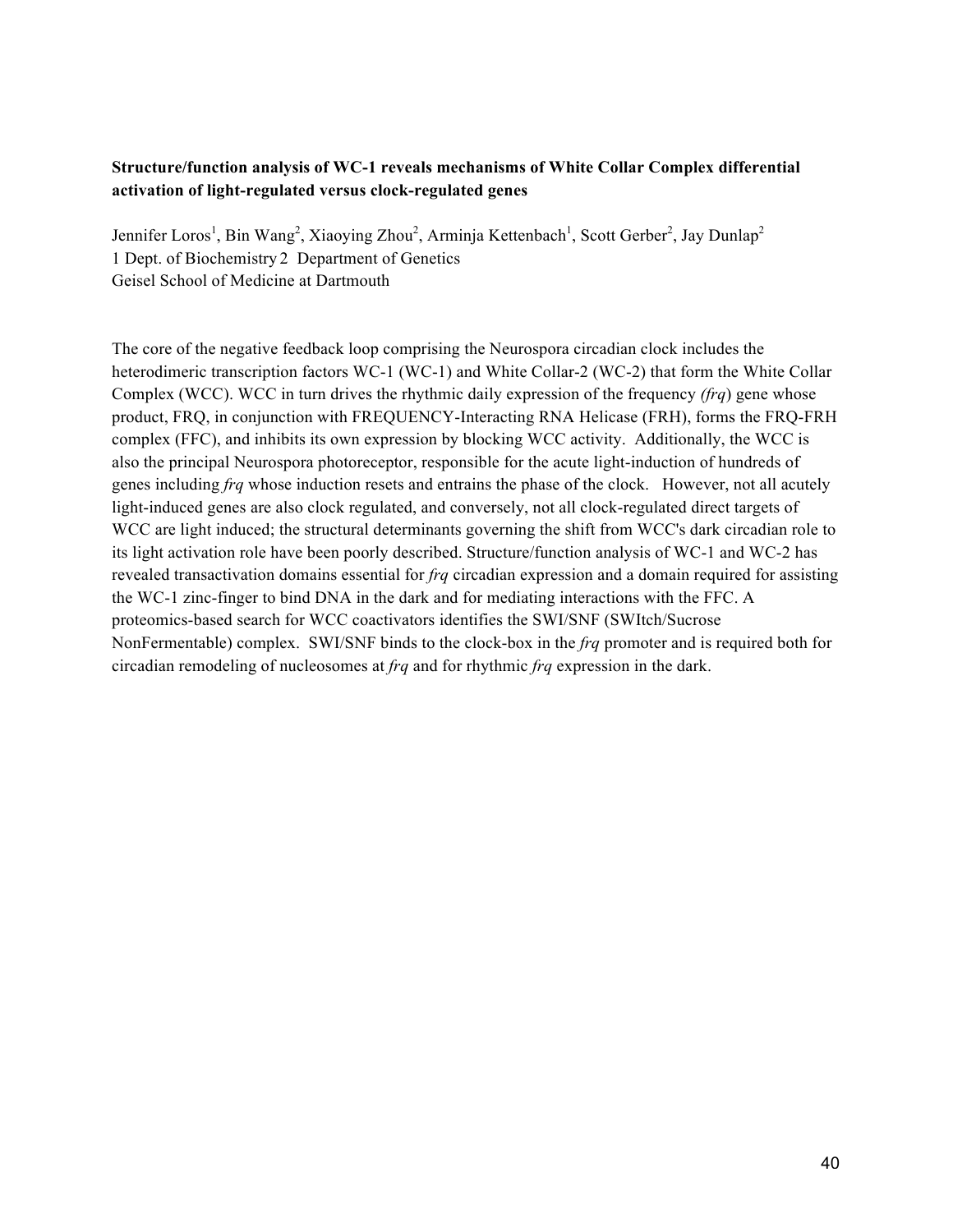#### **Phase Response Analysis of the Circadian Clock in** *Neurospora crassa*

Jacob Bellman<sup>1</sup>, Sookkyung Lim<sup>1</sup>, and Christian I. Hong<sup>2</sup> <sup>1</sup>Department of Mathematical Sciences, <sup>2</sup>Department of Molecular and Cellular Physiology, University of Cincinnati College of Medicine, Cincinnati, Ohio

The circadian clock plays a vital role in maintaining the daily activities of  $\sim$ 24 hours in many organisms including *Neurospora crassa*. This endogenous oscillator processes different input signals such as light and nutrient to align its internal phase to external time cues to optimize physiological function of organisms. In this research, we used mathematical models to explore molecular mechanisms that regulate light-dependent phase shifts of circadian rhythms in *Neurospora crassa*.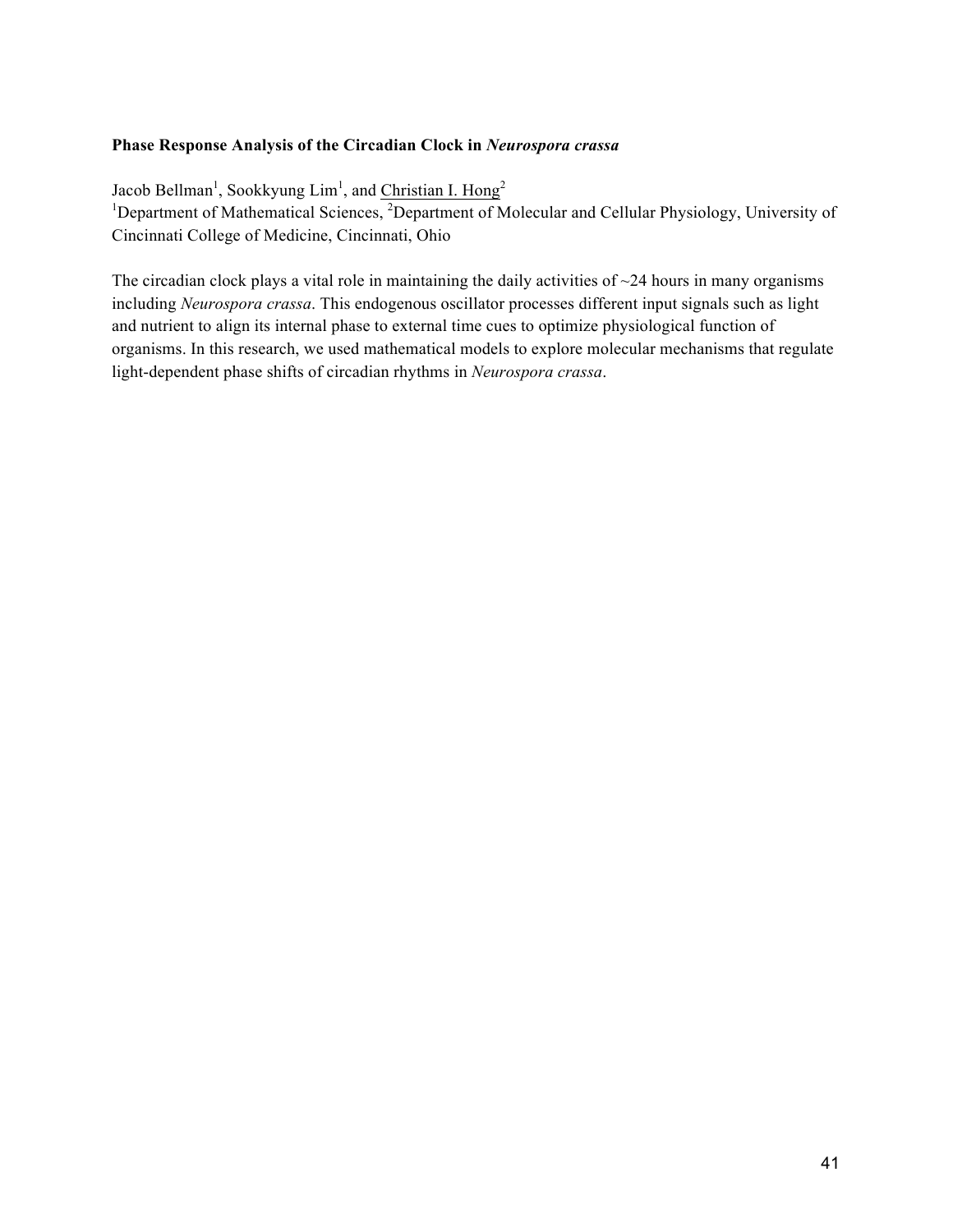#### *period-1* **encodes an ATP-dependent RNA helicase that influences nutritional compensation of the**  *Neurospora* **circadian clock**

Jillian M. Emerson<sup>a</sup>, Bradley M. Bartholomai<sup>a</sup>, Carol S. Ringelberg<sup>a</sup>, Scott E. Baker<sup>b</sup>, Jennifer J. Loros<sup>a</sup>,<sup>c</sup>, and Jay C. Dunlap<sup>a</sup>

<sup>a</sup>Department of Genetics, Geisel School of Medicine at Dartmouth, Hanover, NH 03755; <sup>b</sup>Environmental Molecular Sciences Laboratory, Earth and Biological Sciences Directorate, Pacific Northwest National Laboratory, Richland, WA 99354; and <sup>c</sup>Department of Biochemistry, Geisel School of Medicine at Dartmouth, Hanover, NH 03755

The long period phenotype and its associated gene, *period-1* (*prd-1*), were initially observed and described as part of a UV mutagenesis screen for period length mutants. We have now used genomic sequencing to identify prd-1 as well as to identify the mutation defining it. We confirmed this by rescuing the mutant circadian phenotype via transformation. PRD-1 is an RNA helicase whose orthologs, DDX5 [DEAD (Asp-Glu-Ala-Asp) Box Helicase 5] and DDX17 in humans and DBP2 (Dead Box Protein 2) in yeast, are implicated in various processes, including transcriptional regulation, elongation, and termination, ribosome biogenesis, and mRNA decay. Although *prd-1* mutants display a long period (25 h) circadian developmental cycle, they display a WT period when the core circadian oscillator is tracked using a frq-luciferase transcriptional fusion under conditions of limiting nutritional carbon; the core oscillator in the prd-1 mutant strain runs with a long period under glucose-sufficient conditions. PRD-1 is transiently induced by glucose availability. Immunofluorescence microscopy shows localization of PRD-1 in the nuclei that is sharply diminished after complete depletion of glucose. Interestingly, addition of glucose back to the depleted media yields full recovery of nucleus localized fluorescence. PRD-1 appears to act in the nucleus because mutants display normal circadian period lengths in low glucose when PRD-1 is not in the nucleus and display long periods only under high glucose conditions where PRD-1 is in the nucleus. Because circadian period length is carbon concentration-dependent, *prd-1* may be formally viewed as a clock mutant with defective nutritional compensation of circadian period length.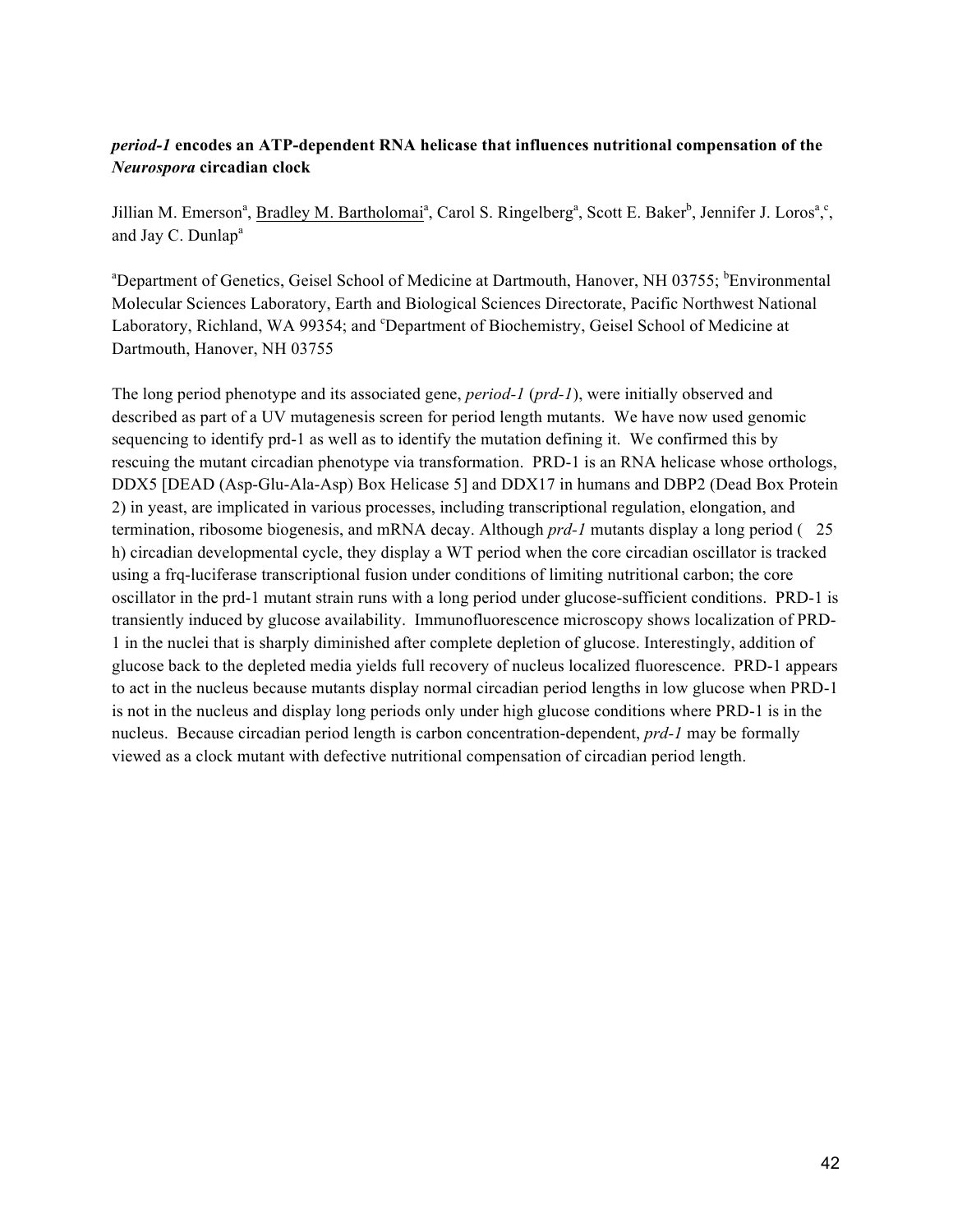#### **Molecular characterization of HET domain mediated programmed cell death.**

Asen Daskalov, N. Louise Glass UC Berkeley, 341A Koshland Hall, Berkeley, CA 94720

Programmed cell death (PCD) plays a critical role in homeostasis and immunity in Eukaryotes. In Fungi, PCD has been described in the phenomenon of Heterokaryon Incompatibility (HI) – a cell death reaction occurring between somatic fusions of genetically distinct conspecific strains. Although there is a relatively good description of the genetic control of PCD in HI, the molecular mechanisms and signal transducing pathways remain poorly characterized.

However, some recent reports draw parallels between proteins involved in PCD in plants and metazoan and determinants of HI PCD. Of note are the reported similarities between the fungal specific HET domain – a cell death effector – and plant and metazoan TIR (Toll/Interleukin-1 receptor) domains. The TIR domain is also a cell death effector domain, mediating homotypic protein-protein interactions involved in immunity processes. The similarity between the HET domain and the TIR domain, suggests that the HET domain may function as a protein scaffold for assembly of signal transduction components required for fungal PCD. It also suggests that there are potentially conserved molecular mechanisms in the execution and downstream signaling of PCD in plants, metazoans and fungi. We decided thus to better characterize the PCD reaction mediated by the HET domain in Neurospora crassa. First, we identified 25 significantly conserved motifs (e-value < 2.3e-002) outside of the HET domain using the online MEME suite tool. The patterns of these motifs defined three major protein families. Of particular interest is the high occurrence of CxxC—CxxxHxxC (Zn-finger like motif) in the N-terminus of HET domain proteins in Family A. Several domains involved in cell death reactions in metazoans belong to Zn-finger families. Exploring the functional importance of the conserved regions will help address long standing questions regarding the signal transduction pathways of PCD in fungi.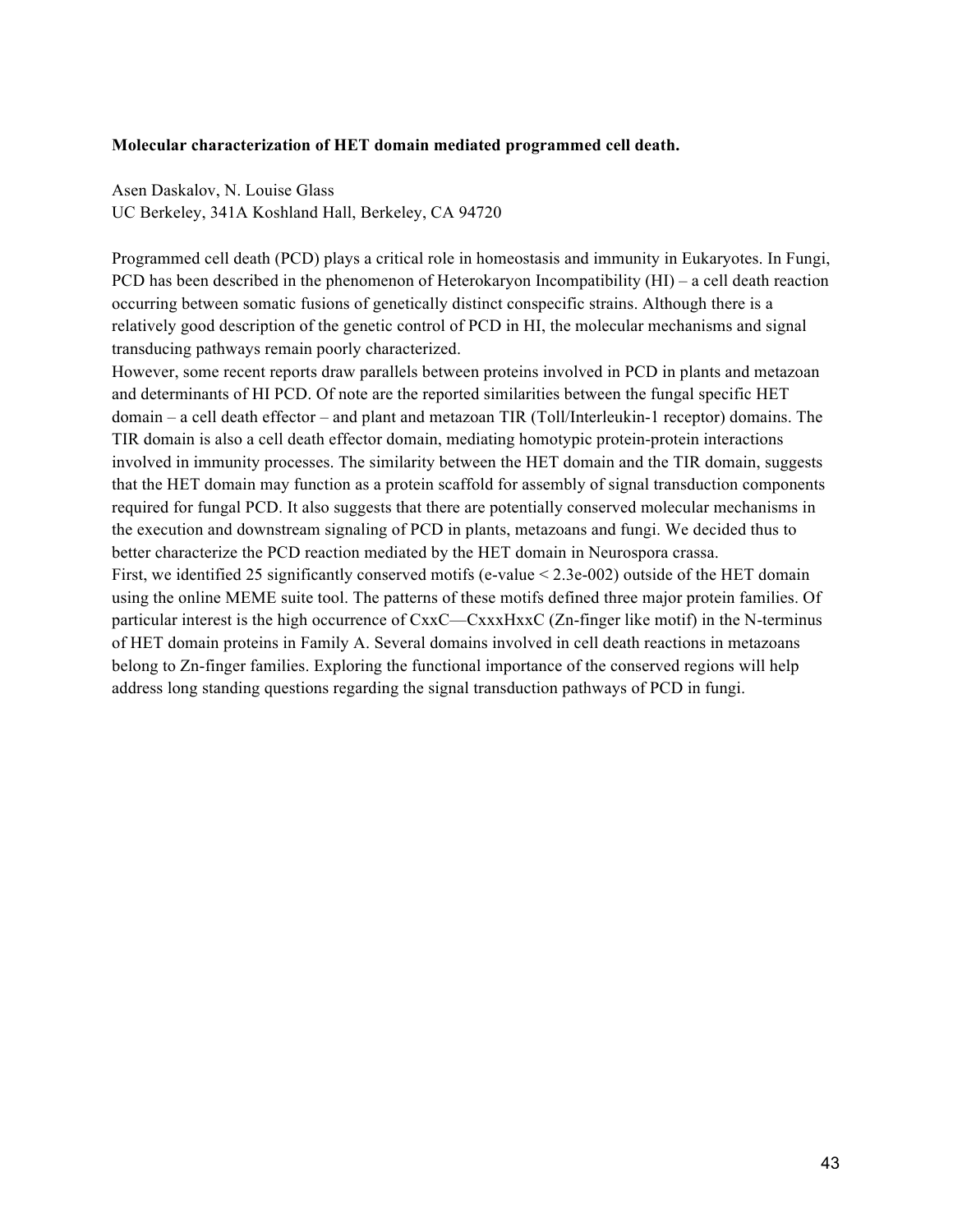#### **Epistatic relationship between nuclear localized suppressors of meiotic silencing and perinuclear localized suppressors of meiotic silencing: A hypothesis**

Parmit Kumar Singh, National Institute of Child Health & Human Development, NIH, Bethesda, MD, USA

Meiotic silencing by unpaired DNA (MSUD), an RNAi based mechanism, causes silencing of unpaired genes and their paired homologues during meiosis. Semi-dominant mutations *Sad-1* and *Sad-2* suppress MSUD. These mutations disrupt the normal pairing of wild type alleles *sad-1<sup>+</sup>* and *sad-2<sup>+</sup>* , respectively, and induces self-silencing, resulting in silencing of MSUD. However, it has been a dilemma since the discovery of MSUD that who the suppressor of the suppressor is. Recently, additional suppressors (*sad-3*, *sad-4*, *sad-5, sad-6, qip*) are discovered to understand the process of MSUD in depth. Both *sad-5* and *sad-6* localize in the nucleus whereas all other suppressors localize at the perinucelar region. I hypothesize that suppressors that are localized in the nucleus are the suppressors of *Sad-1 (*and *Sad-2, sad-3, sad-4,*  and *qip)*. This could be easily tested by epistatic relationship between them. Except *sad-5* and *sad-6,* all other suppressors suppress the round spore phenotype that is due the *Round spore* (*R*) locus at the IR chromosome. Crosses heterozygous for *sad-5* don't suppress the *R* phenotype whereas homozygous crosses suppress the *R* phenotype. Homozygous and heterozygous crosses involving *sad-6* produce more than 60 % round spores, suggesting that *sad-6* cannot suppress MSUD completely. Insensitivity of the *R* locus against *sad-5* and *sad-6* suggests that, only, suppressors at the perinuclear region can suppress the *R* phenotype. Therefore, my hypothesis is that there might be two different levels of meiotic silencing: nuclear and cytoplasmic or perinuclear. Components of the nuclear meiotic silencing (*sad-5* and *sad-6)* might sense unpaired genes (e.g. *Sad-1*) or might have role in production of aberrant mRNA, whereas components of the cytoplasmic or perinuclear meiotic silencing might be involved only in recognition of aberrant mRNA for degradation. That's why; I hypothesize that the components of nuclear meiotic silencing might be involved in self-silencing of the components of perinucleolar meiotic silencing. Thus, the components of nuclear meiotic silencing might be the suppressors of suppressors. If this is true, *sad-5*  and *sad-6* might be epistatic to the suppressors from the perinuclear complex (e.g. *Sad-1)*. Therefore, *sad-5* and *sad-6* might suppress the self-silencing of *Sad-1* (or *Sad-2),* resulting active meiotic silencing. Insensitivity of the *R* phenotype against *sad-5* and *sad-6* provides a tool to test this hypothesis easily in a cross *sad-5* x *R*; *Sad-1 (*or *Sad-2, sad-3, sad-4,* and *qip* at the place of *Sad-1).* Also, role of *sad-6* could be tested in a cross *sad-6* x *R*; *Sad-1; sad-6.* These crosses might produce round spore even in the presence of unpaired *Sad-*1 due to lack of detection of unpaired *Sad-1* that produces active SAD-1 protein. Crosses of *Sad-4* x *R*; *Sad-1* genotype that involve *Sad-4* (or preinuclear localized suppressors) in place of *sad-5* might produce spindle shaped ascospores due to absence of meiotic silencing. Even if, dominant MSUD suppressors in Spore killers (*Sk*) and in the Carrefour Mme. Gras (CMG) don't suppress the *R* phenotype, they are not characterized molecularly. Crosses of CMG and *Sk* (*Sk* x *R*; *Sad-1* and CMG x *R*; *Sad-1*) could give information about their role in the nucleus or in the perinuclear part of MSUD. If CMG and *Sk* suppress silencing of unpaired *sad-1<sup>+</sup>* (i.e., producing round spore), they might be the part of the nuclear meiotic silencing complex. If CMG and *Sk* don't suppress silencing of unpaired *sad-1<sup>+</sup>* (i.e., producing spindle spore), they might be the part of the perinuclear meiotic silencing complex.